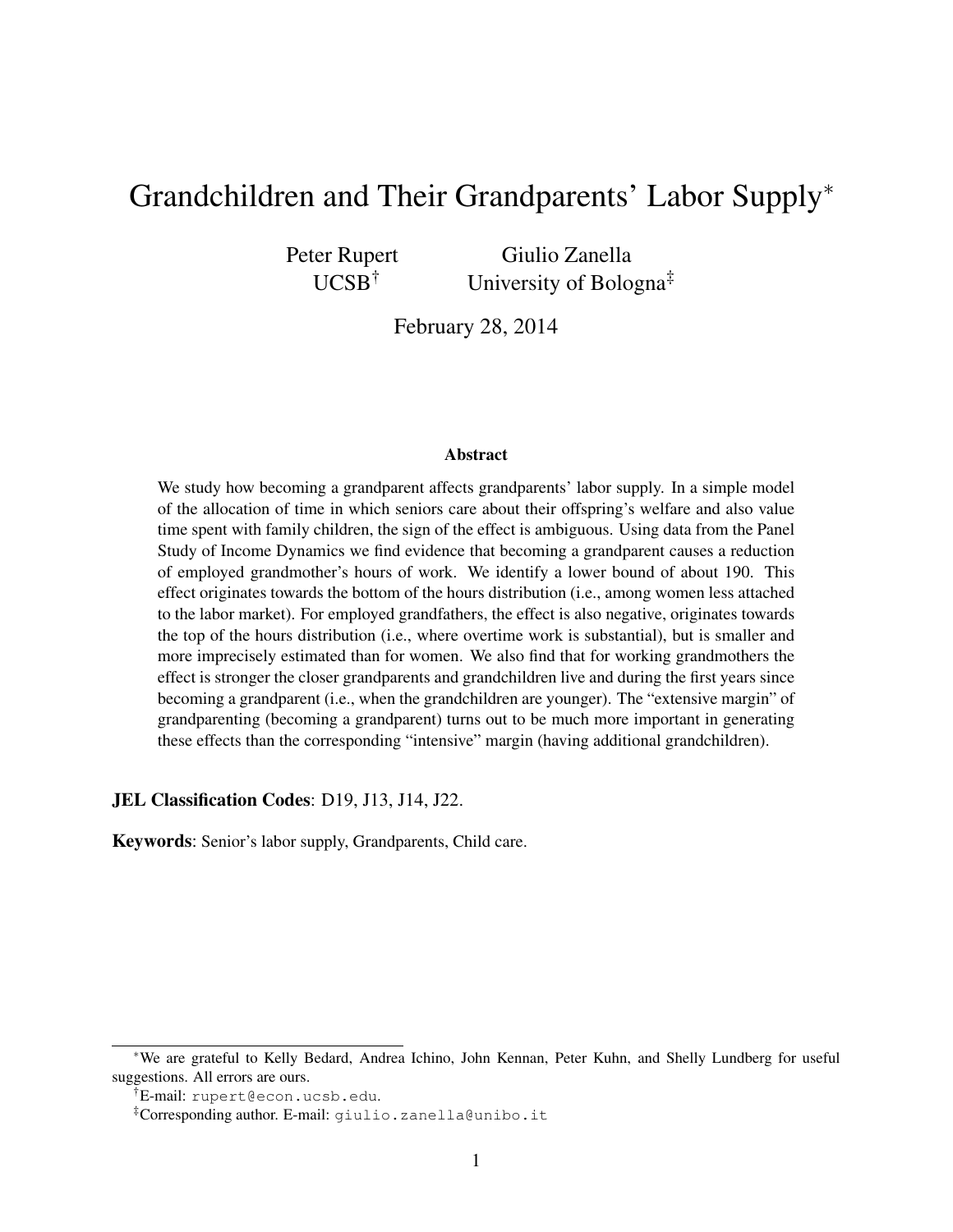## <span id="page-1-1"></span>1 Introduction

The American Community Survey from the U.S. Census Bureau estimates that there are about 70 million grandparents in the U.S., almost 1/3 of the adult American population. The vast majority of these have grandchildren well before reaching the end of working age. Time use data, in turn, show that these individuals make large time transfers in the form of grandparent-provided child care. In the literature, much is known about the labor supply consequences of becoming a parent, something is known about the effect of grandparent-provided child care on parents' labor supply, but very little is known about the effect of grandparent-provided child care on grandparents' *own* labor supply. This paper addresses this issue and asks: How does becoming a grandparent affect the labor supply of older workers?

We find evidence that becoming a grandparent reduces women's labor supply along the intensive margin; our baseline estimates indicate a lower bound of about 190 hours per year. The point estimate for men is lower, a reduction of about 70 hours per year, although with a large standard error and a possible upward bias. This asymmetric effect is consistent with the different responsiveness of men and women to changes in the opportunity cost of time, as has been documented repeatedly in the literature on labor supply elasticities. Going beyond this baseline estimate, we find that these labor supply adjustments by women take place at the lower quantiles of the hours distribution; for men, on the contrary, they (if any) take place at the upper quantiles. Moreover, as one would expect, distance between grandparents and the grandchild also matters. For women, the reduction in hours of work increases with proximity to grandchildren, roughly (in lower bound) an additional 100 hours if living in the same county and 130 if living in the same census tract. However, it appears that for men the entire effect is driven by those living far away from the grandchildren, but again with large standard errors. We also find evidence that the effect is stronger the more recently one became a grandparent (i.e., when one's grandchildren are younger) and the older one is. Finally, we find that becoming a grandparent (i.e., the "extensive margin" of grandparenting) is much more important in generating these effects than having additional grandchildren (i.e., the "intensive" margin of grandparenting).

These non-negligible labor supply effects of becoming a grandparent are not surprising given the picture emerging from the data on informal child care arrangements and time use. According to the U.S. Census Bureau (Survey of Income and Program Participation) in 2011 as many as 23.4% of all children under 5 years old living with their mother benefited from grandparent-provided child care (between 5 and 14 years it is 13.4%), up from less than  $15\%$  in 1987. For 93% of these, grandparents were the primary child care arrangement. These statistics do not include children living with their grandparents, which according to the U.S. Census Bureau amounted to about 7% of all children below 18 years old in 2010, up from 3.2% in 1970.

Correspondingly, time use data show that beginning around age 50, as parents become grandparents and, presumably, own children no longer need adult care, primary child care time does not drop to zero, and actually increases for those who report a strictly positive amount of time spent taking care of children. [Figure 1](#page-2-0) documents this fact by showing the average daily minutes spent in primary child care, both unconditionally (i.e., including those who report zero minutes) and conditional on reporting a strictly positive amount of minutes in the pooled 2008-2012 cross-section of the American Time Use Survey  $(ATUS)^{1}$  $(ATUS)^{1}$  $(ATUS)^{1}$ .

<span id="page-1-0"></span><sup>&</sup>lt;sup>1</sup> Before age 50, 44% of women and 26% of men in this ATUS sample report spending a strictly positive amount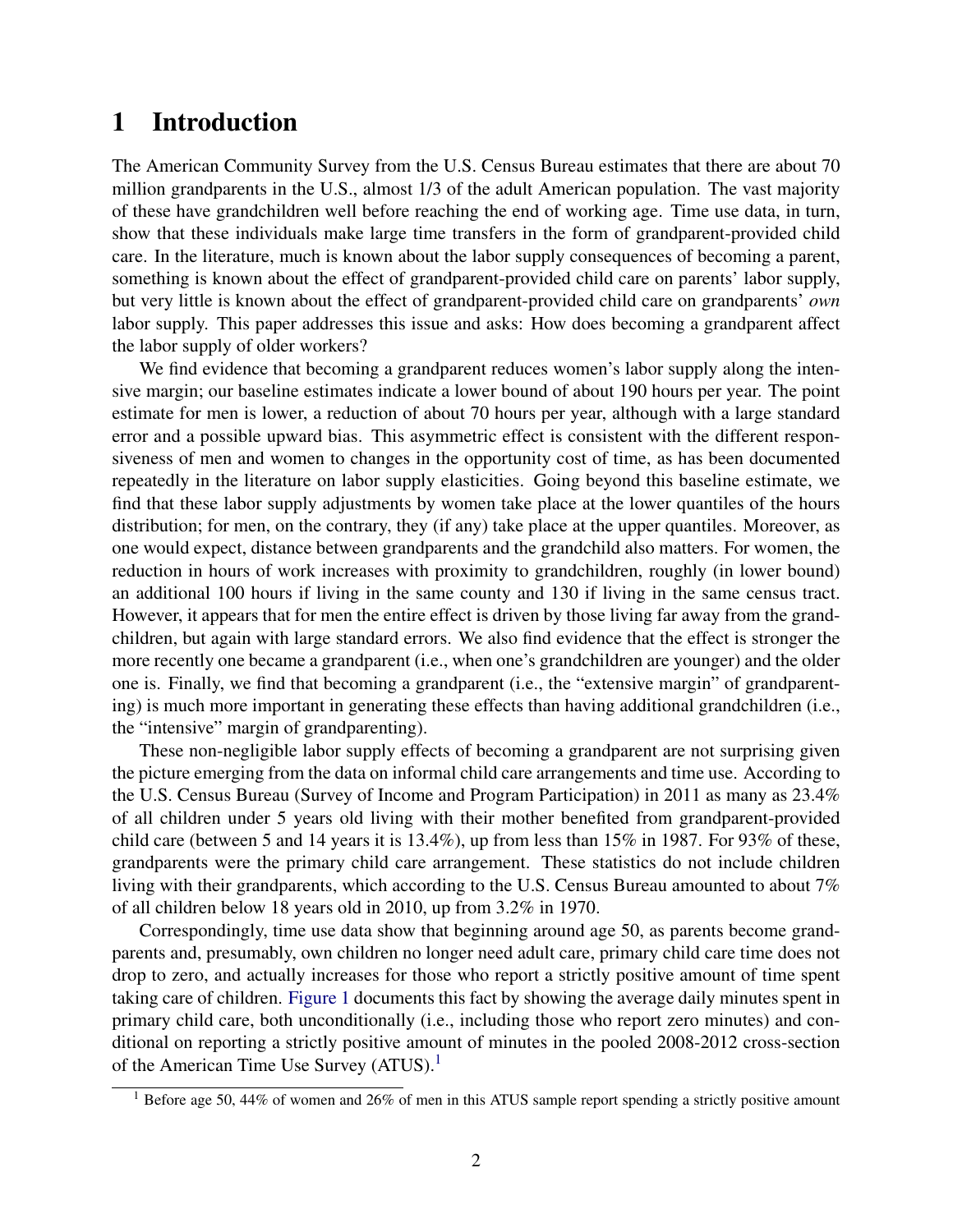These data are consistent with information from the Health and Retirement Study (HRS). In the HRS, individuals are asked how much time they spent taking care of their grandchildren during the past 12 months. Individuals in the HRS subsample were between 51 and 61 years old at the time of the first interview in 1992. In that year, grandmothers who did at least one hour of grandchild care reported spending, on average, about 820 hours taking care of their grandchildren. The corresponding figure for grandfathers was about 440 hours. These statistics from the HRS are in accordance with those from the ATUS, and are equivalent to about 21 and 11 workweeks, respectively. Such large time transfers beg the question of how much grandparenting comes at the expense of other forms of "leisure" and how much comes at the expense of market labor supply? This is the central question of the paper.



<span id="page-2-0"></span>

*Notes:* Average daily minutes of primary child care (caring for and helping, and activities related to children's education and health), and associated travel, by gender of the caregiver, in the pooled 2008-2012 cross sections of the American Time Use Survey, by age of the respondent. Both children living in the household and those living in another household are considered. The interpolating line is the best fourth order fractional polynomial. Individual sampling weights are applied.

There is surprisingly little evidence on this point. A substantial body of quasi-experimental evidence has accumulated over the past 20 years about the causal effect of child bearing on parental labor supply.<sup>[2](#page-2-1)</sup> Virtually all studies find a negative effect using a variety of instruments to address the endogeneity of fertility, such as twin births [\(Bronars and Grogger](#page-36-0) [\(1994\)](#page-36-0) for unmarried mothers in the US, and [Jacobsen, Pearce, and Rosenbloom](#page-37-0) [\(1999\)](#page-37-0) for married mothers)<sup>[3](#page-2-2)</sup>, sibling-sex composition [\(Angrist and Evans](#page-36-1) [\(1998\)](#page-36-1) for men and women in the US, and [Cruces and Galiani](#page-36-2) [\(2007\)](#page-36-2)

of minutes taking care of children. After age 50 these drop to 13% and 10%, respectively. The activities included are caring for and helping, activities related to children's education and health, and travel related to all of these.

<span id="page-2-1"></span><sup>&</sup>lt;sup>2</sup> Studies providing indirect evidence of this connection via the evaluation of public child care programs on women's labor supply have a long tradition in modern labor economics, starting with [Heckman](#page-37-1) [\(1974\)](#page-37-1).

<span id="page-2-2"></span><sup>&</sup>lt;sup>3</sup> The idea of using twin births as an exogenous shock to fertility traces back to [Rosenzweig and Wolpin](#page-37-2) [\(1980\)](#page-37-2).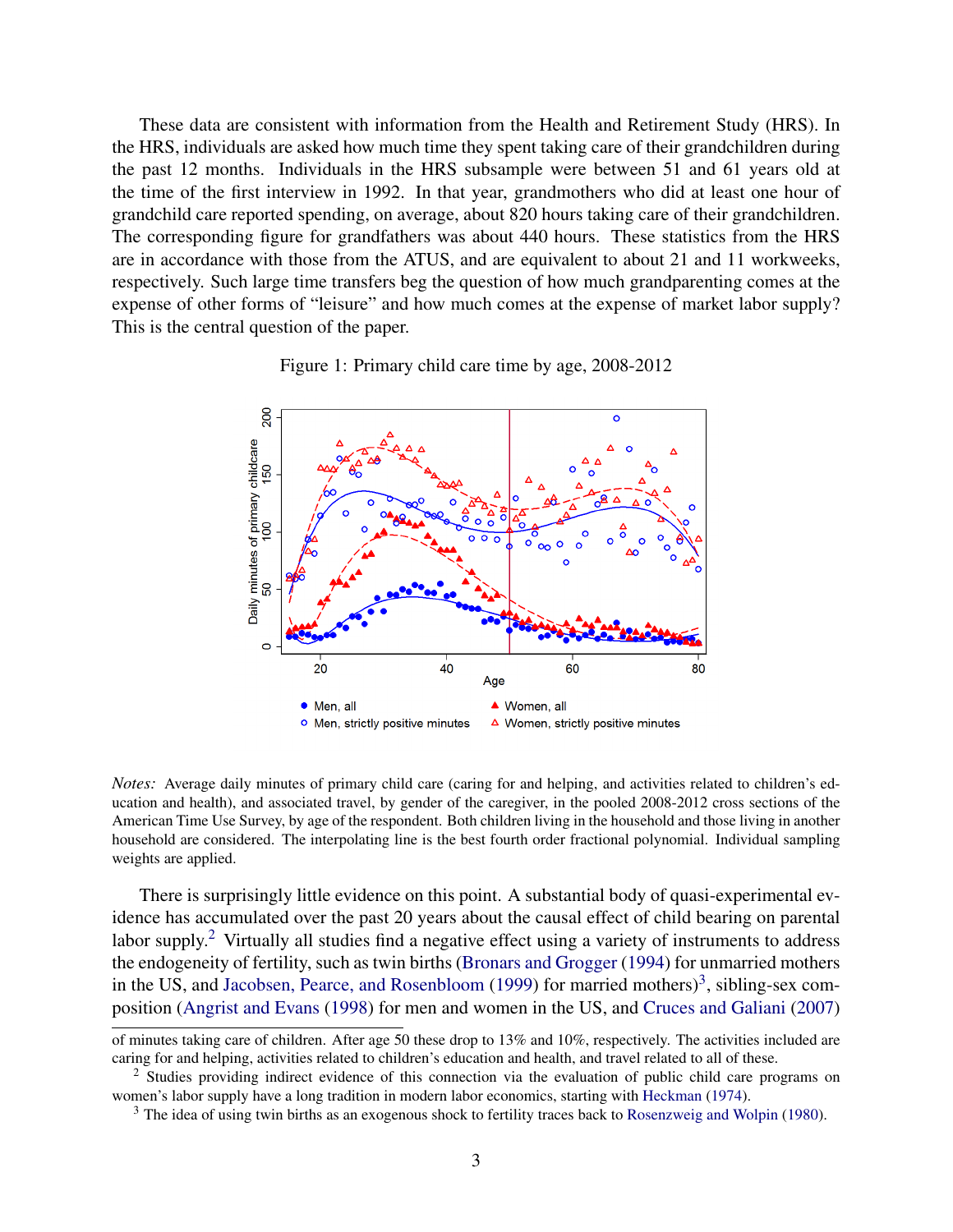for women in Argentina and Mexico), gender of first-born child [\(Chun and Oh](#page-36-3) [\(2002\)](#page-36-3) for women in South Korea) early access to the pill [\(Bailey](#page-36-4) [\(2006\)](#page-36-4) for women in the US), abortion legislation [\(Bloom, Canning, Fink, and Finlay](#page-36-5) [\(2009\)](#page-36-5) in a large cross-country panel data set).[4](#page-3-0) More recently, researchers have begun investigating the effect of grandparents-provided child care on parental labor supply. By providing free and flexible child care, grandparents may reduce the impact of child bearing on parents' labor supply. In an early paper, [Cardia and Ng](#page-36-6) [\(2003\)](#page-36-6) calibrate an OLG model and show that grandparent-provided childcare has a positive effect on the labor supply of parents. In an empirical counterpart of this calibration study, [Dimova and Wolff](#page-36-7) [\(2011\)](#page-36-7) use cross-country data from the Survey of Health, Aging, and Retirement in Europe (SHARE) show that this is the case for young European mothers. [Posadas and Vidal-Fernandez](#page-37-3) [\(2012\)](#page-37-3) instrument the availability of grandparents-provided child care with death of the maternal grandmother in the National Longitudinal Survey of Youth 1979 (NLSY79), and find that the availability of grandparents increases the labor force participation of mothers in the U.S. [Compton and Pollak](#page-36-8) [\(2014\)](#page-36-8) employ data from the U.S. Census and from the National Survey of Families and Households (NSFH), and show that spatial proximity to grandmothers increases the labor supply of women with young children, presumably because of the availability of grandparent-provided child care.<sup>[5](#page-3-1)</sup>

However, very little is known about the effect of grandparent-provided child care on grandparents' own labor supply. Existing studies of the link between grandparenting and grandparents' labor supply are descriptive in nature (i.e., do not address causality), and report mixed correlations. [Lei](#page-37-4) [\(2008\)](#page-37-4) uses HRS data from 1996 to 2002, and finds a small positive correlation between the number of grandchildren and grandmother's labor supply along both the intensive and the extensive margin. However, when including fixed effects the correlation becomes negative and insignificant. [Ho](#page-37-5) [\(2014\)](#page-37-5) also uses HRS data and finds a positive correlation between the birth of a new grandchild and married grandparents' employment. She also finds a positive correlation between married grandmothers' hours of market work and the presence of a grandchild in the household. [Zamarro](#page-37-6) [\(2011\)](#page-37-6) estimates on SHARE data the effect of being an employed grandmother on the probability of providing child care. Instrumenting employment status with eligibility for social security benefits, and finds a negative effect.

We take a systematic approach to this question using data from the Panel Study of Income Dynamics (PSID) to estimate the effect of becoming a grandparent on grandparents' (men and women) labor supply (participation and hours), addressing the endogeneity of the grandparent status. The PSID, as of 2013, spans 44 years and is especially well-suited for this research question. Its genealogical design offers us the opportunity to link grandparents, parents, and grandchildren for an extended period of time and for different cohorts, while observing the characteristics of all three generations. Moreover, the longitudinal span of this survey allows us to observe the same individuals both when they become parents and, many years later, when they become grandparents.

Although becoming a grandparent, unlike becoming a parent, results from the fertility choices of someone else, there are at least two sources of endogeneity. First, preferences for fertility may be transmitted from parents to children. Second, the cost of having a child decreases with the expected

<span id="page-3-0"></span><sup>4</sup> However, when using self-reported measures of infertility as instruments, both [Aguero and Marks](#page-36-9) [\(2008\)](#page-36-9) in a sample of Latin American countries, and [Rondinelli and Zizza](#page-37-7) [\(2010\)](#page-37-7) in sample of older Italian women find no effect of child bearing on female labor force participation.

<span id="page-3-1"></span><sup>5</sup> Additional, possible effects of grandparenting not directly related to labor supply have also been explored. [Reinkowski](#page-37-8) [\(2013\)](#page-37-8) finds some positive correlation in SHARE data between taking care of the grandchildren and grandparents' physical and psychological health.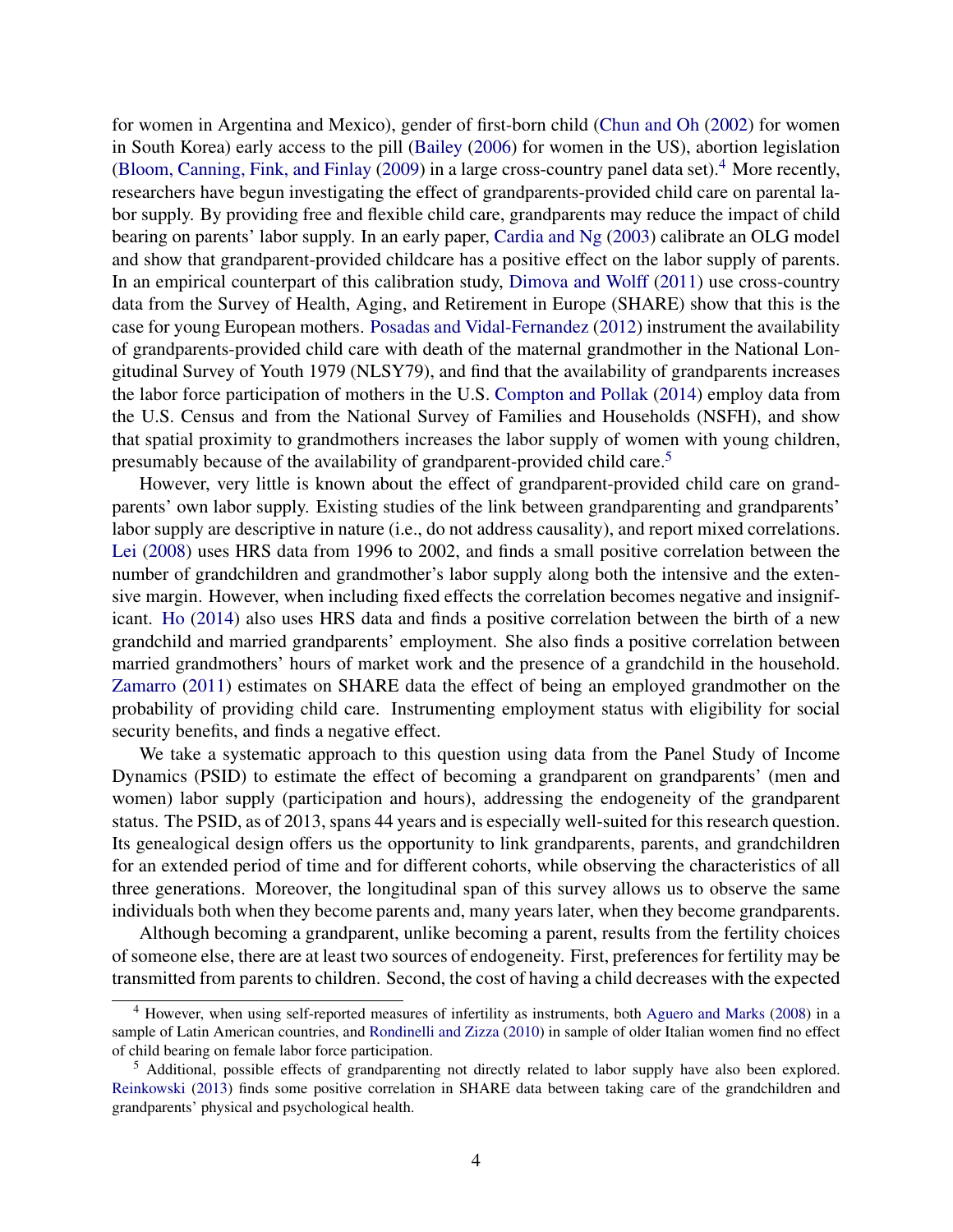time transfer a grandparent provides. In the reduced form approach we take in this paper, the first problem can be mitigated by including individual fixed effects, but this is not enough to take care of possible reverse causation in the second problem: one needs an instrument for the probability of becoming a grandparent. Our strategy in this respect is based on the straightforward observation that every valid instrument for one's fertility, conditional on having at least one child, is also a valid instrument for the probability of being a grandparent at any point in life, because such probability increases with the number of own children. There are two such instruments that have been used in the literature that we can also exploit. First, the sibling sex mix. Second, the gender of one's first child. In the context of grandparenting these instruments operate via the additional channel of timing, because girls have children earlier than boys. We show that such a timing channel is more important than the fertility one.<sup>[6](#page-4-0)</sup> These instruments are not without limitations, which we discuss later in the paper. However, we show that such limitations do not threaten our central results.

The remainder of the paper is organized as follows. [Section 2](#page-4-1) illustrates the underlying theoretical mechanisms and connects it to the econometrics. [Section 3](#page-7-0) contains the baseline empirical analysis, [Section 4](#page-24-0) contains extensions of the baseline results, and [Section 5](#page-35-0) concludes.

## <span id="page-4-1"></span>2 Model

The model is intentionally simple. Its only purpose is to illustrate in a transparent way the mechanisms relating grandchild care and grandparents' labor supply, as well as the sources of endogeneity of the grandparent status in any empirical analysis of such mechanisms. Because we want to study labor supply late in the working life, we employ a static model of the allocation of time à la [Becker](#page-36-10) [\(1965\)](#page-36-10).

We consider a population of older individuals (Seniors, henceforth) each with one adult child (Junior, henceforth) whom in turn may or may not produce a grandchild (Baby, henceforth). That is, from the viewpoint of Senior, becoming a grandparent is an uncertain–although possibly not exogenous–event represented by a random variable *g*. If Junior produces Baby, then  $g = 1$ , otherwise,  $g = 0$ . Families are defined along vertical lines: composed of Senior, Junior, and, possibly, Baby. Although the distinction between married and unmarried grandparents is potentially important and a collective model of family labor supply an appropriate framework, here we adopt the basic unitary model. Seniors are altruistic in that they care about Junior's welfare. There are three goods: a composite consumption good, *c*, leisure, *l*, and time spent with family children (i.e., with Baby), *x*. Consumption and leisure are normal goods.

In what follows we adopt the following three notational conventions: (i) a prime, " $\prime$ ", denotes objects that pertain to Junior; (ii) for derivatives, we adopt the subscript notation, so that  $f<sub>y</sub>$  denotes the partial derivative of function *f* with respect to variable *y*; (iii) a 0 or 1 subscript denotes the value a variable or function takes at the optimum when  $g = 0$  and  $g = 1$ , respectively, so that, for instance, *y*<sup>0</sup> is  $y^*(g = 0)$  and  $f_1$  is  $f^*(g = 1)$ .

The utility functions of Senior and Junior (Baby has no choices to make in this model) are denoted  $U$  and  $U'$ , and represent well-behaved preferences, given by, respectively,

$$
U = u(c) + v(l) + v(x) + \rho [u(c') + v(l') + v(x')], \qquad (1)
$$

$$
U' = u(c') + v(l') + v(x') + \varepsilon(g), \tag{2}
$$

<span id="page-4-0"></span><sup>6</sup> Another possible instrument is twin births, but there are too few cases in the PSID.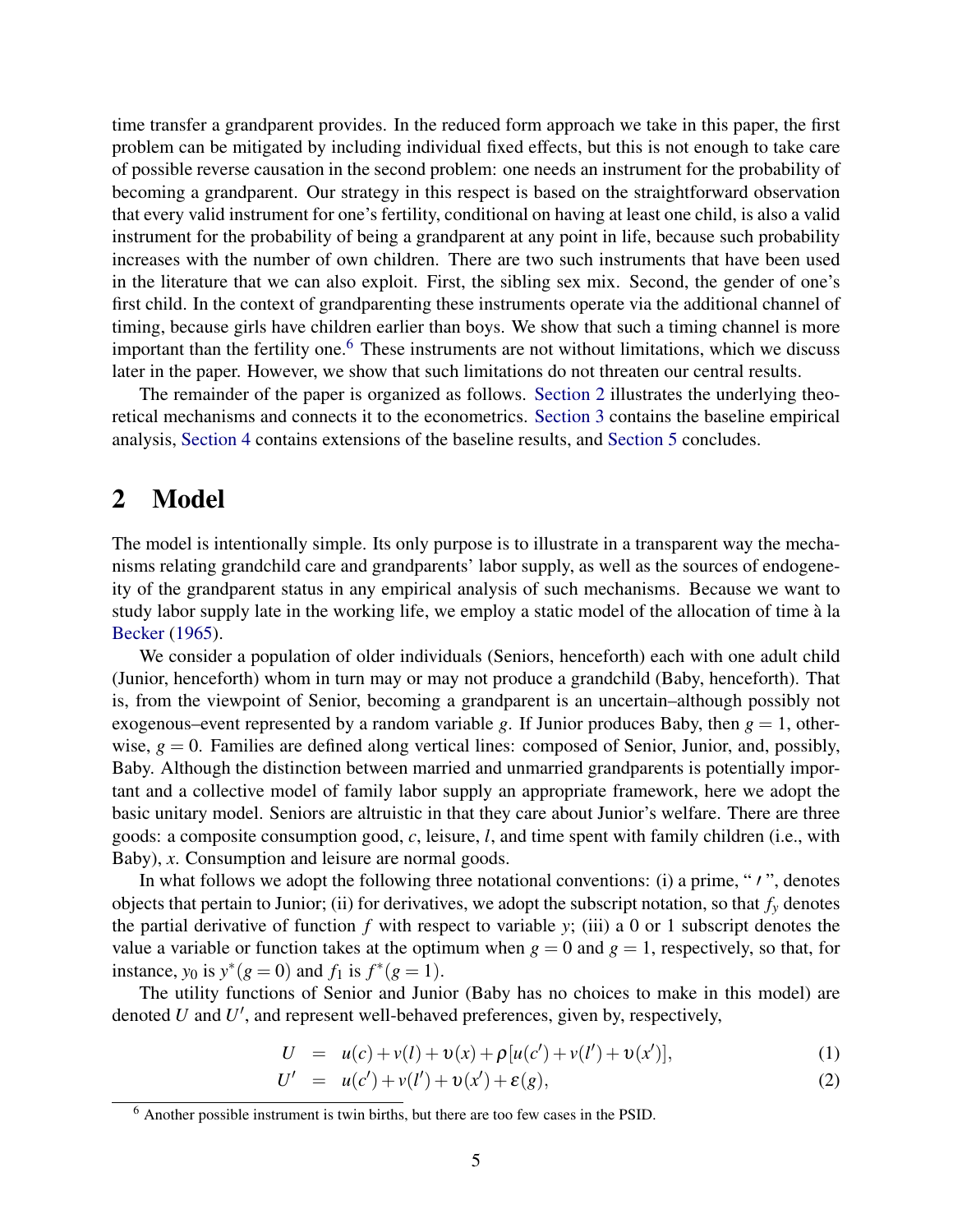where  $\rho$  is the intergenerational altruism parameter and  $\varepsilon(g)$  represents Junior's unobserved (to Senior) preference for producing Baby. Notice two things. First, the non-idiosyncratic components of preferences are perfectly transmitted from Senior to Junior. Second, it is necessarily the case that  $x_0 = x'_0 = 0$ ; that is, if Junior does not produce Baby, no one in the family can enjoy time spent with family children.

Senior and Junior are endowed with 1 unit of time, which they can supply to the labor market (these supplies are denoted *h* and *h*<sup> $\prime$ </sup>, respectively) at a given wage rate (*w* and *w*<sup> $\prime$ </sup>, respectively), enjoy as leisure, or spend with Baby—if present in the family. That is, the time constraints of Senior and Junior are given by  $h + l + x = 1$  and  $h' + l' + x' = 1$ , respectively.

Child rearing requires a single input: a fixed amount of time,  $\bar{h}$ . Child care is also available on the market at price *p* per unit of time. The market supply is exogenous and perfectly elastic. Therefore, time spent with children is both an input to child rearing and home production of a valuable good (time spent with family children) for which there is no market. We assume that child care time cannot be sold outside the family and that  $\bar{h}$  is sufficiently large so that, in equilibrium,  $x+$  $x' \leq \bar{h}$ . The crucial difference between the two generations is that Junior can produce Baby, while Senior can not. Therefore, the only way Senior can enjoy time with children is by supplying time to the child rearing process when Junior produces Baby, i.e., grandparenting. Because child rearing time can be purchased by junior on the market, grandparenting  $(x)$  is an intergenerational time transfer. The other form of intergenerational transfer seniors can make is a monetary (consumption) transfer, denoted *t*. We assume there are no commitment problems when Senior chooses *x* and *t*. The budget constraints of Senior and Junior are given by, respectively,

$$
c+t = wh,
$$
 (3)

$$
c' + (\bar{h} - x' - x)pg = w'h' + t.
$$
\n(4)

We first analyze Junior's decision to produce Baby, from the viewpoint of Senior. The solution is a probability function:

<span id="page-5-1"></span>
$$
Pr(g = 1) = Pr(U'_1 \ge U'_0)
$$
  
=  $F[u(w'h'_1 - (\bar{h} - x' - x)p) - u(w'h'_0) + v(l'_1) - v(l'_0) + v(x') - v(0)].$  (5)

The probability Senior becomes a grandparent depends on her or his time transfer *x*, both directly via Junior's budget constraint and indirectly via the equilibrium levels of  $h'_1$  $'_{1}, l'_{1}$  $\int_1$ , and  $x'$ . It is easy to see that if  $\bar{h}$  is sufficiently large then such probability increases monotonically with *x*. Intuitively, the time transfer from Senior reduces Junior's cost of child bearing.[7](#page-5-0) The key point here is that *g* and *x* are simultaneously determined. Such simultaneity highlights the fundamental endogeneity problem one faces in empirical analyses of the effect of becoming a grandparent on labor supply. Another source of endogeneity [Eq. 5](#page-5-1) makes clear is the intergenerational correlation of preferences: the probability that Senior becomes a grandparent depends on the shape of her or his preferences that are common to Junior (i.e.,  $u$ ,  $v$ , and  $v$ ).

<span id="page-5-0"></span> $^7$ At an interior optimum, if  $\bar{h}$  is sufficiently large so that one does not desire to spend additional time with children while such additional time is not needed to rear them, then both  $h'_1$  and  $l'_1$  increase, and  $x'$  declines (less than *x* increases), with the time transfer *x* from Senior to Junior, because the latter relaxes Junior's time constraint. The same is true, via a relaxation of the budget constraint, for the asset transfer *t*. Therefore, the latter, too, increases the probability of becoming a grandparent.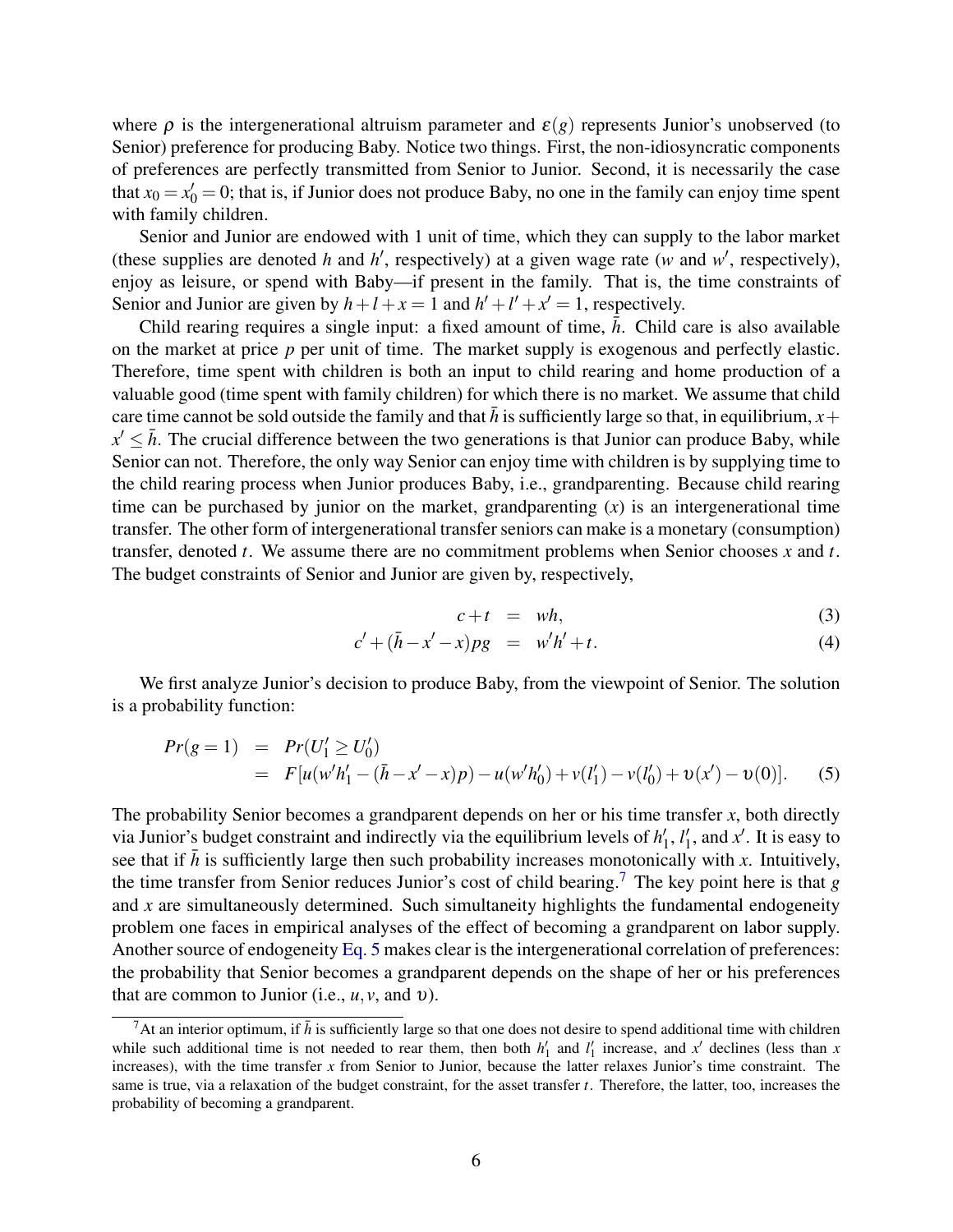Next, we analyze the intergenerational transfer and labor supply choices of Senior. We focus on an interior solution for labor supply, leisure, and monetary transfers, for both a Senior with a grandchild and one without. That is,  $(h_1, l_1, t_1) > (0, 0, 0)$  and  $(h_0, l_0, t_0) > (0, 0, 0)$ . Denoting by  $\lambda$  the multiplier on Senior's budget constraint, and given that, at the optimum,  $u_c = \lambda$ , the optimum for a Senior with a grandchild  $(g = 1)$  is characterized, in addition to the time and budget constraints, by the following conditions:

<span id="page-6-0"></span>
$$
t_1 : u_c(wh_1 - t_1) = \rho u_c(w'h'_1 - (\bar{h} - x' - x)p + t_1), \tag{6}
$$

$$
x : vl(1-h1-x) \ge vx(x) + \rho uc(w'h'1 - (\bar{h}-x'-x)p+t1)p,
$$
\n(7)

$$
h_1 : v_l(1 - h_1 - x) = w u_c(c_1).
$$
\n(8)

The corresponding conditions for a Senior without a grandchild  $(g = 0)$  are,

<span id="page-6-1"></span>
$$
t_0 : u_c(wh_0 - t_0) = \rho u_c(w'h'_0 + t_0), \qquad (9)
$$

$$
x : v_l(1-h_0) \le v_x(0) + \rho u_c(w'h'_1 - (\bar{h} - x')p + t_1)p, \qquad (10)
$$

$$
h_0 : v_l(1 - h_0) = w u_c(c_0).
$$
\n(11)

If condition [\(7\)](#page-6-0) holds as a strict inequality at  $x = 0$ , then a grandparent transfers no time: the value to Senior of the marginal unit of time in terms of either additional leisure or additional consumption (via additional work) exceeds the value of spending that unit of time with Baby, net of the benefit for Junior in terms of a relaxation of Junior's budget constraint. In this case Senior sets  $x = 0$ . This corresponds to the case in which [\(10\)](#page-6-1) holds as an equality. In other words, a Senior who does not sufficiently care for Baby and Junior behaves, in terms of intergenerational time transfers, exactly like a Senior without a grandchild.

However, when [\(10\)](#page-6-1) holds as a strict inequality, then a Senior without Baby in the family is constrained into a suboptimal allocation of time. This Senior would like to spend time with the grandchild but cannot because Junior has not produced a Baby. When Baby appears, a reallocation of Senior's time takes place according to conditions [\(7\)](#page-6-0) and [\(Eq. 8\)](#page-6-0). If we keep the transfer *t* constant, then (because  $h_0$  and  $l_0$  are at an interior) such reallocation necessarily takes the form of reduced leisure and reduced labor supply for a Senior who becomes a grandparent. However, the monetary transfer, too, is adjusted when Baby appears, according to condition [\(6\)](#page-6-0). If  $v_x$  is sufficiently large and  $\rho$  is sufficiently small then both *l* and *h* decrease. However, if  $v_x$  is sufficiently small and  $\rho$  is sufficiently large then *l* decreases and *h* increases. In other words, if Senior cares sufficiently about Junior's welfare but not as much about spending time with Baby, then he or she may transfer more in terms of consumption (a higher *t*) and transfer little time or no time at all. In this case leisure would still decrease, but labor supply would increase. Therefore, the labor supply response of becoming a grandparent is ambiguous from a theoretical viewpoint. The remainder of the paper aims at resolving this question empirically.

To connect the model with the empirical analysis, notice that the treatment effect of interest for a Senior who is always at an interior (intensive margin effect, conditional on  $h_1 > 0$  and  $h_0 > 0$ ) is

<span id="page-6-2"></span>
$$
h_1 - h_0 = v_l^{-1}(wu_c(c_0)) - v_l^{-1}(wu_c(c_1)) - x,
$$
\n(12)

where  $v_l^{-1}$  $l_l^{-1}$  is the inverse of  $v_l$ . The effect for a Senior who may be or end up at a corner (extensive margin effect) can be expressed as a probability function, assuming the econometrician does not observe preferences  $(u_c)$ , or  $v_l$ , or neither of the two):

<span id="page-6-3"></span>
$$
Pr(h_1 > 0) - Pr(h_0 > 0) = Pr(v_l(1 - x) \leq w u_c(c_1)) - Pr(v_l(1) \leq w u_c(c_0)),
$$
\n(13)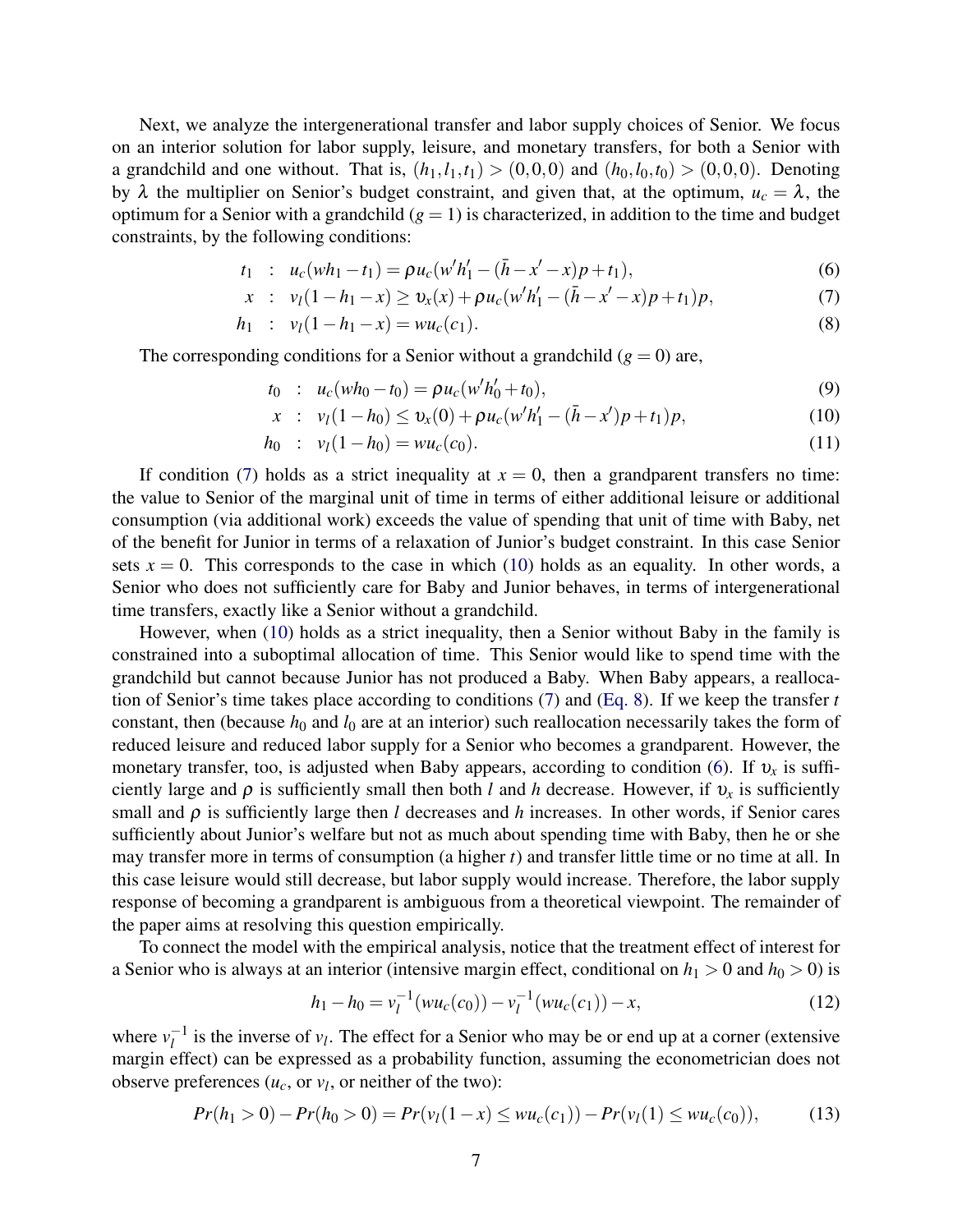and the overall labor supply effect is the product of the two.

## <span id="page-7-0"></span>3 Empirical analysis

### <span id="page-7-5"></span>3.1 Data

We use data on household heads and their spouses from all of the available waves, to date, of the PSID (196[8](#page-7-1)-2011).<sup>8</sup> This longitudinal data set is especially suited for the research question we address in this paper. Its key feature in this respect, besides a unique time span for survey data, is an endogenous intergenerational structure: when a child born to (or adopted by) a sample member after the initial interview leaves a sample household to form her or his own household, the latter is added to the sample. In the PSID, these endogenous additions are referred to as "split-offs". This mechanism implies that all descendants of the original, core sample families are observed for many years if they were not yet born or if they were still living with their parents at the time of the first interview. Therefore, grandparents and parents of sufficiently young cohorts can be linked to their grandchildren and children, regardless of whether they live in the same household or not. Such linkage is possible thanks to the Family Identification Mapping System (FIMS), a supplementary data set specifically created for intergenerational analyses.<sup>[9](#page-7-2)</sup> Because we observe the entire life cycle (or long portions of it) for several thousand individuals, we can observe the same individuals both when they become parents and when, many years later, they become grandparents.

We restrict the sample to PSID core sample individuals born no earlier than 1927. That is, individuals who were at most 40 years old at the time of the first interview in 1967 or later years. This criterion ensures that at least some of the children (Junior) of these individuals (Senior) are still present in the household at the time of the first interview and eventually become part of the survey as split-offs, so that grandchildren (Baby), if any, are observed when they appear. After applying this selection criterion we are left with an unbalanced panel of about 28,000 individuals (56% of whom have a non-zero sampling weight), each observed on average for 11.4 waves (min 1 year, max 37 waves). $10$ 

[Table 1](#page-8-0) reports summary statistics for the four decades spanned by the data, computed applying individual sampling weights. The differences across decades reflect both general demographic and social changes (this is the case for age, ethnicity, marital status, education, fertility etc.) and the endogenous demographic structure of the sample.<sup>[11](#page-7-4)</sup> For instance, we see in this table that the fraction of individuals who are grandparents ("Grandparent") increases over time, while the fraction of those who become grandparents at some point during the life cycle ("Ever grandparent") decreases over time. This is due to the fact that the oldest cohort in the sample was 40 years old in 1967. As this and younger cohorts become older we see the fraction of grandparents increasing.

<span id="page-7-2"></span><span id="page-7-1"></span><sup>8</sup> The 2011 wave was released during the Summer of 2013.

<sup>&</sup>lt;sup>9</sup> Notice that attrition does not distort such mapping: it's enough that the household of one's descendant is observed for just one year.

<span id="page-7-3"></span><sup>10</sup>When interpreting this average one must keep in mind that the PSID was at an annual frequency until the 1997 wave, and biennial thereafter.

<span id="page-7-4"></span> $11$  The reason why the importance of the White non-Hispanic and Black non-Hispanic populations is at odds with the national shares even after applying sampling weights is that the evolution of the PSID core sample is a pure demographic evolution of the 1967 American population that does not take into account immigration. See [Fiorito and](#page-36-11) [Zanella](#page-36-11) [\(2012\)](#page-36-11) for an illustration of this point.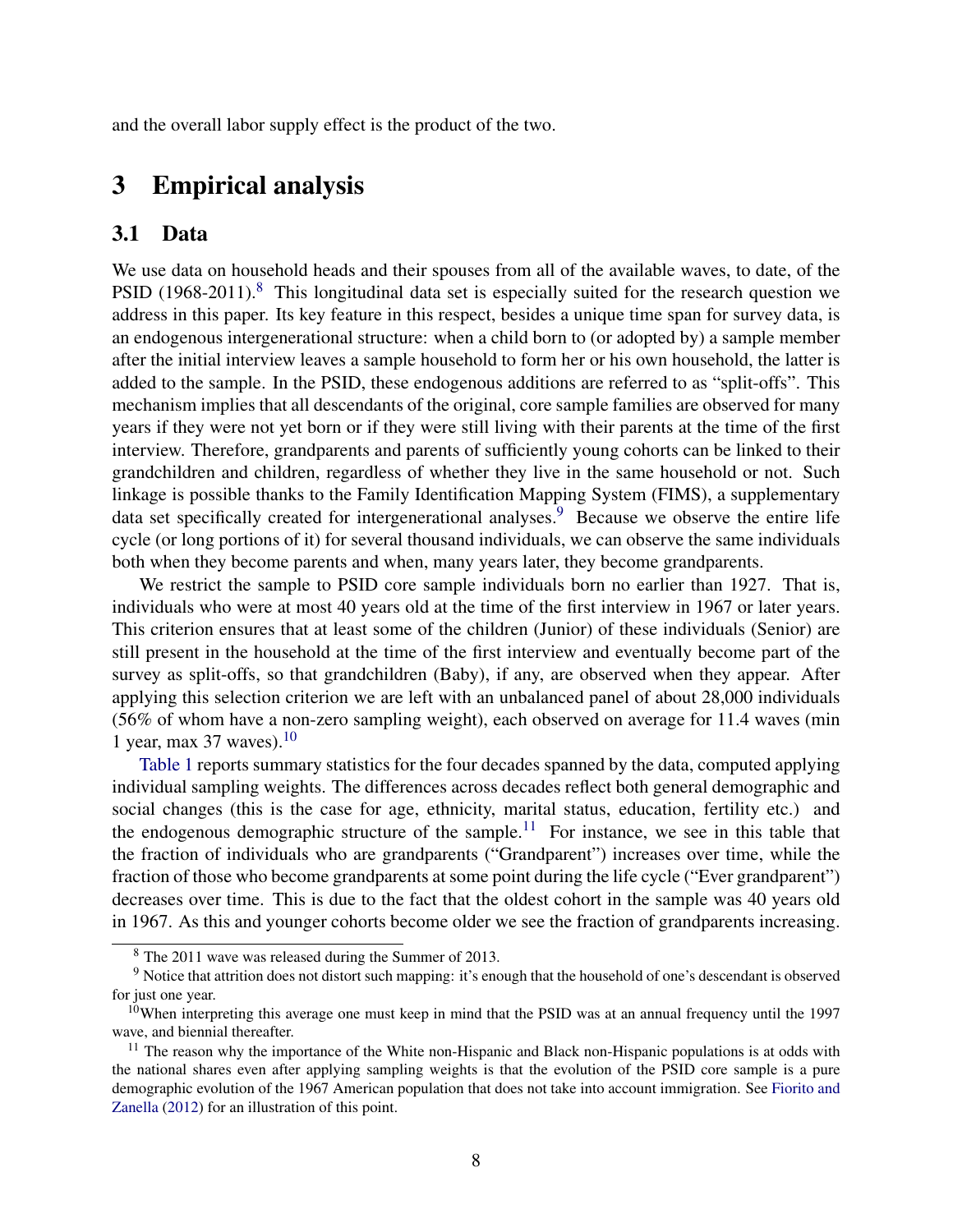On the other hand, because new, young cohorts enter the sample and are not observed as old individuals, the fraction of sample individuals who are ever observed as grandparents declines over time. The fact that these two series converge is a natural consequence of another fact; namely that by restricting to the more recent decades one observes mostly young cohorts with short histories in the panel. This same line of reasoning applies to the fraction of individuals who are parents ("Parent") and the fraction of those who become parents at some point during the life cycle ("Ever parent"), which exhibit the same pattern.

|                       | 1967-1979 | 1980-1989 | 1990-1999 | 2000-2010 |
|-----------------------|-----------|-----------|-----------|-----------|
| Age                   | 32.1      | 37.1      | 41.6      | 46.6      |
| Birth year            | 1941.7    | 1947.7    | 1952.2    | 1958.7    |
| Male                  | 0.455     | 0.456     | 0.461     | 0.466     |
| White non-Hispanic    | 0.845     | 0.830     | 0.816     | 0.813     |
| Black non-Hispanic    | 0.102     | 0.116     | 0.123     | 0.131     |
| Married               | 0.808     | 0.724     | 0.688     | 0.641     |
| Widowed               | 0.013     | 0.022     | 0.034     | 0.051     |
| Divorced              | 0.067     | 0.105     | 0.116     | 0.130     |
| Separated             | 0.031     | 0.031     | 0.028     | 0.025     |
| Less than High School | 0.250     | 0.170     | 0.135     | 0.097     |
| <b>High School</b>    | 0.421     | 0.407     | 0.388     | 0.360     |
| College               | 0.177     | 0.225     | 0.250     | 0.288     |
| Parent                | 0.706     | 0.768     | 0.780     | 0.780     |
| Ever parent           | 0.832     | 0.871     | 0.848     | 0.794     |
| Children in household | 1.59      | 1.02      | 0.83      | 0.65      |
| Total fertility       | 2.36      | 2.33      | 2.18      | 1.94      |
| Grandparent           | 0.068     | 0.180     | 0.248     | 0.308     |
| Ever grandparent      | 0.617     | 0.517     | 0.433     | 0.346     |
| Employed              | 0.788     | 0.832     | 0.773     | 0.734     |
| Self-employed         | 0.080     | 0.102     | 0.107     | 0.108     |
| Disability            | 0.085     | 0.133     | 0.158     | 0.176     |
| Earnings              | 32.2      | 34.8      | 38.9      | 37.5      |
| Family income         | 70.7      | 76.9      | 77.7      | 79.1      |
| Individuals           | 7,584     | 8,219     | 9,665     | 9,184     |
| Observations          | 62,078    | 64,428    | 56,381    | 42,929    |

<span id="page-8-0"></span>Table 1: Summary statistics, full sample, by cohort

*Notes:* Sample means for household heads and their spouses, PSID core sample 1967-2010, born in 1927 or later. Earnings and total family income are expressed in thousands of constant 2010 dollars. Individual sampling weights are applied, and the weighted sample is an unbalanced panel of about 15,000 distinct individuals.

In our analysis we use only individuals in this sample who satisfy the following three criteria: (1) are biological or adoptive parents; (2) their oldest child is at least 14 years old; (3) are at most 70 years old. The first two criteria ensure that individuals in the final sample are comparable: only those who satisfy them may be or become grandparents. The third criterion, coupled with the sec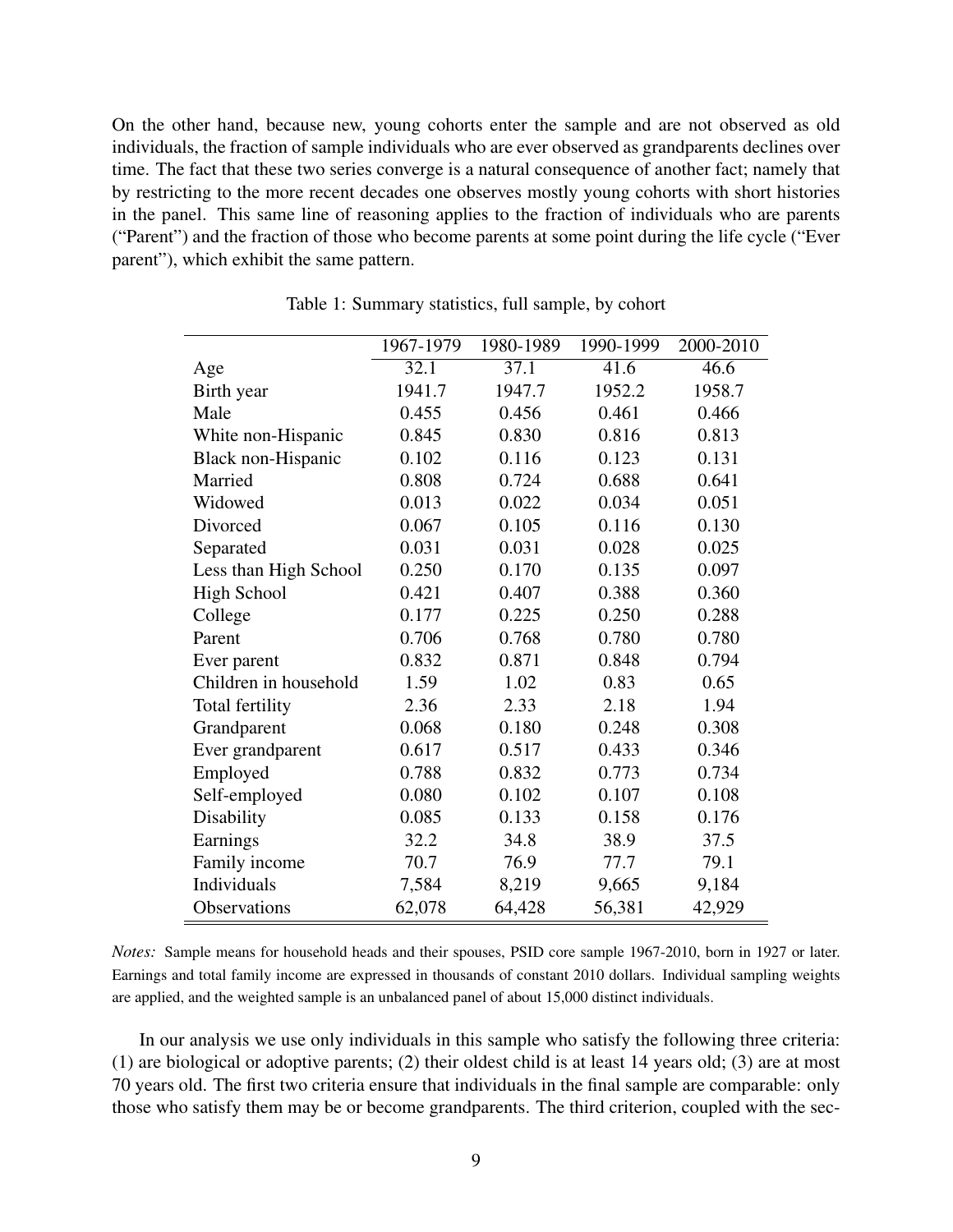ond, restricts the sample to working age grandparents and potential grandparents. Criteria (1)–(3) reduce the sample to about 11,000 individuals (2/3 of whom have a non-zero sampling weight). [Table 2](#page-10-0) reports the previous and additional summary statistics in the two groups which are the primary focus of this paper: those who satisfy criteria (1)–(3) and become grandparents at some point between 1967 and 2010, and those who satisfy criteria (1)–(3) but do not become grandparents as of 2010. This table is constructed pooling all observations across years and applying individual sampling weights. [Table 3](#page-11-0) reports the corresponding gender breakdown.

In order to ensure the comparability of the two groups in the light of the differences emerging from [Table 1,](#page-8-0) we restrict in [Table 2](#page-10-0) and [Table 3](#page-11-0) to individuals born between 1927 and 1940 and who are between 40 and 70 years old at any point between 1967 and 2010. [Table 2](#page-10-0) shows that parents who eventually become grandparents are different from those who don't along most of the dimensions considered. The exceptions are exogenous characteristics such as gender, being widowed, and having a condition that limits the amount or type of work one can do ("Disability"). In particular, those who become grandparents are younger (because they became parents almost 3 years earlier, on average), are more likely to be married whites, have higher fertility, are more likely to be employed, and have higher income.

Education seems balanced in [Table 2,](#page-10-0) but [Table 3](#page-11-0) reveals an asymmetry between men and women. Among men, it is the more educated who become grandparents. Among women, the opposite holds. These and other differences emerging from [Table 3](#page-11-0) should be interpreted keeping in mind the different incidence of singe mothers vs. single fathers, as well as the different mortality rates of men and women late in the life cycle. We also see in these tables that the average number of grandchildren is about 5.7. The median (not reported in the table) is 5. According to our data, the average age Americans born between 1927 and 1940 became grandparents in the 1967-2010 period was 48.9, with a gender difference of 3 years: 50.5 for men and 47.6 for women, in line with estimates from other sources as well as national trends in women's age at first birth.<sup>[12](#page-9-0)</sup> The median was 50 for men and 47 for women. Most of these differences between parents who become grandparents and those who don't persist in a regression of the "Ever grandparent" dummy on the demographic and socioeconomic characteristics reported in these tables, age dummies and year dummies.<sup>[13](#page-9-1)</sup>. We will discuss the consequence of such obvious non-randomness of the grandparent status after presenting OLS estimates.

### 3.2 OLS and fixed-effects analysis

We organize our empirical analysis around the following baseline linear model, in line with the theory (i.e., [Eq. 12](#page-6-2) and [Eq. 13\)](#page-6-3):

<span id="page-9-2"></span>
$$
L_{it} = \alpha + \beta g_{it} + \lambda \mathbf{a} + \eta \tau + \varepsilon_{it}, \qquad (14)
$$

where  $L_{it}$  is a labor supply measure for individual *i* in year *t*,  $\alpha$  is a constant,  $g_{it}$  is a dummy variable equal to 1 if individual *i* is a grandparent at time *t*, and 0 otherwise (i.e., this variable is equal to 0 at the baseline and switches permanently to 1 when the individual becomes a grandparent), **a** and  $\tau$  are

<span id="page-9-0"></span> $12$  According to the OECD Family Database, the average age of American women at the birth of their first child was about 25 in 2006, up from about 22.5 in 1970.

<span id="page-9-1"></span> $13$  The regression output is available from the authors upon request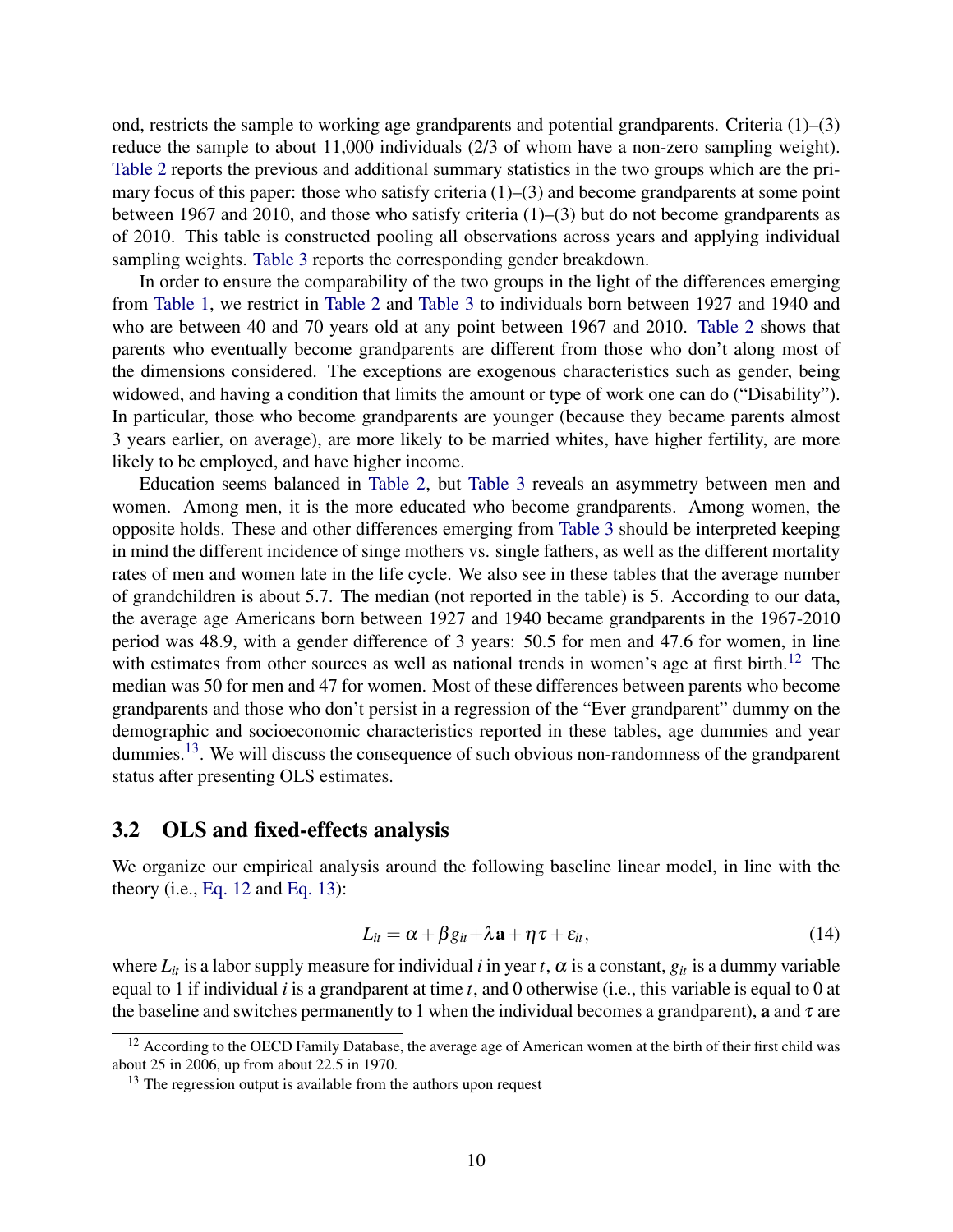|                               | Become       | Do not become     | Difference | p-value |
|-------------------------------|--------------|-------------------|------------|---------|
|                               | grandparents | grandparents      |            |         |
| Age                           | 54.0         | $\overline{54.9}$ | $-0.9$     | 0.00    |
| Birth year                    | 1932.7       | 1932.5            | 0.2        | 0.00    |
| Male                          | 0.434        | 0.429             | 0.005      | 0.64    |
| White non-Hispanic            | 0.850        | 0.770             | 0.080      | 0.00    |
| Black non-Hispanic            | 0.092        | 0.165             | $-0.073$   | 0.00    |
| Married                       | 0.812        | 0.757             | 0.055      | 0.00    |
| Widowed                       | 0.082        | 0.082             | 0.030      | 0.95    |
| Divorced                      | 0.083        | 0.144             | $-0.061$   | 0.00    |
| Separated                     | 0.018        | 0.010             | 0.008      | 0.00    |
| Less than High School         | 0.265        | 0.240             | 0.025      | 0.00    |
| <b>High School</b>            | 0.416        | 0.422             | $-0.005$   | 0.59    |
| College                       | 0.173        | 0.174             | $-0.001$   | 0.90    |
| Age became parent             | 23.5         | 26.2              | $-2.7$     | 0.00    |
| Years since parent            | 30.5         | 28.7              | 1.8        | 0.00    |
| Children in household         | 0.51         | 0.31              | 0.20       | 0.00    |
| Total fertility               | 3.54         | 2.00              | 1.54       | 0.00    |
| Grandparent                   | 0.689        | $\boldsymbol{0}$  |            |         |
| Ever grandparent              | 1            | $\boldsymbol{0}$  |            |         |
| Age became grandparent        | 48.9         |                   |            |         |
| Years since grandparent       | 10.0         |                   |            |         |
| Number of grandchildren       | 2.93         |                   |            |         |
| Total number of grandchildren | 5.66         |                   |            |         |
| Employed                      | 0.651        | 0.615             | 0.036      | 0.00    |
| Self-employed                 | 0.120        | 0.091             | 0.029      | 0.00    |
| Disability                    | 0.227        | 0.230             | $-0.003$   | 0.73    |
| Earnings                      | 31.4         | 28.0              | 3.39       | 0.00    |
| Family income                 | 89.1         | 80.2              | 8.9        | 0.00    |
| Individuals                   | 1,682        | 200               |            |         |
| Observations                  | 35,540       | 3,291             |            |         |

<span id="page-10-0"></span>Table 2: Summary statistics, Seniors by grandparenting status

*Notes:* Sample means for household heads and their spouses, PSID core sample 1967-2010, born between 1927 and 1940, who are no younger than 40 and no older than 70, and who have at least one biological or adoptive child who is 14 or older. Individuals in the first column become grandparents at some point between 1967 and 2010; individuals in the second column do not become grandparents as of 2010. The p-value refers to a t-test of the null hypothesis that the difference is zero. Earnings and total family income are expressed in thousands of constant 2010 dollars. Individual sampling weights are applied.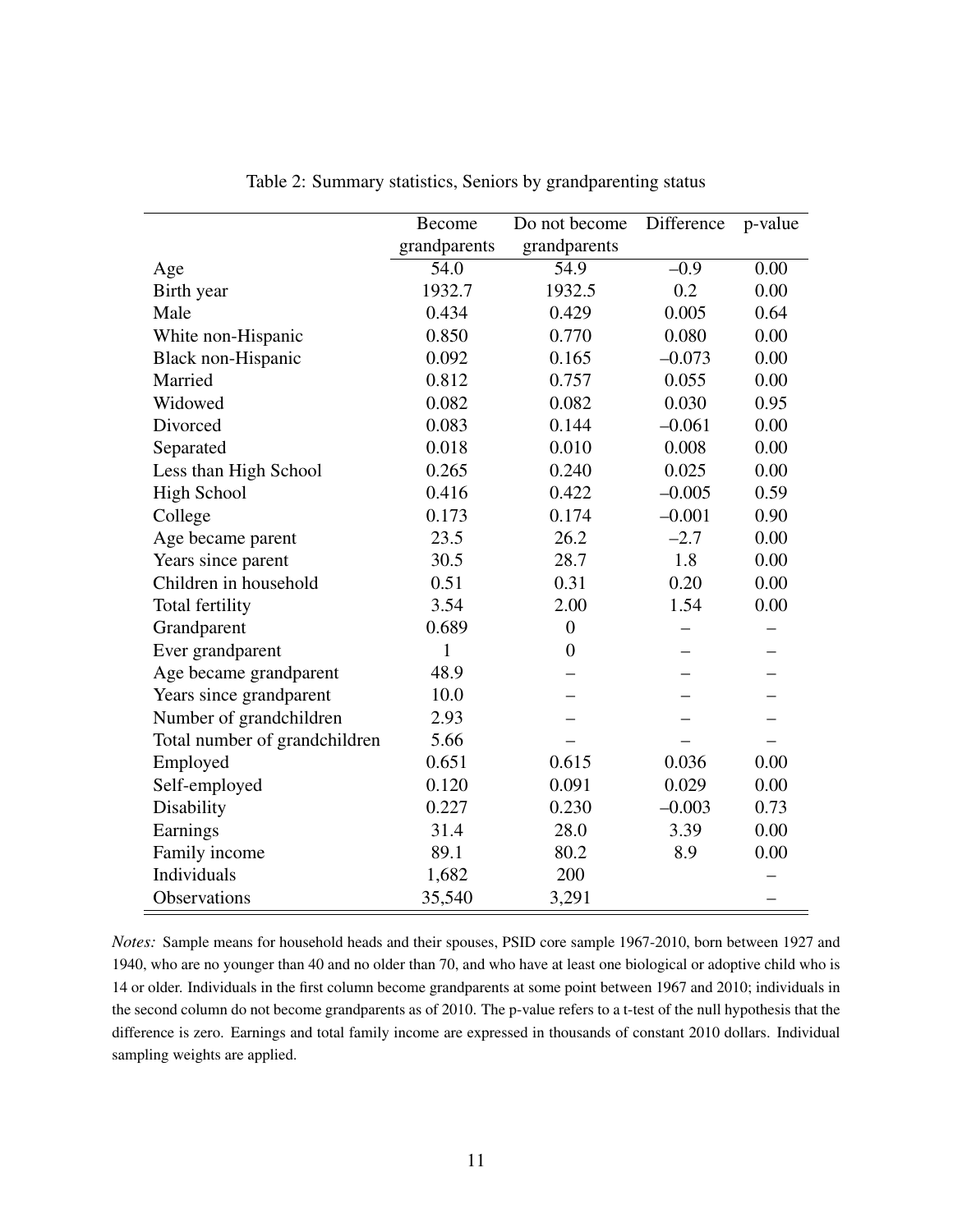|                               | Men               |                   | Women             |               |  |
|-------------------------------|-------------------|-------------------|-------------------|---------------|--|
|                               | Become            | Do not become     | Become            | Do not become |  |
|                               | grandparents      | grandparents      | grandparents      | grandparents  |  |
| Age                           | $\overline{54.2}$ | $\overline{55.2}$ | $\overline{53.9}$ | 54.7          |  |
| Birth year                    | 1932.6            | 1932.2            | 1932.8            | 1932.7        |  |
| White                         | 0.885             | 0.768             | 0.823             | 0.773         |  |
| <b>Black</b>                  | 0.069             | 0.173             | 0.109             | 0.159         |  |
| Married                       | 0.891             | 0.861             | 0.752             | 0.679         |  |
| Widowed                       | 0.035             | 0.044             | 0.119             | 0.111         |  |
| Divorced                      | 0.062             | 0.063             | 0.100             | 0.205         |  |
| Separated                     | 0.010             | 0.012             | 0.023             | 0.009         |  |
| Less than High School         | 0.261             | 0.304             | 0.268             | 0.193         |  |
| <b>High School</b>            | 0.344             | 0.282             | 0.471             | 0.527         |  |
| College                       | 0.238             | 0.221             | 0.123             | 0.139         |  |
| Age became parent             | 25.0              | 28.2              | 22.3              | 24.6          |  |
| Years since parent            | 29.2              | 27.0              | 31.6              | 30.0          |  |
| Children in household         | 0.57              | 0.42              | 0.47              | 0.23          |  |
| Total fertility               | 3.42              | 2.09              | 3.63              | 1.94          |  |
| Grandparent                   | 0.638             | $\boldsymbol{0}$  | 0.729             |               |  |
| Ever grandparent              | $\mathbf{1}$      | $\overline{0}$    | 1                 |               |  |
| Age became grandparent        | 50.5              |                   | 47.6              |               |  |
| Years since grandparent       | 9.2               |                   | 10.6              |               |  |
| Number of grandchildren       | 2.57              |                   | 3.20              |               |  |
| Total number of grandchildren | 5.52              |                   | 5.78              |               |  |
| Employed                      | 0.767             | 0.759             | 0.562             | 0.507         |  |
| Self-employed                 | 0.190             | 0.125             | 0.060             | 0.064         |  |
| Disability                    | 0.216             | 0.249             | 0.236             | 0.215         |  |
| Earnings                      | 53.1              | 45.4              | 14.8              | 15.0          |  |
| Family income                 | 99.1              | 91.2              | 81.3              | 71.9          |  |
| Individuals                   | 669               | 92                | 1,013             | 108           |  |
| Observations                  | 13,886            | 1,385             | 21,654            | 1,906         |  |

<span id="page-11-0"></span>Table 3: Summary statistics, Seniors by grandparenting status and gender

*Notes:* Sample means for household heads and their spouses, by gender, PSID core sample 1967-2010, born between 1927 and 1940, who are no younger than 40 and no older than 70, and who have at least one biological or adoptive child who is 14 or older. Individuals in the first column become grandparents at some point between 1967 and 2010; individuals in the second column do not become grandparents as of 2010. The p-value refers to a t-test of the null hypothesis that the difference is zero. Earnings and total family income are expressed in thousands of constant 2010 dollars. Individual sampling weights are applied.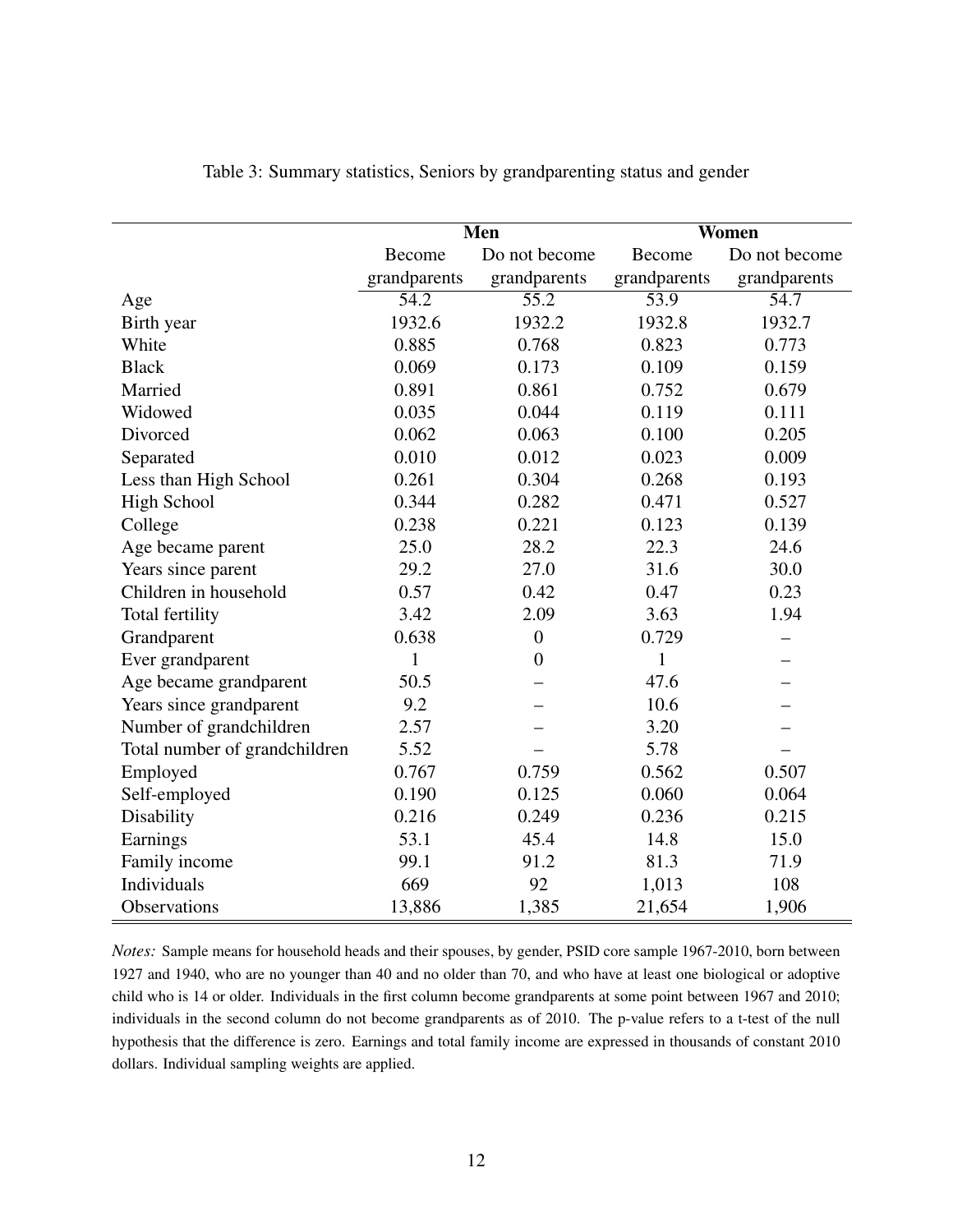vectors of age and year dummies, and  $\lambda$  and  $\eta$  are the associated vectors of coefficients.<sup>[14](#page-12-0)</sup> Notice that because of the way  $g_{it}$  is defined (and because of the longitudinal nature of the data), this empirical model exploits two different margins of variation: the event of becoming a grandparent earlier than other individuals (cross-sectional margin), and the timing of such an event over the life cycle (longitudinal margin).

We use three different measures of labor supply,  $L_{it}$ . First, hours conditional on being employed (i.e., excluding individuals reporting zero hours), denoted  $h_{it}$ . In this case  $\beta$  is the intensive margin effect conditional on being at an interior:

$$
\beta = \mathbb{E}(h_{it}|g_{it}=1, h_{it}>0) - \mathbb{E}(h_{it}|g_{it}=0, h_{it}>0),
$$
\n(15)

which corresponds to  $h_1 - h_0$  in the model, [Eq. 12.](#page-6-2) Second the employment indicator (i.e., a dummy taking value 1 if an individual reports a strictly positive number of hours in a given year, and 0 otherwise), denoted  $e_{it}$ . In this case  $\beta$  is the extensive margin effect:

$$
\beta = \mathbb{E}(\mathbb{I}[h_{it} > 0]|g_{it} = 1) - \mathbb{E}(\mathbb{I}[h_{it} > 0]|g_{it} = 0),
$$
\n(16)

which corresponds to  $Pr(h_1 > 0) - Pr(h_0 > 0)$  in the model, [Eq. 13.](#page-6-3) Finally, unconditional hours (i.e., including individuals with zero hours), denoted  $H_{it}$ . In this case  $\beta$  is a conflation of intensive and extensive margin effects:

$$
\beta = \mathbb{E}(h_{it}|g_{it}=1) - \mathbb{E}(h_{it}|g_{it}=0) \n= \mathbb{E}(h_{it}|g_{it}=1,h_{it}>0)\mathbb{E}(\mathbb{I}[h_{it}>0]|g_{it}=1) \n- \mathbb{E}(h_{it}|g_{it}=0,h_{it}>0)\mathbb{E}(\mathbb{I}[h_{it}>0]|g_{it}=0),
$$
\n(17)

which corresponds to  $h_1 Pr(h_1 > 0) - h_0 Pr(h_0 > 0)$  after combining [Eq. 12](#page-6-2) and [Eq. 13.](#page-6-3)

Henceforth, we restrict the analysis to parents born in 1927 or later, who are no older than 70 and whose older child is at least 14. That is, using the terminology introduced in [Section 2,](#page-4-1) we focus on Senior's labor supply. In this group, 39% of all pooled observations correspond to grandparents (68% if restricting to the group 50 or older, 24% if restricting to the group below 50). Among these, 95% have at least one grandchild who is 12 years old or younger. Furthermore, here and in all of the following regressions, standard errors are robust to heteroskedasticity and are clustered at the individual level. Contrary to what we did in [Section 3.1](#page-7-5) to obtain representative means, we do not apply sampling weights to this and all following regressions. This choice follows [Solon, Haider, and Wooldridge](#page-37-9) [\(2013\)](#page-37-9), who suggest that in a regression context it may be preferable to just condition on variables, if available, that account for the unequal sampling probabilities relative to the population of interest. Because the imbalance of the PSID core sample relative to the American population is chiefly due to differences in income at the time the sample was constructed in 1967,<sup>[15](#page-12-1)</sup> conditioning on family income in that year (denoted  $y$ 67) is a parsimonious way of retaining a large sample size (weighting would cause the loss of about 1/3 of the sample because

<span id="page-12-0"></span> $14$  We refrain from including in the regression additional controls (such as education, marital status, etc.) that would only exacerbate the endogeneity problem discussed below. However, we will later report the results from an extended specification with several additional regressors.

<span id="page-12-1"></span><sup>&</sup>lt;sup>15</sup> The "core sample" of the PSID was constructed by merging two subsamples: the SRC subsample, which was extracted from the Census and was representative of the US population at the time, and the SEO subsample, which was a sample of low-income households.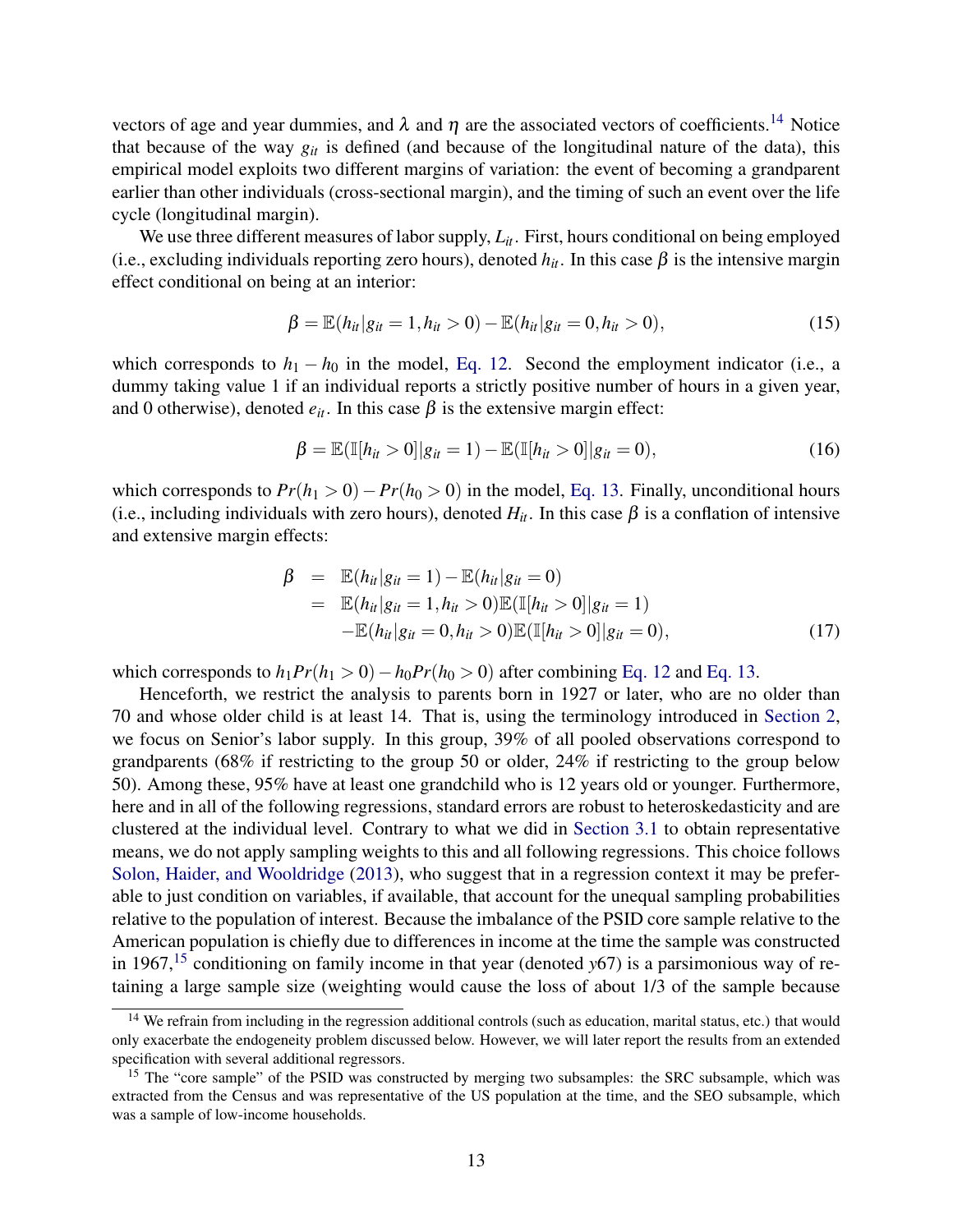these observations are assigned a zero weight) while taking into account the different sampling probabilities.

OLS estimates of [Eq. 14](#page-9-2) are reported in [Table 4.](#page-13-0) This table shows a modest (about 55 hours per year) negative intensive margin effect for employed men, no intensive margin effect for employed women, and a significant extensive margin effect for both men and women of 3.7 and 5.4 percentage points, respectively. The overall labor supply effect is negative and significant: about 125 hours per year for men, and about 90 for women.

The obvious problem with these estimates is that becoming a grandparent, even conditional on being a Senior whose youngest Junior is at least 14 years old and despite being determined by someone else's (one's Junior) fertility choices, is not an exogenous event. [Table 2](#page-10-0) is a testament to this fact. As the model in [section 2](#page-4-1) illustrates, there are at least two sources of endogeneity in an equation like [Eq. 14:](#page-9-2) unobserved heterogeneity and simultaneity. The first implies the possibility that one's unobserved taste for work correlates with the probability of becoming a grandparent. For instance, preferences for fertility may be transmitted from Senior to Junior—like in the model. In this case, because fertility and labor supply are jointly determined, after Junior reaches fertility age Senior's unobserved taste for work correlates with the grandparent status. Also, Seniors who have a strong desire to become grandparents for reasons related to their preference for leisure (e.g., a comparative disadvantage in market production relative to home production) may exert pressure on Junior to induce them to produce Baby.

|                 | (1)            | (2)            | (3)            | (4)            | (5)            | (6)            |
|-----------------|----------------|----------------|----------------|----------------|----------------|----------------|
|                 | $h_{it}$       | $h_{it}$       | $e_{it}$       | $e_{it}$       | $H_{it}$       | $H_{it}$       |
|                 | men            | women          | men            | women          | men            | women          |
| g <sub>it</sub> | $-53.6$        | 6.4            | $-0.037$       | $-0.054$       | $-124.3$       | $-87.2$        |
|                 | (17.2)         | (13.8)         | (0.009)        | (0.009)        | (24.4)         | (18.8)         |
| $y67_i$         | 1.6            | $-0.2$         | 0.001          | 0.001          | 2.8            | 1.2            |
|                 | (0.2)          | (0.2)          | (0.000)        | (0.000)        | (0.4)          | (0.3)          |
| Constant        | 2115.5         | 1743.5         | 0.872          | 0.726          | 1851.0         | 1263.5         |
|                 | (22.4)         | (19.6)         | (0.011)        | (0.012)        | (31.3)         | (24.0)         |
|                 |                |                |                |                |                |                |
| Observations    | 37,722         | 48,331         | 44,998         | 71,965         | 44,998         | 71,965         |
| Fixed effects   | N <sub>0</sub> | N <sub>0</sub> | N <sub>0</sub> | N <sub>0</sub> | N <sub>0</sub> | N <sub>0</sub> |
| Age dummies     | Yes            | Yes            | Yes            | Yes            | Yes            | Yes            |
| Year dummies    | Yes            | Yes            | Yes            | <b>Yes</b>     | Yes            | Yes            |

<span id="page-13-0"></span>

*Notes:* OLS estimates from [Eq. 14,](#page-9-2) PSID core sample, waves 1968-2011, individuals (Seniors, in [Section 2\)](#page-4-1) no older than 70 who have at least one child (Junior, in [Section 2\)](#page-4-1) who is 14 or older. The dependent variables are, alternately, annual hours of work for pay conditional on being employed (i.e., excluding zero hours,  $h_{it}$ ), an employment dummy  $(e_{it})$ , and unconditional annual hours of work for pay (i.e., including zero hours,  $H_{it}$ ). Independent variable  $g_{it}$  is a dummy assuming value 1 if individual *i* has at least one grandchild (Baby) at time *t*, and zero otherwise. Covariate *y*67*<sup>i</sup>* is family income in 1967 and controls for unequal sampling probabilities in a regression framework [\(Solon](#page-37-9) *et al.* [\(2013\)](#page-37-9)). Robust standard errors in parentheses, clustered at the individual level.

This form of endogeneity can be mitigated by individual fixed effects, which is feasible be-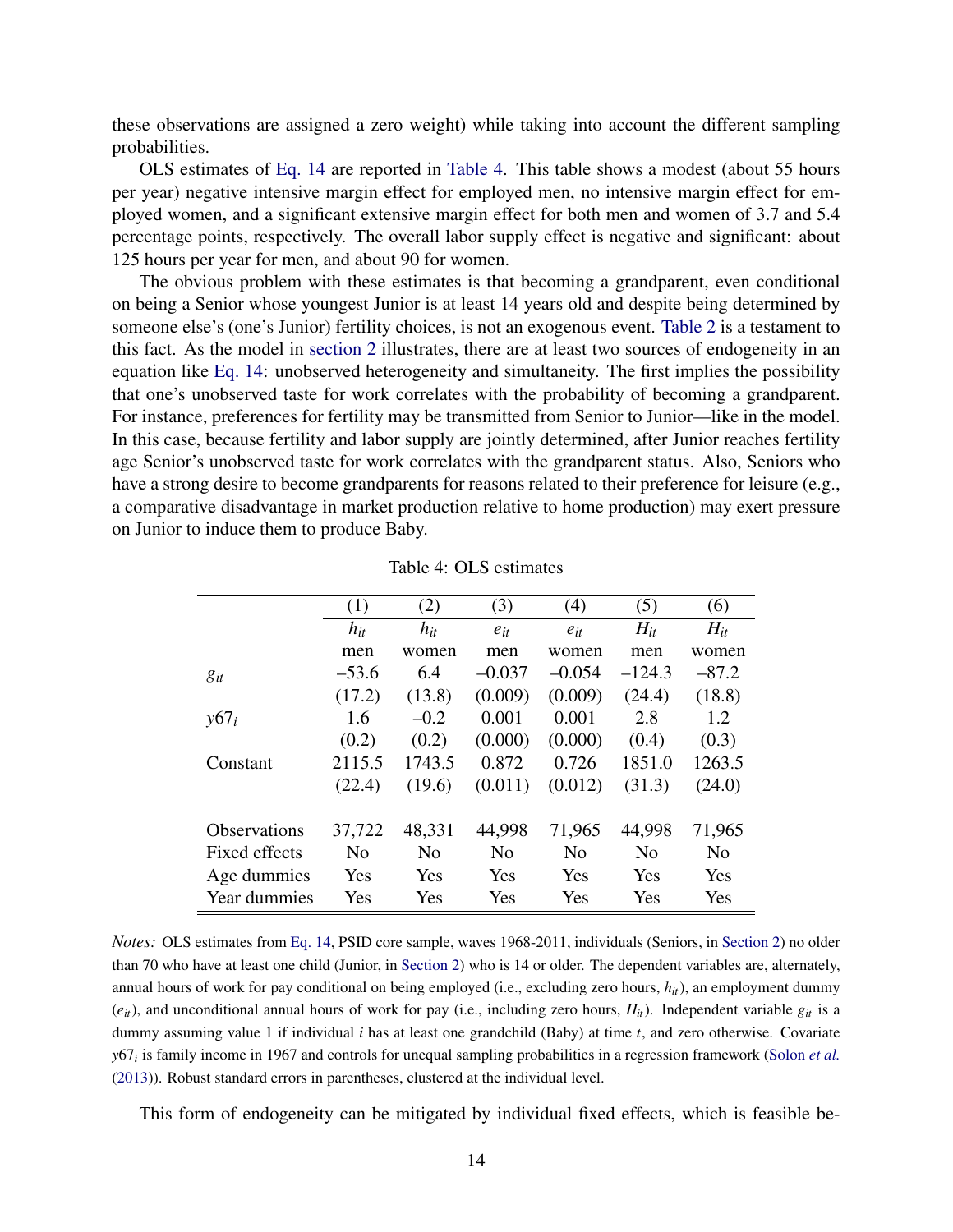cause we have a panel. In this case, family income in 1967 is constant for an individual and so is subsumed in the fixed effect. Results are reported in [Table 5.](#page-14-0) This table confirms a modest negative intensive margin effect on employed men of about 50 hours, and shows a positive effect of similar magnitude on employed women's hours. The extensive margin effects becomes smaller and insignificant relative to the OLS estimates. Overall labor supply, according to these fixed-effects estimates, declines by almost 80 hours per year for grandfathers and increases by almost 50 hours per year for grandmothers.

Notice that all of the fixed-effects coefficients on  $g_{it}$  are above the OLS estimates. This suggests the presence of unobserved components of preferences that positively affect labor supply, negatively correlate with the grandparent status, and so bias the OLS estimates downward. The omitted variable bias formula indicates that this happens, for instance, if Senior has an unobserved taste for both reduced labor supply and higher fertility which is also transmitted to Junior. In this case, those who are more likely to become grandparents are also those who are more likely to work less. Fixed effects account for this correlation and produce larger coefficients.

|                      | (1)      | (2)      | (3)      | (4)      | (5)      | (6)      |
|----------------------|----------|----------|----------|----------|----------|----------|
|                      | $h_{it}$ | $h_{it}$ | $e_{it}$ | $e_{it}$ | $H_{it}$ | $H_{it}$ |
|                      | men      | women    | men      | women    | men      | women    |
| $g_{it}$             | $-46.4$  | 50.5     | $-0.013$ | 0.011    | $-76.2$  | 47.3     |
|                      | (14.8)   | (13.2)   | (0.008)  | (0.007)  | (20.1)   | (14.5)   |
| Constant             | 2203.3   | 1697.2   | 0.889    | 0.678    | 1956.0   | 1127.3   |
|                      | (26.8)   | (23.1)   | (0.013)  | (0.012)  | (35.1)   | (22.9)   |
| Individuals          | 4,144    | 5,808    | 4,318    | 6,418    | 4,318    | 6,418    |
| <b>Observations</b>  | 37,722   | 48,331   | 44,998   | 71,965   | 44,998   | 71,997   |
| <b>Fixed effects</b> | Yes      | Yes      | Yes      | Yes      | Yes      | Yes      |
| Age dummies          | Yes      | Yes      | Yes      | Yes      | Yes      | Yes      |
| Year dummies         | Yes      | Yes      | Yes      | Yes      | Yes      | Yes      |

<span id="page-14-0"></span>Table 5: Fixed-effects estimates

*Notes:* Fixed Effects-OLS estimates from [Eq. 14,](#page-9-2) PSID core sample, waves 1968-2011, individuals (Seniors, in [Section 2\)](#page-4-1) no older than 70 who have at least one child (Junior, in [Section 2\)](#page-4-1) who is 14 or older. The dependent variables are, alternately, annual hours of work for pay conditional on being employed (i.e., excluding zero hours,  $h_{it}$ ), an employment dummy ( $e_{it}$ ), and unconditional annual hours of work for pay (i.e., including zero hours,  $H_{it}$ ).. Independent variable  $g_{it}$  is a dummy assuming value 1 if individual *i* has at least one grandchild (Baby) at time *t*, and zero otherwise. Robust standard errors in parentheses, clustered at the individual level.

### 3.3 Instrumental variable analysis

The second form of endogeneity stems from possible strategic interactions. Even our extremely simple model makes clear that the probability of becoming a grandparent increases in the expected time transfer from the old to the young, because the latter reduces the cost of child bearing— [Eq. 5](#page-5-1) can be though of as a "stochastic incentive compatibility constraint". In this case, causation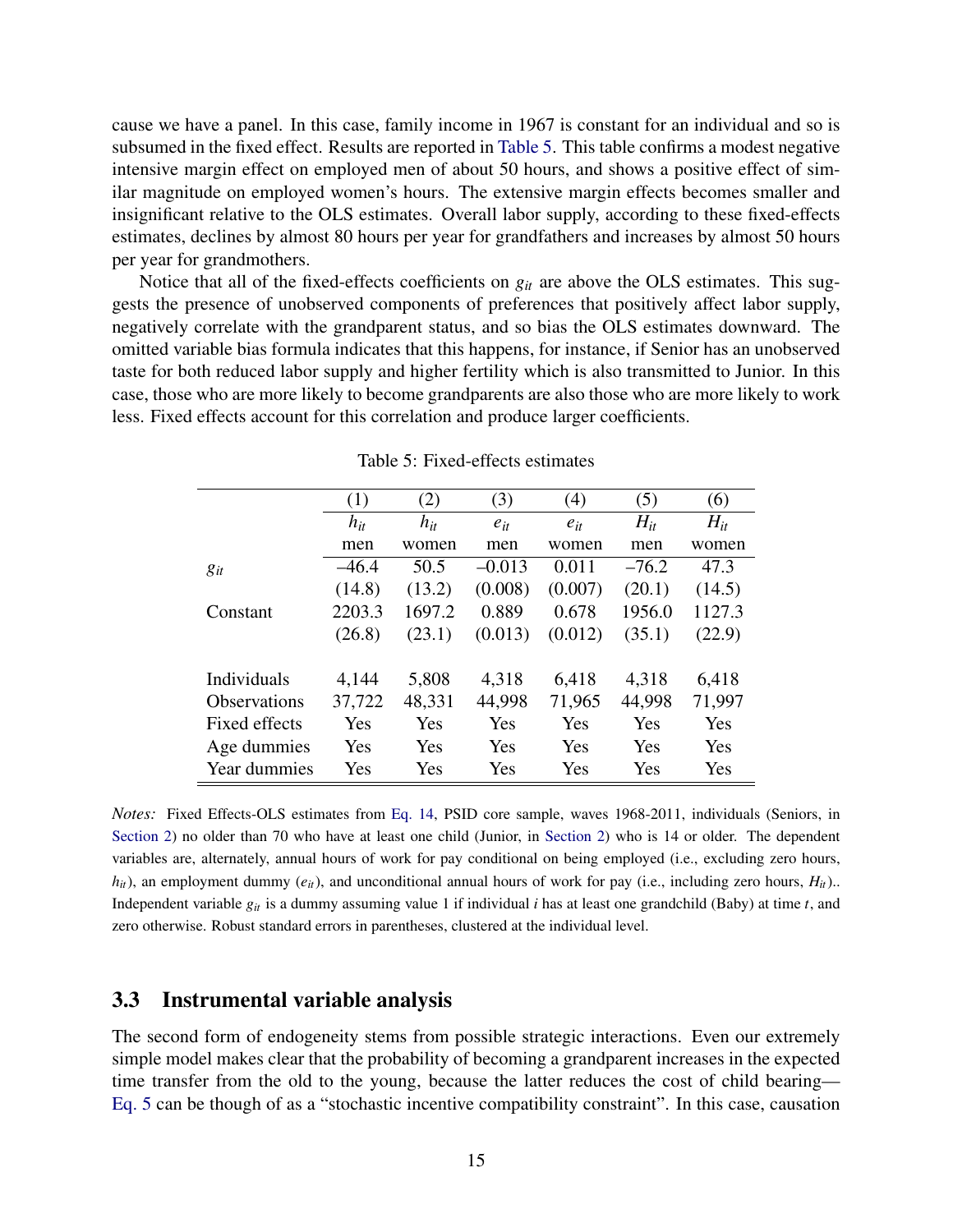runs the other way: it is (Junior's expectations over) Senior's labor supply that causes Senior to become a grandparent. For instance, if one's grown-up children anticipate that one is going to retire next year and so will be available (and willing) to help with child care, this makes one more likely to become a grandparent the year he or she reduces labor supply, or shortly after. The ensuing simultaneity is a trickier form of endogeneity which cannot be mitigated by fixed effects. A solution is an exclusion restriction in the form of an instrument for the probability of becoming a grandparent, unrelated to life cycle labor supply.

#### 3.3.1 Finding instruments

A way of constructing such an instrument is to draw from the literature on fertility and labor supply we have briefly summarized in [Section 1.](#page-1-1) In [Angrist and Evans](#page-36-1) [\(1998\)](#page-36-1) the natural experiment is the variation in sibling sex composition across couples. They exploit the long-standing observation that couples whose first two children are either two boys or two girls have a stronger tendency to have at least one additional child, because of a taste for variety. Because the higher the number of children one has the higher the probability that one will become a grandparent, this is also a valid instrument for  $g_{it}$  in [Eq. 14.](#page-9-2) We report in [Figure 2](#page-15-0) the fraction of individuals in the PSID born between 1927 and 1940 who become grandparents as of 2010, as a function of their total, lifetime fertility. Individuals with only one child have an unconditional probability of about 58% of becoming grandparents at some point during their life.<sup>[16](#page-15-1)</sup> This probability increases to about 87% for those with two children, to more than 92% for those with three children, and so on, until it becomes virtually 100% for those with more than 5 children.

<span id="page-15-0"></span>

Figure 2: Total own fertility and probability of becoming grandparent

*Notes:* The figure shows the fraction of individuals in our PSID sample who are born between 1927 and 1940 and who become grandparents before 2010 as a function of their total, lifetime fertility. Individual sampling weights are applied.

<span id="page-15-1"></span><sup>&</sup>lt;sup>16</sup> This probability is underestimated because the younger cohorts in this group are not observed through their old years, which lie ahead of 2010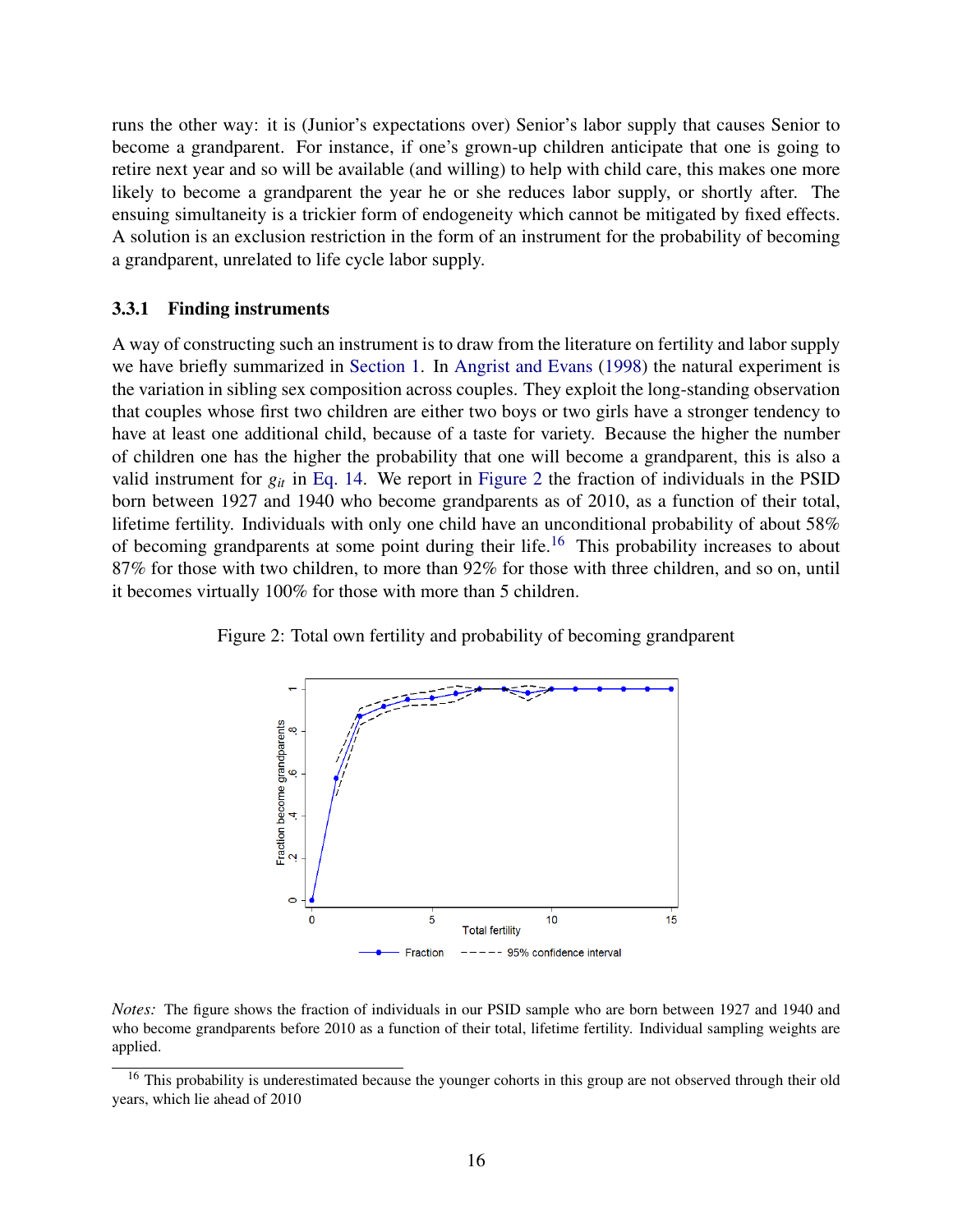Sibling sex composition, however, affects the probability of becoming a grandparent via an additional channel, namely timing. Because girls mate and have children before boys, an individual whose first two children are two girls and who eventually becomes a grandparent will have grandchildren, ceteris paribus, earlier than her or his counterpart whose first two children are of any other gender mix. We show below that, in fact, the timing channel appears to be more important than the fertility channel. Formally, this instrument is defined as follows:

<span id="page-16-0"></span>*twogirls* = 
$$
\begin{cases} 1 \text{ if first two children are females,} \\ 0 \text{ if first two children are of another mix.} \end{cases}
$$
 (18)

One drawback of this instrument is that it is not defined for those Seniors who had just one child, and so removes them from the sample. This means a reduced sample size. But there is a second, more worrisome consequence. It has been observed (see, e.g., [Lundberg](#page-37-10) [\(2005\)](#page-37-10) and, more recently, [Ichino, Lindstrom, and Viviano](#page-37-11) [\(2013\)](#page-37-11)) that although the gender of one's first child is overwhelmingly random in the U.S. and other places where selective abortion is not an issue, precisely because of possible preferences for the gender mix of one's offspring the gender and number of subsequent children may well be endogenous. This, in turn, means two things. First, restricting the sample to individuals with at least two children may lead one to focus on a group that is systematically different from the rest. Second, possible violation of the instrument exclusion restriction.

In order to overcome these limitations we also employ the gender of one's first child as an alternative instrument. The rationale is, again, twofold. First, [Dahl and Moretti](#page-36-12) [\(2008\)](#page-36-12) show that American couples with a first-born girl tend to have more children, a "demand for sons" that was previously thought to be still present in some less developed countries but absent from most developed ones. Therefore, this variable, too, may affect the probability of becoming a grandparent in the PSID. One additional advantage is that as far as the fertility channel is exploited, this is a stronger instrument because, as [Figure 2](#page-15-0) illustrates, the effect of own fertility on the probability of becoming a grandparent is much stronger when moving from one to two children than when moving from two to three. Second, as before, girls begin reproducing earlier than boys. Formally, this alternative instrument is defined as follows:

<span id="page-16-1"></span>
$$
girlfirst = \begin{cases} 1 \text{ if first child is female,} \\ 0 \text{ if first child is male} \end{cases}
$$
 (19)

While the gender of one's first child is arguably as good as randomly assigned in the U.S., possible violation of the exclusion restriction is an issue because of well-established evidence that a first-born girl affects parents' behavior in ways that may be reflected in the allocation of time at different points of the life cycle. [Lundberg](#page-37-10) [\(2005\)](#page-37-10) offers a comprehensive survey of such evidence, and both [Dahl and Moretti](#page-36-12) [\(2008\)](#page-36-12) themselves and [Ichino](#page-37-11) *et al.* [\(2013\)](#page-37-11)) have more recently produced additional data about the consequences of a first-born girl vs. a first-born boy.

We defer a discussion of the consequences of this threat to our identification strategy until after the presentation of our baseline results. As it turns out, when the violation of the exclusion restriction is produced by the main effects documented in the literature then we can establish the sign of the bias. This, if any, is such that we can still interpret the estimates obtained with the *girl first* instrument as lower bounds, in absolute value.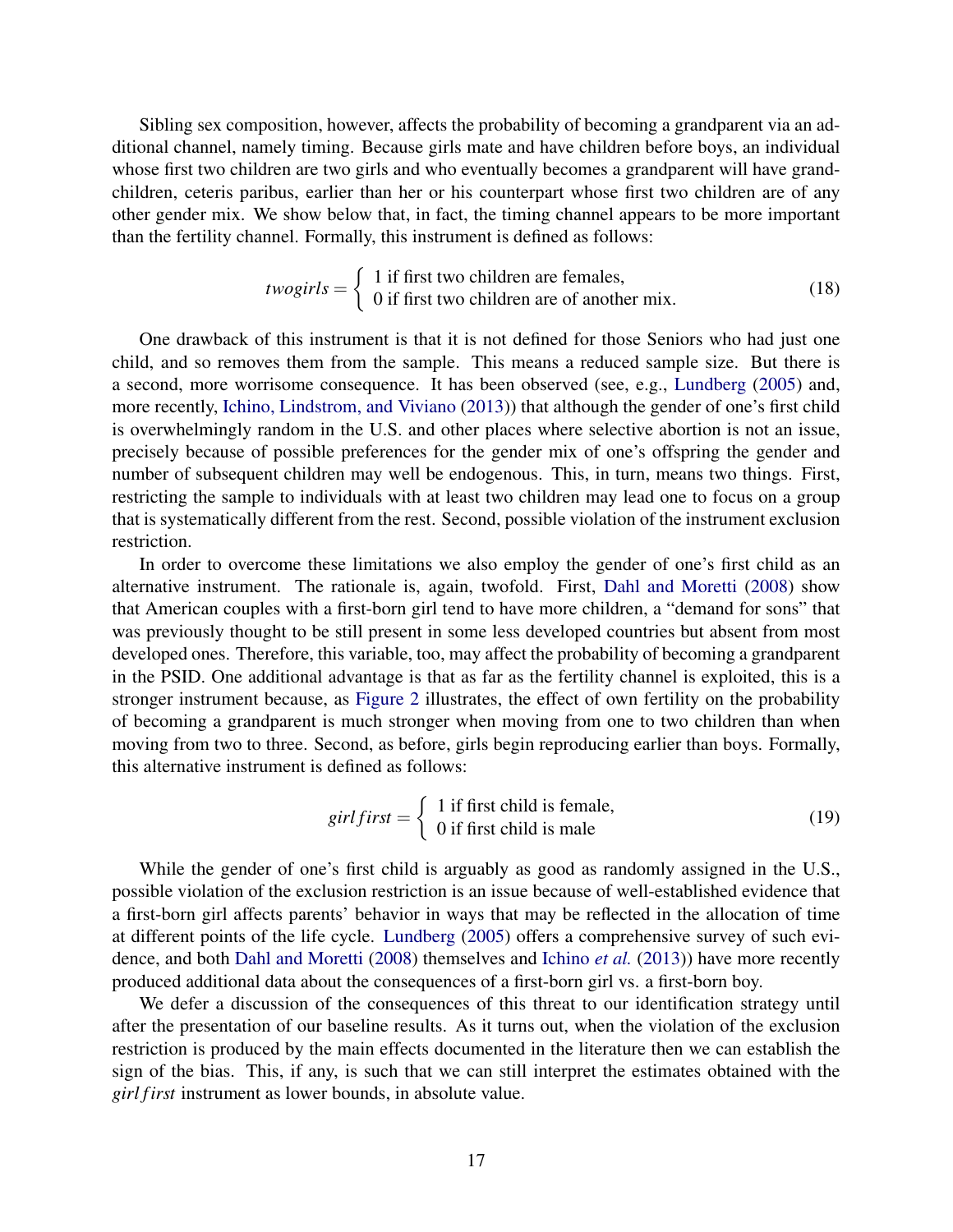[Table 6](#page-18-0) shows the effect of the sibling-sex mix and of the gender of one's first child on own fertility, grandparent status, and age one becomes a grandparent, by gender. The fraction of the sample who had a certain sibling-sex mix at first two births and a certain gender at first birth are virtually identical to those reported by [Angrist and Evans](#page-36-1) [\(1998\)](#page-36-1), Table 3, using Census data. Most notably, [Table 6](#page-18-0) suggests that in our sample the timing channel is more important than the fertility channel: while in this table we don't see significant fertility differences across the two groups defined by *twogirls* and *girl first* (although the differences are systematically positive) we do see large differences in the timing of becoming a grandparent across the two groups defined by the instruments. Women who had two girls as first two children become grandmothers more than 2 years earlier than those who had a different mix. And both men and women whose first child was a girl become grandparents earlier than those who had a boy. The difference is about 1 and 2 years, respectively. [Table 7](#page-19-0) reproduces these differences in a regression framework (except for the effect of *twogirls* and *girl first* on the probability of ever becoming a grandparent, which is related to our first stage and which we discuss separately), conditioning on age and year dummies. This table confirms, by and large, the unconditional effects reported in [Table 6.](#page-18-0) In sum, both instruments chiefly operate through the timing channel, and there seem to be advantages in using both of them as an alternative to each other. Eventually, *girl first* will be our preferred instrument because, as one would expect, it performs much better than *twogirls*.

Notice that both when using the sibling sex mix and the gender of first child, the instrument is a constant throughout the life cycle, and so we cannot, at the same time, employ the within estimator. Therefore, our IV estimates are based on pooled two-stage least squares.

#### <span id="page-17-1"></span>3.3.2 Baseline IV estimates

[Table 8](#page-19-1) reports first-stage estimates for each of the two instruments, by gender. This table shows that having had two girls as the first two children increases the probability of being a grandparent at any point in time, after controlling for age and time effects, by about 6 percentage points for men and 8 percentage points for women. The effect of having had a girl as first child in the larger sample of those with at least one child is essentially the same. The F-statistic on the excluded instrument indicates that this second instrument is, as expected, stronger. In addition to a larger sample size, this is because the shock to the probability of becoming a grandparent when moving from 1 to 2 children is stronger than the corresponding shock when moving from 2 to 3, as illustrated in [Figure 2.](#page-15-0) [Table 8](#page-19-1) also shows that both instruments are stronger for women than for men. Given that we don't see major gender differences in the relevant portion of [Table 6,](#page-18-0) this is mostly due to the larger female sample size.<sup>[17](#page-17-0)</sup> In turn, the larger female component of the sample is due both to the different mortality rate of men and women late in the life cycle and to the unequal sampling probabilities—when applying sampling weights, as [Table 1](#page-8-0) shows, the gender ratio is much more balanced.

Second-stage results are reported in [Table 9](#page-20-0) and [Table 10](#page-21-0) for the *twogirls* and *girl first* instruments, respectively. [Table 9](#page-20-0) shows a consistently negative effect of becoming a grandparent on Senior's labor supply, except for men's extensive margin. This effect, however, is never precisely estimated: instrument *twogirls* does not help detecting statistically significant effects. [Ta-](#page-21-0)

<span id="page-17-0"></span> $17$ [This is confirmed by the following experiment: we randomly dropped observations in the female sample so to](#page-21-0) [reduce its size to the male sample, and we estimated the first-stage equations on the resulting data. The F-stat on the](#page-21-0) [excluded instruments drops to little above the level obtained in the male sample.](#page-21-0)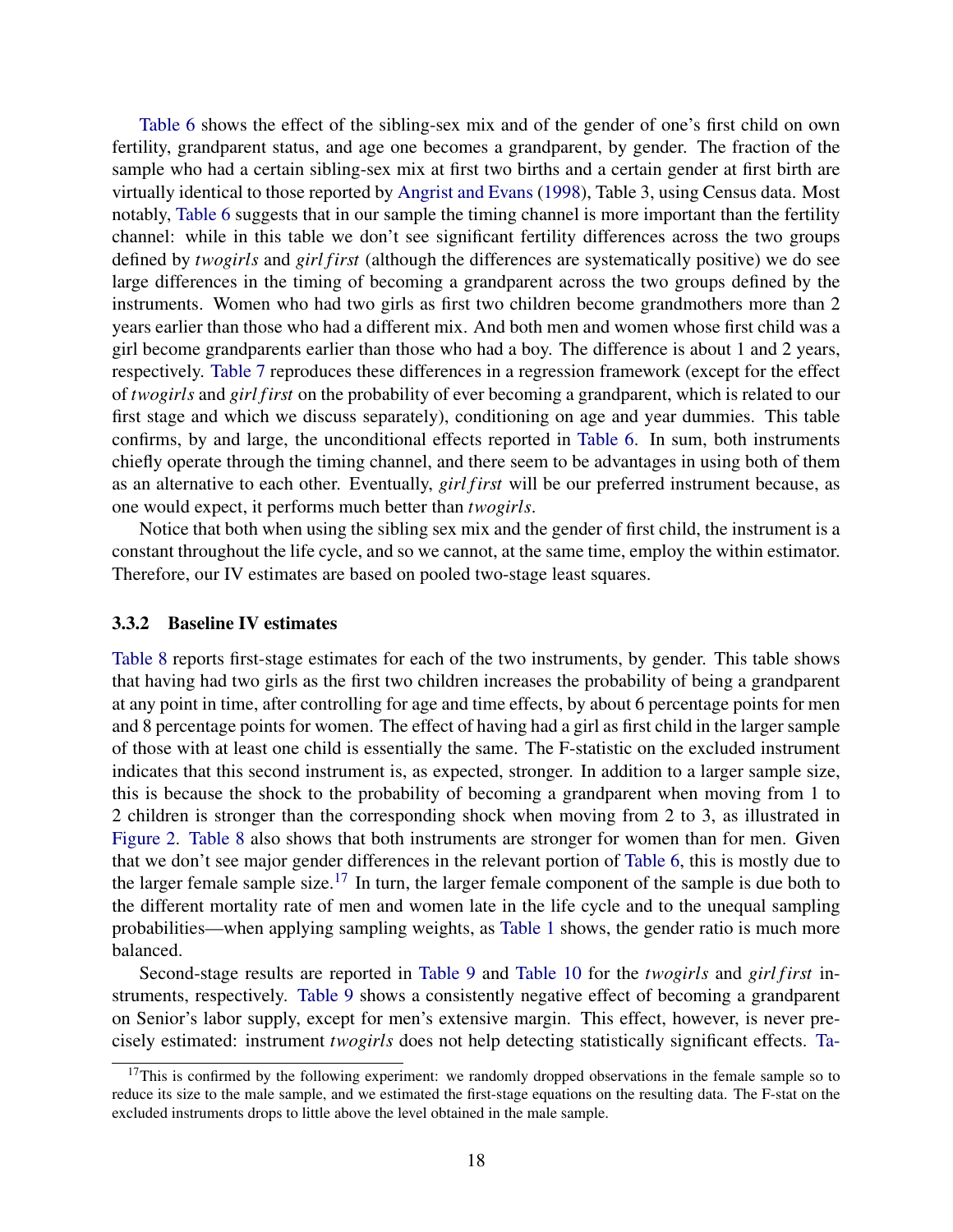|                     | Fraction of |         | Total     |         | Fraction had  |         | Became      |         | Age became  |
|---------------------|-------------|---------|-----------|---------|---------------|---------|-------------|---------|-------------|
|                     | sample      |         | fertility |         | another child |         | grandparent |         | grandparent |
|                     | All         | Men     | Women     | Men     | Women         | Men     | Women       | Men     | Women       |
|                     |             |         |           |         |               |         |             |         |             |
| Sibling mix:        |             |         |           |         |               |         |             |         |             |
| $(1)$ Two girls     | 0.242       | 2.82    | 2.88      | 0.493   | 0.507         | 0.924   | 0.937       | 48.20   | 44.11       |
|                     |             | (0.05)  | (0.02)    | (0.023) | (0.019)       | (0.024) | (0.020)     | (0.57)  | (0.41)      |
| $(2)$ Other mix     | 0.758       | 2.76    | 2.80      | 0.458   | 0.463         | 0.924   | 0.919       | 49.19   | 46.29       |
|                     |             | (0.03)  | (0.04)    | (0.013) | (0.011)       | (0.013) | (0.012)     | (0.28)  | (0.24)      |
|                     |             |         |           |         |               |         |             |         |             |
| Two boys            | 0.269       | 2.77    | 2.83      | 0.489   | 0.489         | 0.917   | 0.917       | 49.90   | 47.28       |
| Other, excl. (1)    | 0.490       | 2.80    | 2.82      | 0.458   | 0.469         | 0.862   | 0.869       | 48.61   | 45.19       |
|                     |             |         |           |         |               |         |             |         |             |
| diff $(1) - (2)$    |             | 0.051   | 0.080     | 0.035   | 0.043         | 0.000   | 0.019       | $-0.98$ | $-2.17$     |
|                     |             | (0.080) | (0.050)   | (0.026) | (0.022)       | (0.031) | (0.024)     | (0.63)  | (0.47)      |
| p-val               |             | 0.35    | 0.10      | 0.18    | 0.05          | 0.99    | 0.43        | 0.12    | 0.00        |
| Individuals:        | 7,525       | 2,930   | 4,595     | 2,930   | 4,595         | 681     | 1,019       | 1,138   | 2,021       |
|                     |             |         |           |         |               |         |             |         |             |
| <b>First child:</b> |             |         |           |         |               |         |             |         |             |
| $(3)$ Girl          | 0.478       | 2.39    | 2.51      | 0.773   | 0.804         | 0.897   | 0.897       | 48.37   | 44.59       |
|                     |             | (0.03)  | (0.03)    | (0.013) | (0.010)       | (0.017) | (0.017)     | (0.35)  | (0.28)      |
| $(4)$ Boy           | 0.522       | 2.34    | 2.45      | 0.760   | 0.807         | 0.875   | 0.882       | 49.30   | 46.60       |
|                     |             | (0.03)  | (0.03)    | (0.012) | (0.010)       | (0.019) | (0.016)     | (0.32)  | (0.27)      |
|                     |             |         |           |         |               |         |             |         |             |
| diff $(3) - (4)$    |             | 0.05    | 0.06      | 0.013   | $-0.003$      | 0.022   | 0.016       | $-0.92$ | $-2.01$     |
|                     |             | (0.05)  | (0.04)    | (0.17)  | (0.015)       | (0.026) | (0.024)     | (0.47)  | (0.39)      |
| p-val               |             | 0.33    | 0.17      | 0.44    | 0.86          | 0.40    | 0.51        | 0.05    | 0.00        |
|                     |             |         |           |         |               |         |             |         |             |
| Individuals:        | 8,964       | 3,701   | 5,263     | 3,701   | 5,263         | 781     | 1,120       | 1,250   | 2,195       |

<span id="page-18-0"></span>Table 6: Fertility and grandparent status by gender of first child and sibling sex mix, statistics

*Notes:* The table reports, by gender, means and standard errors of total, lifetime fertility, probability of having an additional child, probability of becoming a grandparent (for those born no later than 1940), and age one becomes a grandparent in the groups defined by, respectively, *twogirls* and *girl first*. PSID core sample, waves 1968-2011, individuals (Seniors, in [Section 2\)](#page-4-1) no older than 70 who have at least one child (Junior, in [Section 2\)](#page-4-1) who is 14 or older. Individual sampling weights are applied. The p-value refers to a t-test of the null hypothesis that the difference between the means is zero.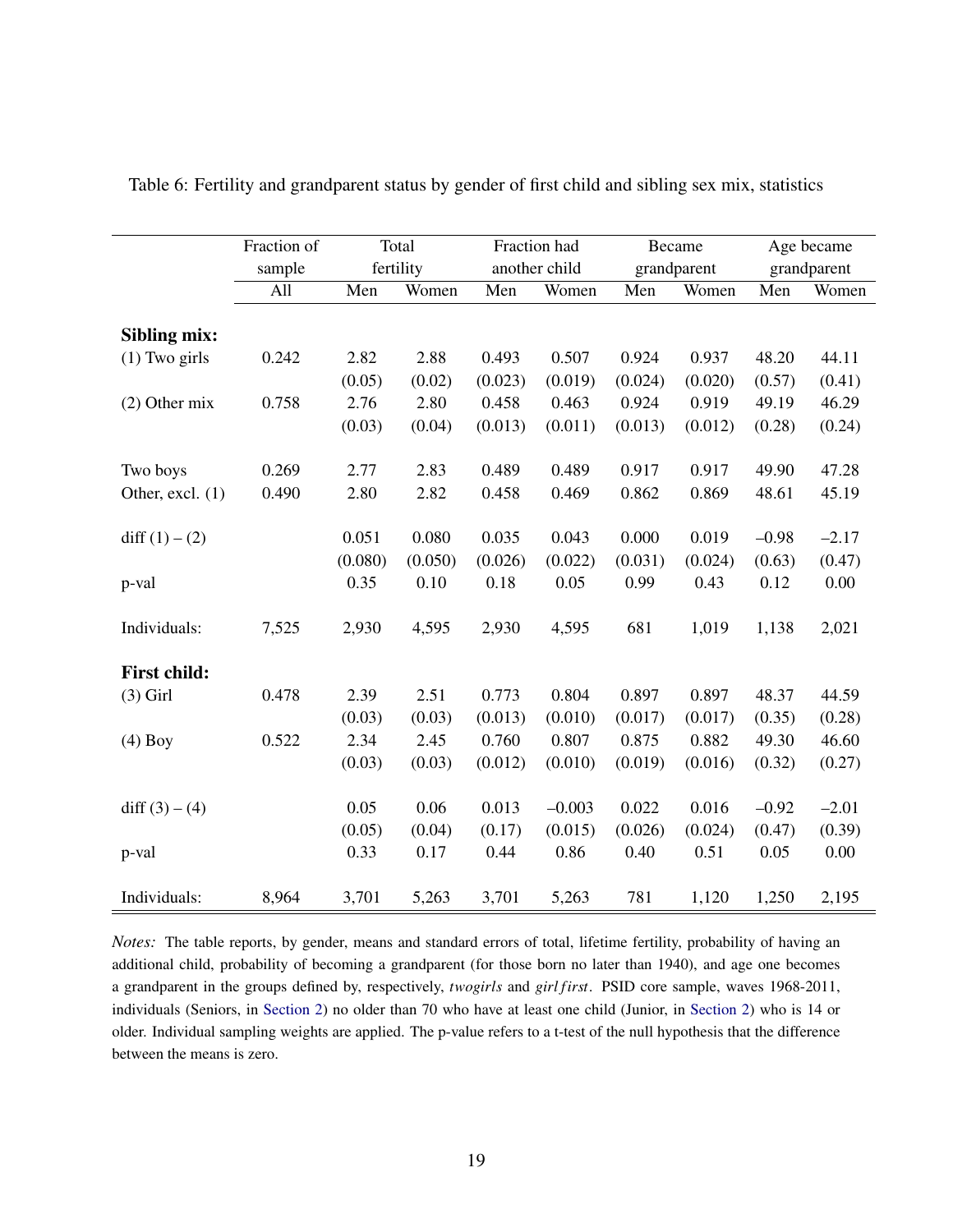<span id="page-19-0"></span>

|            | Total fertility |         |         | Had another child | Age became grandparent |          |  |
|------------|-----------------|---------|---------|-------------------|------------------------|----------|--|
|            | Men             | Women   | Men     | Women             | Men                    | Women    |  |
| twogirls   | 0.030           | 0.018   | 0.008   | $-0.002$          | $-1.318$               | $-1.802$ |  |
|            | (0.030)         | (0.030) | (0.011) | (0.009)           | (0.329)                | (0.247)  |  |
| girl first | 0.059           | 0.035   | 0.036   | 0.024             | $-1.077$               | $-1.768$ |  |
|            | (0.038)         | (0.035) | (0.017) | (0.014)           | (0.393)                | (0.288)  |  |

Table 7: Fertility and grandparent status by gender of first child and sibling sex mix, regression

*Notes:* The table reports, by gender, the coefficients from a regression of total, lifetime fertility, indicator for whether one had an additional child, indicator for whether one becomes a grandparent, and age one becomes a grandparent, over *twogirls* and *girl first*. PSID core sample, waves 1968-2011, individuals (Seniors, in [Section 2\)](#page-4-1) no older than 70 who have at least one child (Junior, in [Section 2\)](#page-4-1) who is 14 or older. Age and year dummies are included as additional dependent variables. Family income in 1967 (*y*67*i*) is included as an additional independent variable to controls for unequal sampling probabilities in a regression framework [\(Solon](#page-37-9) *et al.* [\(2013\)](#page-37-9)). Robust standard errors in parentheses, clustered at the individual level.

<span id="page-19-1"></span>Table 8: First stage results

|                                                       | (1)             | (2)            | (3)            | (4)             |
|-------------------------------------------------------|-----------------|----------------|----------------|-----------------|
|                                                       | g <sub>it</sub> | $g_{it}$       | $g_{it}$       | g <sub>it</sub> |
|                                                       | men             | women          | men            | women           |
|                                                       |                 |                |                |                 |
| $two girls_i$                                         | 0.059           | 0.083          |                |                 |
|                                                       | (0.015)         | (0.012)        |                |                 |
| $\left\{ \left[ r\right] \right\}$ first <sub>i</sub> |                 |                | 0.067          | 0.090           |
|                                                       |                 |                | (0.012)        | (0.010)         |
| $y67_i$                                               | $-0.002$        | $-0.002$       | $-0.002$       | $-0.002$        |
|                                                       | (0.000)         | (0.000)        | (0.000)        | (0.000)         |
| Constant                                              | 0.143           | 0.046          | 0.088          | 0.014           |
|                                                       | (0.083)         | (0.023)        | (0.068)        | (0.022)         |
|                                                       |                 |                |                |                 |
| F-stat, excl. instrument                              | 15.32           | 49.31          | 32.50          | 84.74           |
| Fixed effects                                         | N <sub>0</sub>  | N <sub>0</sub> | N <sub>0</sub> | N <sub>0</sub>  |
| Age dummies                                           | <b>Yes</b>      | Yes            | Yes            | Yes             |
| Year dummies                                          | Yes             | Yes            | Yes            | Yes             |
|                                                       |                 |                |                |                 |
| Observations                                          | 38,839          | 63,649         | 44,998         | 71,965          |

*Notes:* First-stage estimates, i.e., effect of *twogirls* and *girl first* on the probability of being a grandparent at some point during the life cycle, conditional on being a parent. PSID core sample, waves 1968-2011, individuals (Seniors, in [Section 2\)](#page-4-1) no older than 70 who have at least one child (Junior, in [Section 2\)](#page-4-1) who is 14 or older. Covariate *y*67*<sup>i</sup>* is family income in 1967 and controls for unequal sampling probabilities in a regression framework [\(Solon](#page-37-9) *et al.* [\(2013\)](#page-37-9)). Robust standard errors in parentheses, clustered at the individual level.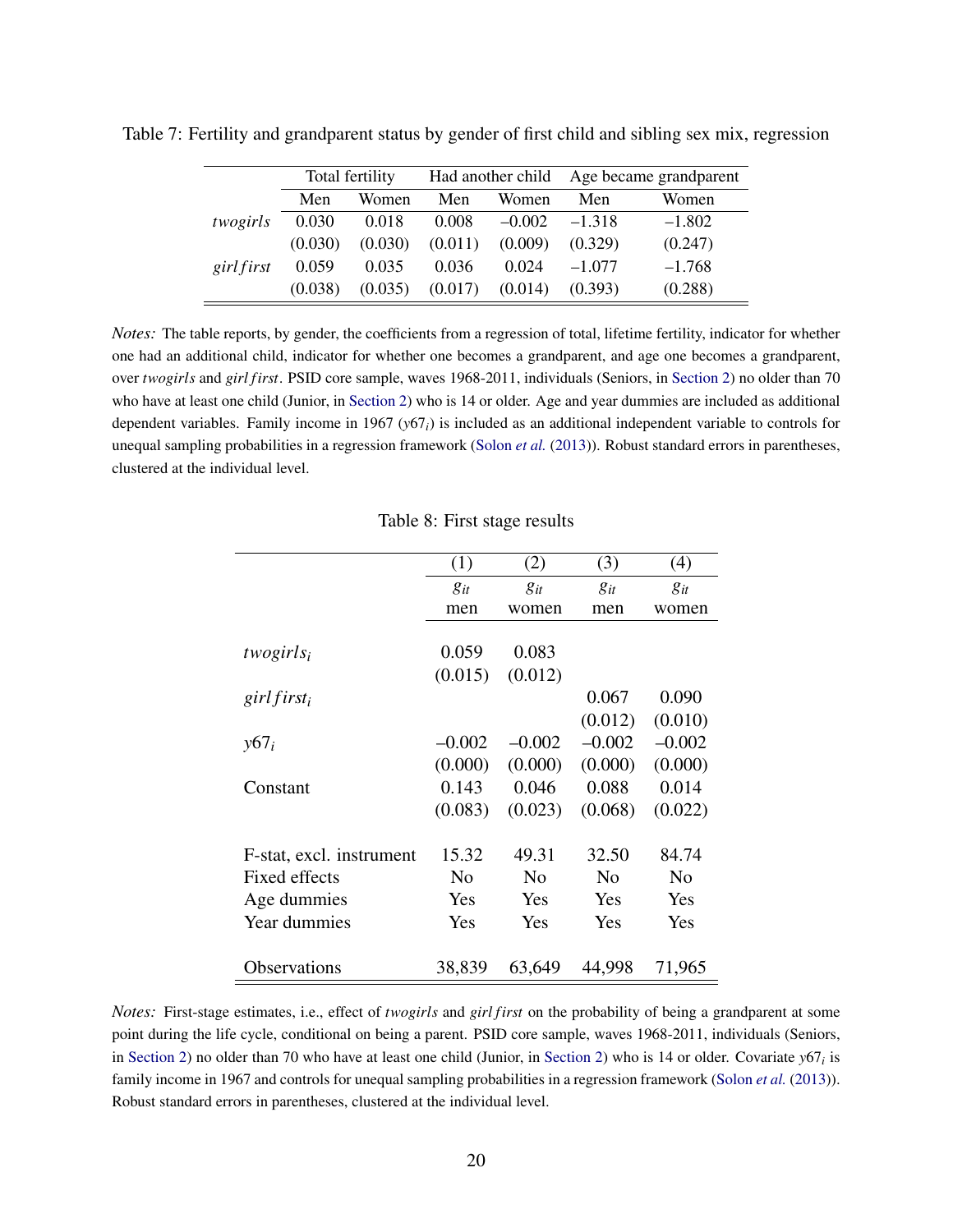[ble 10](#page-21-0) shows that the second, stronger instrument, *girl first*, detects a negative effect of becoming a grandmother on the labor supply of employed women. The magnitude of the effect is about 380 hours per year. The intensive margin effect on employed men is much smaller, about 140 hours, but still imprecisely estimated. When using *girl first*, extensive margin estimates are positive and large for men. The overall labor supply effect is positive for men (about 100 hours) and a negative for women (230 hours). However, the associated standard errors are too large to draw reliable conclusions on extensive margin and overall labor supply effects.

|                     | (1)            | (2)            | (3)            | (4)            | (5)            | (6)            |
|---------------------|----------------|----------------|----------------|----------------|----------------|----------------|
|                     | $h_{it}$       | $h_{it}$       | $e_{it}$       | $e_{it}$       | $H_{it}$       | $H_{it}$       |
|                     | men            | women          | men            | women          | men            | women          |
| $g_{it}$            | $-629.8$       | $-293.5$       | 0.137          | $-0.078$       | $-291.0$       | $-317.2$       |
|                     | (373.8)        | (230.9)        | (0.167)        | (0.151)        | (481.8)        | (315.7)        |
| $y67_i$             | 0.6            | $-0.9$         | 0.001          | 0.001          | 2.5            | 0.6            |
|                     | (0.7)          | (0.5)          | (0.000)        | (0.000)        | (0.9)          | (0.8)          |
| Constant            | 1968.9         | 887.9          | 0.118          | $-0.053$       | 600.3          | $-298.5$       |
|                     | (421.6)        | (287.9)        | (0.182)        | (0.173)        | (522.8)        | (356.9)        |
| <b>Observations</b> | 32,690         | 42,336         | 38,839         | 63,649         | 38,839         | 63,649         |
| Fixed effects       | N <sub>0</sub> | N <sub>0</sub> | N <sub>0</sub> | N <sub>0</sub> | N <sub>0</sub> | N <sub>0</sub> |
| Age dummies         | Yes            | Yes            | Yes            | Yes            | Yes            | Yes            |
| Year dummies        | Yes            | Yes            | Yes            | Yes            | Yes            | Yes            |

<span id="page-20-0"></span>Table 9: IV estimates. Instrument: *twogirls* (IV1)

*Notes:* Second-stage estimates from 2SLS estimates of [Eq. 14,](#page-9-2) PSID core sample, waves 1968-2011, individuals (Seniors, in [Section 2\)](#page-4-1) no older than 70 who have at least one child (Junior, in [Section 2\)](#page-4-1) who is 14 or older. The dependent variables are, alternately, annual hours of work for pay conditional on being employed (i.e., excluding zero hours,  $h_{it}$ ), an employment dummy  $(e_{it})$ , and unconditional annual hours of work for pay (i.e., including zero hours,  $H_{it}$ ). The instrument is *twogirls*, as defined in [Eq. 18.](#page-16-0) First-stage estimates are reported in [Table 8.](#page-19-1) Covariate *y*67*i* is family income in 1967 and controls for unequal sampling probabilities in a regression framework [\(Solon](#page-37-9) *et al.* [\(2013\)](#page-37-9)). Robust standard errors in parentheses, clustered at the individual level.

In sum, our analysis identifies a significant negative effect of becoming a grandmother on employed women's labor supply: 380 hours per year. Such an effect is admittedly large, and stands in sharp contrast with the OLS and FE estimates—an order of magnitude larger. Furthermore, for women the IV estimate has the opposite sign than the OLS and FE ones. We offer two explanations.

First, the magnitude reflects the local nature of the IV estimate. That is, the local average treatment effect we identify differs from the average treatment effect of interest. Specifically, it is larger in absolute value. The reason is that under the maintained exclusion restriction assumptions, the instruments allow us to identify the effect of becoming a grandparent on the labor supply of parents whose first two children are girls and with a first-born girl, respectively. However, it is a well-documented fact that maternal grandmothers have different access to the grandchildren. For instance, [Compton and Pollak](#page-36-8) [\(2014\)](#page-36-8) show that maternal grandmothers do more grandparenting than paternal ones. Because at each birth the probability of having a girl is 50%, we can divide our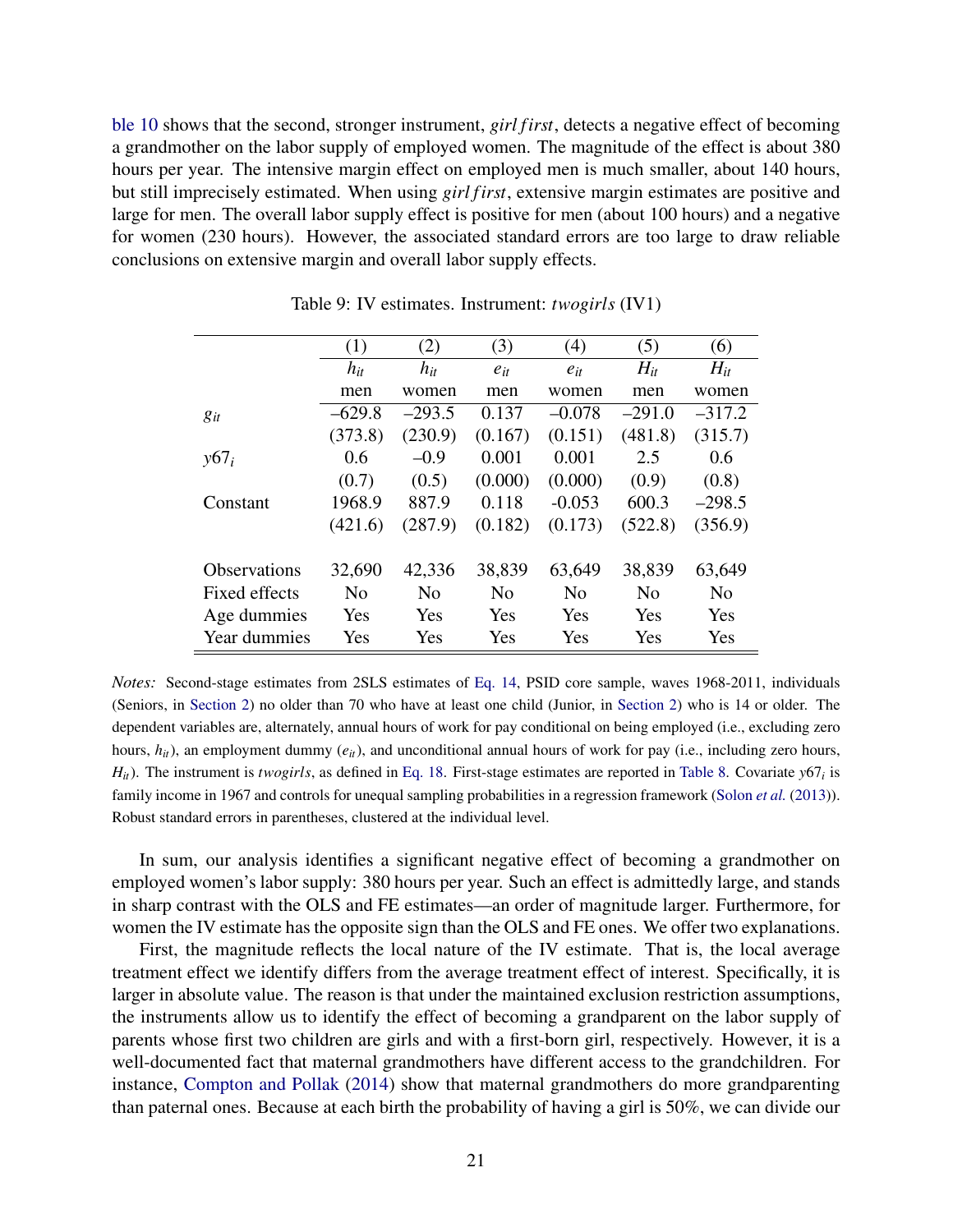|                     | (1)            | (2)            | (3)            | (4)            | (5)            | (6)      |
|---------------------|----------------|----------------|----------------|----------------|----------------|----------|
|                     | $h_{it}$       | $h_{it}$       | $e_{it}$       | $e_{it}$       | $H_{it}$       | $H_{it}$ |
|                     | men            | women          | men            | women          | men            | women    |
| $g_{it}$            | $-142.2$       | $-383.7$       | 0.106          | 0.011          | 107.2          | $-231.4$ |
|                     | (228.7)        | (170.3)        | (0.119)        | (0.112)        | (342.4)        | (232.6)  |
| $y67_i$             | 1.4            | $-1.0$         | 0.001          | 0.001          | 3.2            | 0.8      |
|                     | (0.4)          | (0.4)          | (0.000)        | (0.000)        | (0.7)          | (0.6)    |
| Constant            | 1413.0         | 998.4          | 0.156          | $-0.152$       | 189.7          | $-403.3$ |
|                     | (270.0)        | (223.7)        | (0.130)        | (0.126)        | (367.5)        | (259.1)  |
| <b>Observations</b> | 37,722         | 48,331         | 44,998         | 71,965         | 44,998         | 71,965   |
| Fixed effects       | N <sub>o</sub> | N <sub>0</sub> | N <sub>o</sub> | N <sub>0</sub> | N <sub>0</sub> | No       |
| Age dummies         | Yes            | Yes            | Yes            | Yes            | Yes            | Yes      |
| Year dummies        | Yes            | Yes            | Yes            | Yes            | Yes            | Yes      |

<span id="page-21-0"></span>Table 10: IV estimates. Instrument: *girl first* (IV2)

*Notes:* Second-stage estimates from 2SLS estimates of [Eq. 14,](#page-9-2) PSID core sample, waves 1968-2011, individuals (Seniors, in [Section 2\)](#page-4-1) no older than 70 who have at least one child (Junior, in [Section 2\)](#page-4-1) who is 14 or older. The dependent variables are, alternately, annual hours of work for pay conditional on being employed (i.e., excluding zero hours,  $h_{it}$ ), an employment dummy  $(e_{it})$ , and unconditional annual hours of work for pay (i.e., including zero hours,  $H_{it}$ ). The instrument is *girl first*, as defined in [Eq. 19.](#page-16-1) First-stage estimates are reported in [Table 8.](#page-19-1) Covariate *y*67*i* is family income in 1967 and controls for unequal sampling probabilities in a regression framework [\(Solon](#page-37-9) *et al.* [\(2013\)](#page-37-9)). Robust standard errors in parentheses, clustered at the individual level.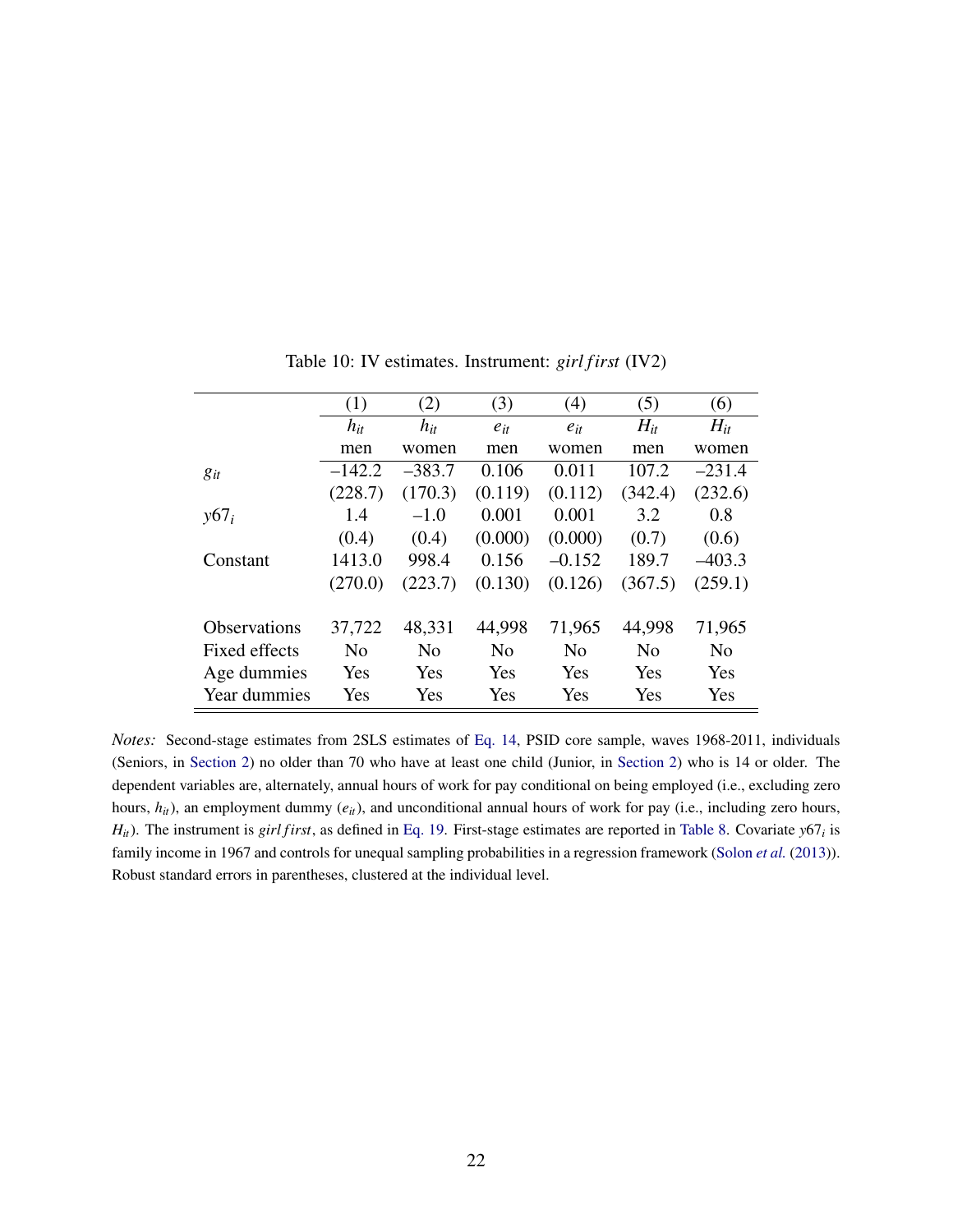estimates by 2, and thus identify a lower bound for the average effect of interest.<sup>[18](#page-22-0)</sup> Therefore, the *girl first* instrument identifies, in particular, a significant lower bound of about 190 hours on the labor supply of an employed woman after she becomes a grandmother.

Second, as discussed above, the instrument is supposed to take care of possible bias arising from reverse causality. In particular, the possibility that a future, anticipated reduction in Senior's labor supply reduces Junior's expected cost of child bearing and so increases the probability that Senior becomes a grandparent. If this is the case and if the instrument identifies the true effect of becoming a grandparent, then the IV estimates may well invert the sign of the OLS and the FE ones, which would both be affected by simultaneity bias. A simple example illustrates this point. Let's consider hours conditional on employment in a univariate two-equation model with perfect forecast about Senior's labor supply. The first equation determines hours as a function of the grandparent status, and the second equation is a linear probability model for the likelihood of becoming a grandparent as a function of the perfectly forecast variation in hours between period *t* and period  $t + 1$ ,  $\Delta h_{it} \equiv h_{it+1} - h_{it}$ . For simplicity, we omit the constant:

<span id="page-22-2"></span>
$$
h_{it} = \beta g_{it} + \varepsilon_{it} \tag{20}
$$

$$
g_{it} = b\Delta h_{it} + e_{it}, \qquad (21)
$$

where  $b < 0$  (i.e., the higher the expected reduction in hours, the higher the probability of becoming a grandparent). Solving the system, assuming for simplicity that  $\varepsilon_{it}$ ,  $e_{it}$ , and  $h_{it+1}$  are pairwise uncorrelated, assuming that  $\varepsilon_{it}$  and  $e_{it}$  are zero-mean, and normalizing the variance of  $\varepsilon_{it}$  to 1, then if one runs a regression of  $h_{it}$  over  $g_{it}$ , one obtains the linear projection coefficient:

<span id="page-22-1"></span>
$$
\frac{\mathbb{E}(h_{it+1}g_{it})}{\mathbb{E}(g_{it}^2)} = \frac{\beta b^2 \mathbb{E}(h_{it+1}^2) + \beta - b}{b^2 \mathbb{E}(h_{it+1}^2) + b^2 \text{var}(\varepsilon_{it}) + 1},\tag{22}
$$

which of course reduces to the true causal effect  $\beta$  if  $b = 0$ , i.e., if there is no simultaneity bias. It is easy to check that for all  $b < 0$  (but not for all  $b > 0$ ), in fact, the linear projection coefficient in [Eq. 22](#page-22-1) is above  $\beta$  (and the more so the higher the absolute value of *b*), like our OLS and FE coefficients are above the IV ones.

The intution is the following. Grandparenthood is an absorbing state, i.e., *git* switches to and remains at 1 when one becomes a grandparent. If one ignores [Eq. 21](#page-22-2) then, using the terminology of [Section 2,](#page-4-1) the more Senior's prospective reduction in labor supply increase the likelihood that Junior produces Baby, the more the OLS and the FE estimators incorrectly associate a higher value of current labor supply when *git* switches to 1 to the switch itself rather than to the prospective larger fall in labor supply which is one of the causes of the switch.<sup>[19](#page-22-3)</sup>

<span id="page-22-0"></span><sup>18</sup> This is obvious for the *girl first* instrument. For the *twogirls* instruments, suppose the effect for those with two girls is 1. These are 25% of the total. Then the effect for those with one boy and one girl is, at worst, 0.5—these are 50% of the total—and the effect for those with two boys is, at worst, zero—these are 25% of the total. The weighted average is, again, 1/2.

<span id="page-22-3"></span><sup>&</sup>lt;sup>19</sup> Another way to see this is to notice that, because  $b < 0$ , if grandparenting did not affect labor supply (i.e., if  $\beta = 0$ ) then the linear projection coefficient would be strictly positive—although probably quite small.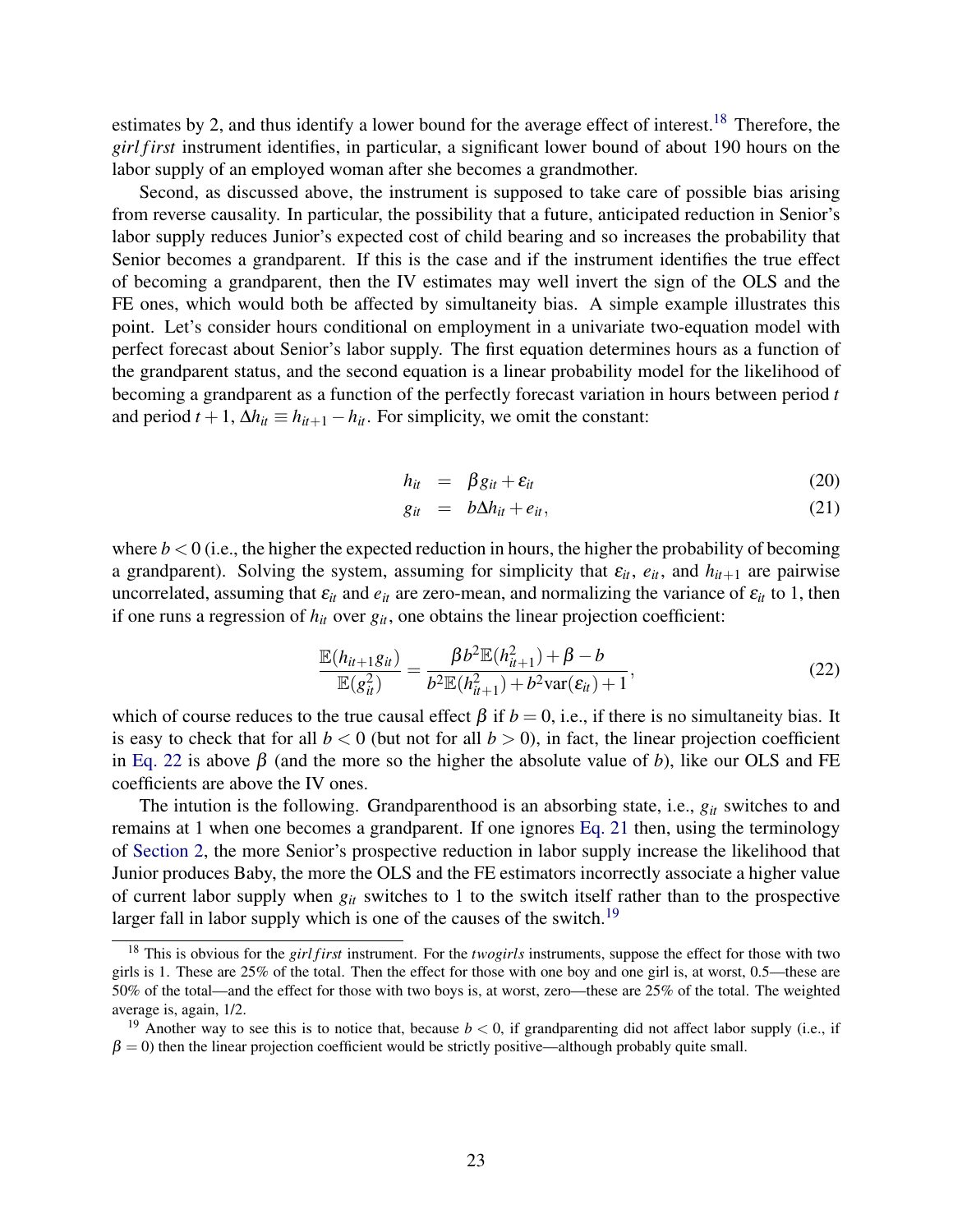#### 3.3.3 Addressing IV pitfalls

As mentioned above, a major concern with our preferred instrument, *girl first*, is the possible violation of the exclusion restriction, because a first-born girl may affect outcomes potentially related to labor supply at different stages of the life cycle. One such effect is own fertility, which is one of rationales of the instrument itself. If a first-born girl induces higher fertility and the latter has a persistent effect on labor supply, then the instrument affects the outcome via a channel (own fertility) other than the probability of becoming a grandparent. However, the evidence does not support this scenario. Although young children do have a negative effect on the labor supply of young mothers, [Bronars and Grogger](#page-36-0) [\(1994\)](#page-36-0), [Jacobsen](#page-37-0) *et al.* [\(1999\)](#page-37-0), and [Rondinelli and Zizza](#page-37-7) [\(2010\)](#page-37-7) all find that this effect is non-persistent. That is, higher fertility seems to be unrelated to women's labor supply after age 40, when the grandparenting "treatment" may kick in.

Another well-documented effect of a first-born girl vs. first-born boy is reduced marital stabil-ity, a fact first noted by [Morgan, Lye, and Condran](#page-37-12) [\(1988\)](#page-37-12).<sup>[20](#page-23-0)</sup> Therefore, the gender of one's first child may affect labor supply late in the working life via marital history. However, in this case we can establish the sign of the ensuing bias. It turns out that such bias, if present, only makes our lower bounds even more conservative. To illustrate, consider the univariate version of the empirical model in [Eq. 14,](#page-9-2) with marital stability as an omitted variable:

<span id="page-23-1"></span>
$$
L_{it} = \alpha + \beta g_{it} + \varepsilon_{it}; \qquad (23)
$$

$$
\varepsilon_{it} = \gamma \cdot \text{divorced}_{it} + \nu_{it}, \qquad (24)
$$

where *divorced<sub>it</sub>* is a dummy variable assuming value 1 if individual *i* is divorced or separated at time *t*, and zero otherwise. [Johnson and Skinner](#page-37-13) [\(1986\)](#page-37-13) and [Bedard and Deschenes](#page-36-13) [\(2005\)](#page-36-13) show that *divorcedit* is associated with higher female labor supply. We also see this fact in our own final sample, where employed women who are divorced or separated work 249 hours (s.e. 10.9) more than those who are not. The corresponding association with the employment rate is 13.5 percentage points (s.e. 0.06). Therefore, for these women  $\gamma > 0$  in [Eq. 24.](#page-23-1) Now suppose we use *girl first<sub>i</sub>* as an instrument for  $g_{it}$  in [Eq. 23,](#page-23-1) and that  $cov(girlfirst_i, v_{it}) = 0$ . However, given the evidence on the effect of a first-born girl on marital stability,  $cov(girlfirst_i,divorce_{it}) = \rho > 0$ . This implies that  $cov(girlfirst_i, \varepsilon_{it}) = \gamma \rho > 0$ , and the exclusion restriction is violated. The probability limit of the IV estimator in this case is:

plim 
$$
\hat{\beta}_{IV} = \beta + \frac{\gamma \rho}{cov(girlfirst_i, g_{it})}
$$
.

Given that  $\gamma \rho > 0$ , the bias term is positive because our first-stage implies  $cov(girlfirst<sub>i</sub>, g<sub>it</sub>) >$ 0. Therefore, for women in our final sample  $\hat{\beta}_I$  is a lower bound (in absolute value, given that this estimate is negative) of the true effect of interest,  $\beta$ . This line of reasoning, of course, extends to the multivariate model we employed, and to other possible channels that are similarly related to labor supply and gender of one's first child.<sup>[21](#page-23-2)</sup> For men, the sign of  $\gamma$  is actually negative in

<span id="page-23-0"></span><sup>&</sup>lt;sup>20</sup> Using data from the June 1980 CPS, they find that "For couples with one child, [...] the risk of disruption is 9% higher for those with a daughter than for those with a son" (p. 115).

<span id="page-23-2"></span> $^{21}$  For instance, [Ichino](#page-37-11) *et al.* [\(2013\)](#page-37-11) report that a first-born girl increases the health of one's offspring and the latter, in turn, has a positive effect on mothers' labor supply.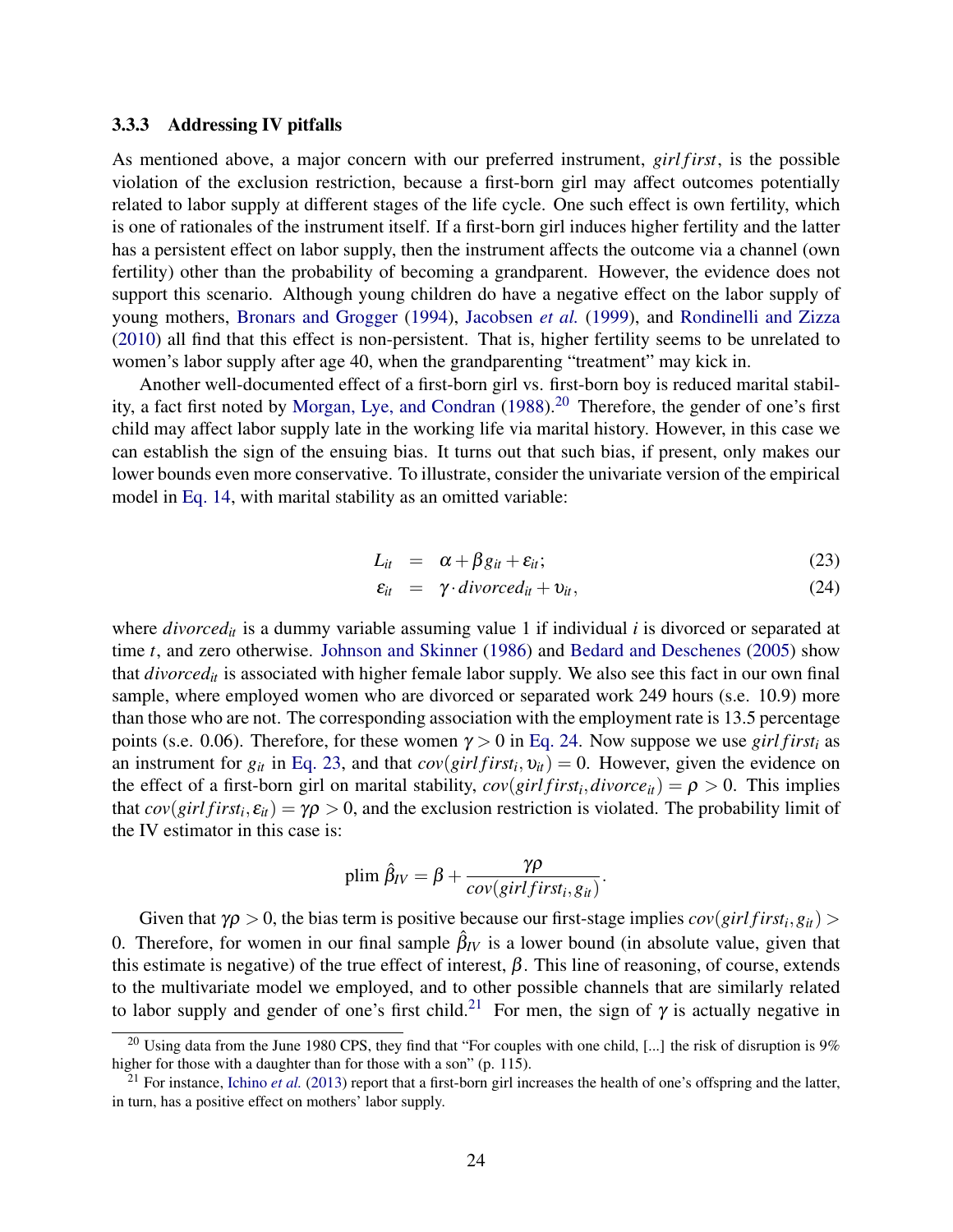our final sample, where employed men who are divorced or separated work 76 hours per year (s.e. 17) *less* than those who are not, and all divorced or separated men are 7.5 percentage points (s.e. 0.08) *less* likely to be employed than their counterparts in a different marital status. The same kind of reasoning used for women implies that the effect of becoming a grandparent on men's labor supply is actually smaller, in absolute value, than the one reported above, and can potentially be of opposite sign. This is a good reason for interpreting with much caution our results for men.

Of course, contrary to the example in [Eq. 23-Eq. 24,](#page-23-1) there may be many omitted variables that correlate in different ways with the gender of one's first child. What if we take as many potential omitted variables as possible out of the error term? We next check the sensitivity of the IV results obtained with our preferred instrument to the inclusion of additional individual covariates. The downside of this check is that we are including on the RHS more possibly endogenous variables which we cannot instrument. [Table 11](#page-25-0) reports the results. Comparing this with [Table 10,](#page-21-0) we see that the effect on employed women's hours is virtually unaffected. The point estimates for employed men and women's participation move upward, but they remain statistically indistinguishable from zero.

## <span id="page-24-0"></span>4 Extensions

In this Section we extend the baseline instrumental variable analysis by briefly exploring several margins of heterogeneity. This allows us to "test" the plausibility of our results, and to gain a better understanding of the underlying mechanisms. Henceforth, we restrict to our preferred instrument, *girl first*. A word of caution is in order, though: exploring heterogeneity means conditioning on (or splitting the sample along) variables that are potentially endogenous in a richer labor supply model. Therefore, the following results should be interpreted with care. In particular, we do not claim that all of these heterogeneous effects are causal. Nonetheless, the results below are informative and indicate promising avenues for future research.

### 4.1 Geographic distance

A first, important margin is the geographic proximity between grandparents and grandchildren. A priori, one cannot tell what the effect on labor supply should be. Although grandparents who live closer to their grandchildren may transfer more time because the unit transfer cost is lower, those who live farther away from them need more traveling time per unit transferred.

We exploit information on proximity at the county and Census tract level. Specifically, we construct proximity dummy variables at these two levels of aggregation that assume value 1 if individual *i* lives, in year *t*, in the same county (*samecounty<sub>it</sub>*) or tract (*sametract<sub>it</sub>*) of at least one grandchild, and zero otherwise. Of course these dummies are set to zero for those who have no grandchildren. According to these indicators, and after applying sampling weights, 65.4% and 41.3% of all grandparents in our final sample live in the same county or Census tract, respectively, of at least one grandchild. These figures are in line with the findings of [Choi](#page-36-14) [\(2009\)](#page-36-14), who documents the pattern of proximity to one's mother by age in the U.S. using the PSID, and are also consistent with the findings of [Compton and Pollak](#page-36-15) [\(2013\)](#page-36-15) in the NSFH: these data show that the median distance between married women in the U.S. and their mothers is 20 miles, with 25% of them living within 5 miles of their mothers. One's location is obviously endogenous to labor supply, so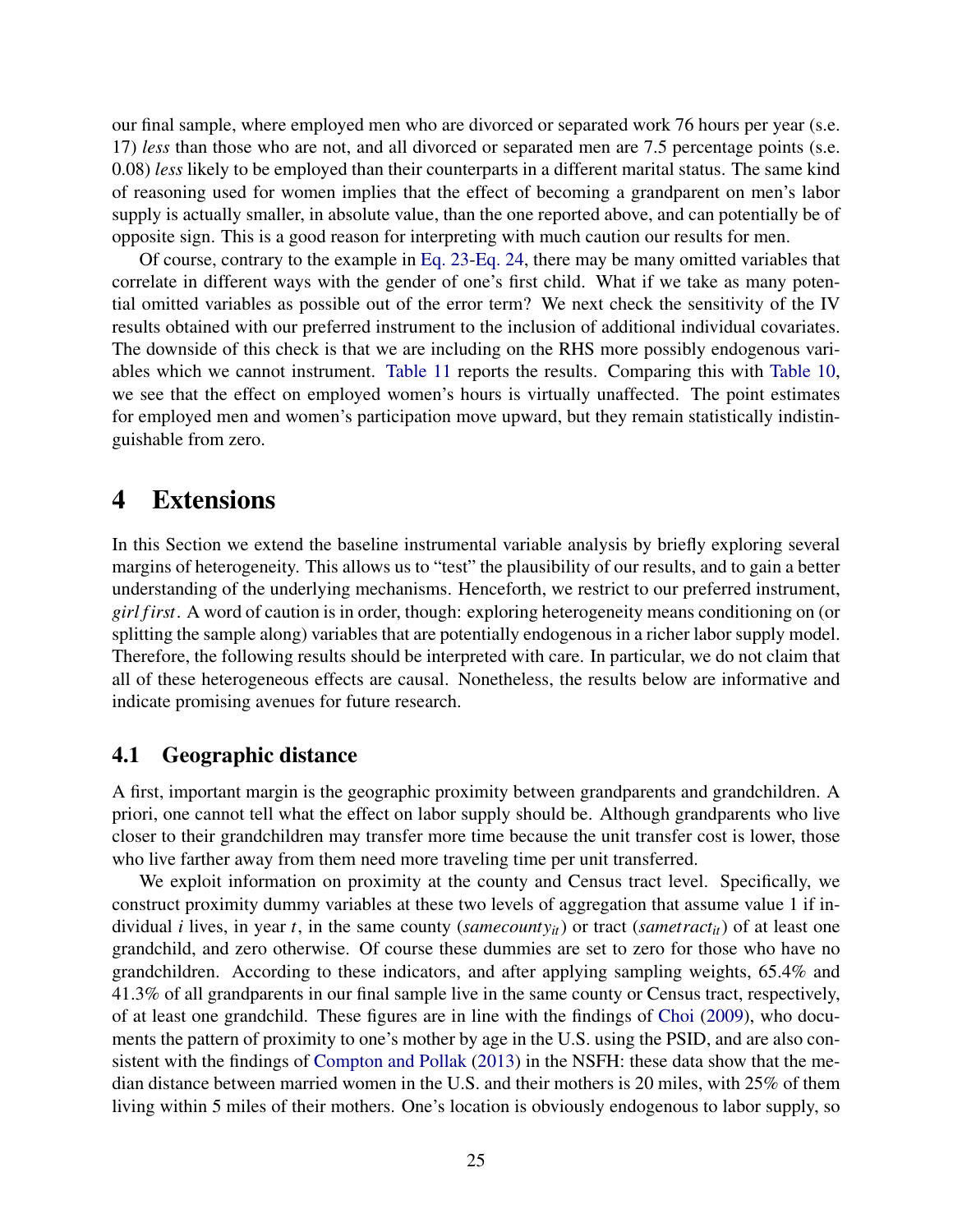|                              | (1)      | (2)            | (3)            | (4)            | (5)            | (6)      |
|------------------------------|----------|----------------|----------------|----------------|----------------|----------|
|                              | $h_{it}$ | $h_{it}$       | $e_{it}$       | $e_{it}$       | $H_{it}$       | $H_{it}$ |
|                              | men      | women          | men            | women          | men            | women    |
| $g_{it}$                     | $-46.7$  | $-377.5$       | 0.125          | 0.120          | 193.9          | $-75.9$  |
|                              | (231.3)  | (172.5)        | (0.098)        | (0.106)        | (292.5)        | (223.8)  |
| $y67_i$                      | 0.6      | $-0.2$         | 0.000          | 0.000          | 1.1            | 0.1      |
|                              | (0.3)    | (0.3)          | (0.000)        | (0.000)        | (0.4)          | (0.3)    |
| Divorced or separated        | $-78.2$  | 174.1          | $-0.067$       | 0.069          | $-198.7$       | 234.8    |
|                              | (23.2)   | (16.6)         | (0.011)        | (0.010)        | (29.2)         | (22.1)   |
| Widowed                      | $-169.4$ | 31.8           | $-0.057$       | 0.031          | $-198.7$       | 72.2     |
|                              | (44.1)   | (30.2)         | (0.024)        | (0.017)        | (51.9)         | (32.6)   |
| White                        | 69.9     | $-71.3$        | $-0.003$       | 0.008          | 49.6           | $-18.4$  |
|                              | (40.5)   | (43.0)         | (0.021)        | (0.024)        | (52.1)         | (53.7)   |
| <b>Black</b>                 | $-41.9$  | 7.6            | $-0.024$       | $-0.001$       | $-79.2$        | 19.0     |
|                              | (42.2)   | (45.5)         | (0.022)        | (0.026)        | (54.2)         | (57.4)   |
| Less than high school        | $-66.9$  | $-61.4$        | $-0.050$       | $-0.168$       | $-146.3$       | $-300.4$ |
|                              | (28.3)   | (30.6)         | (0.013)        | (0.018)        | (35.1)         | (36.5)   |
| College degree               | 49.6     | $-62.2$        | 0.064          | 0.123          | 169.3          | 157.2    |
|                              | (36.4)   | (36.2)         | (0.015)        | (0.021)        | (46.2)         | (46.3)   |
| Non-labor income ('000)      | $-0.2$   | $-0.4$         | $-0.000$       | $-0.000$       | $-0.6$         | $-0.8$   |
|                              | (0.1)    | (0.1)          | (0.000)        | (0.000)        | (0.1)          | (0.1)    |
| Disability                   | $-263.9$ | $-212.8$       | $-0.284$       | $-0.256$       | $-737.9$       | $-524.0$ |
|                              | (20.5)   | (17.9)         | (0.012)        | (0.010)        | (27.4)         | (19.3)   |
| Number own children          | 4.8      | 24.4           | $-0.014$       | $-0.019$       | $-21.7$        | $-14.6$  |
|                              | (19.8)   | (14.5)         | (0.008)        | (0.007)        | (23.8)         | (15.4)   |
| Number children in household | $-6.4$   | $-73.0$        | 0.002          | $-0.023$       | $-3.4$         | $-81.3$  |
|                              | (15.5)   | (9.7)          | (0.006)        | (0.005)        | (18.4)         | (10.5)   |
| Relocated                    | $-69.4$  | $-41.2$        | $-0.022$       | $-0.029$       | $-101.3$       | $-78.9$  |
|                              | (15.6)   | (14.3)         | (0.006)        | (0.008)        | (18.1)         | (16.4)   |
| Constant                     | 1,289.4  | 1,414.0        | 0.308          | 0.242          | 433.0          | 557.8    |
|                              | (193.7)  | (148.2)        | (0.073)        | (0.079)        | (202.0)        | (163.5)  |
| Observations                 | 36,272   | 44,164         | 43,177         | 64,833         | 43,177         | 64,833   |
| <b>Fixed effects</b>         | No       | N <sub>o</sub> | N <sub>o</sub> | N <sub>o</sub> | N <sub>o</sub> | No       |
| Age dummies                  | Yes      | Yes            | Yes            | Yes            | Yes            | Yes      |
| Year dummies                 | Yes      | Yes            | Yes            | Yes            | Yes            | Yes      |

<span id="page-25-0"></span>Table 11: IV (*girl first*) estimates, with additional covariates

*Notes:* Second-stage estimates from 2SLS estimates of [Eq. 14,](#page-9-2) PSID core sample, waves 1968-2011, individuals (Seniors, in [Section 2\)](#page-4-1) no older than 70 who have at least one child (Junior, in [Section 2\)](#page-4-1) who is 14 or older. The dependent variables are, alternately, annual hours of work for pay conditional on being employed (i.e., excluding zero hours,  $h_{it}$ ), an employment dummy ( $e_{it}$ ), and unconditional annual hours of work for pay (i.e., including zero hours,  $H_{it}$ ). The instrument is *girl first*, as defined in [Eq. 19.](#page-16-1) First-stage estimates are reported in [Table 8.](#page-19-1) Covariate *y*67*i* is family income in 1967 and controls for unequal sampling probabilities in a regression framework [\(Solon](#page-37-9) *et al.* [\(2013\)](#page-37-9)). Robust standard errors in parentheses, clustered at the individual level.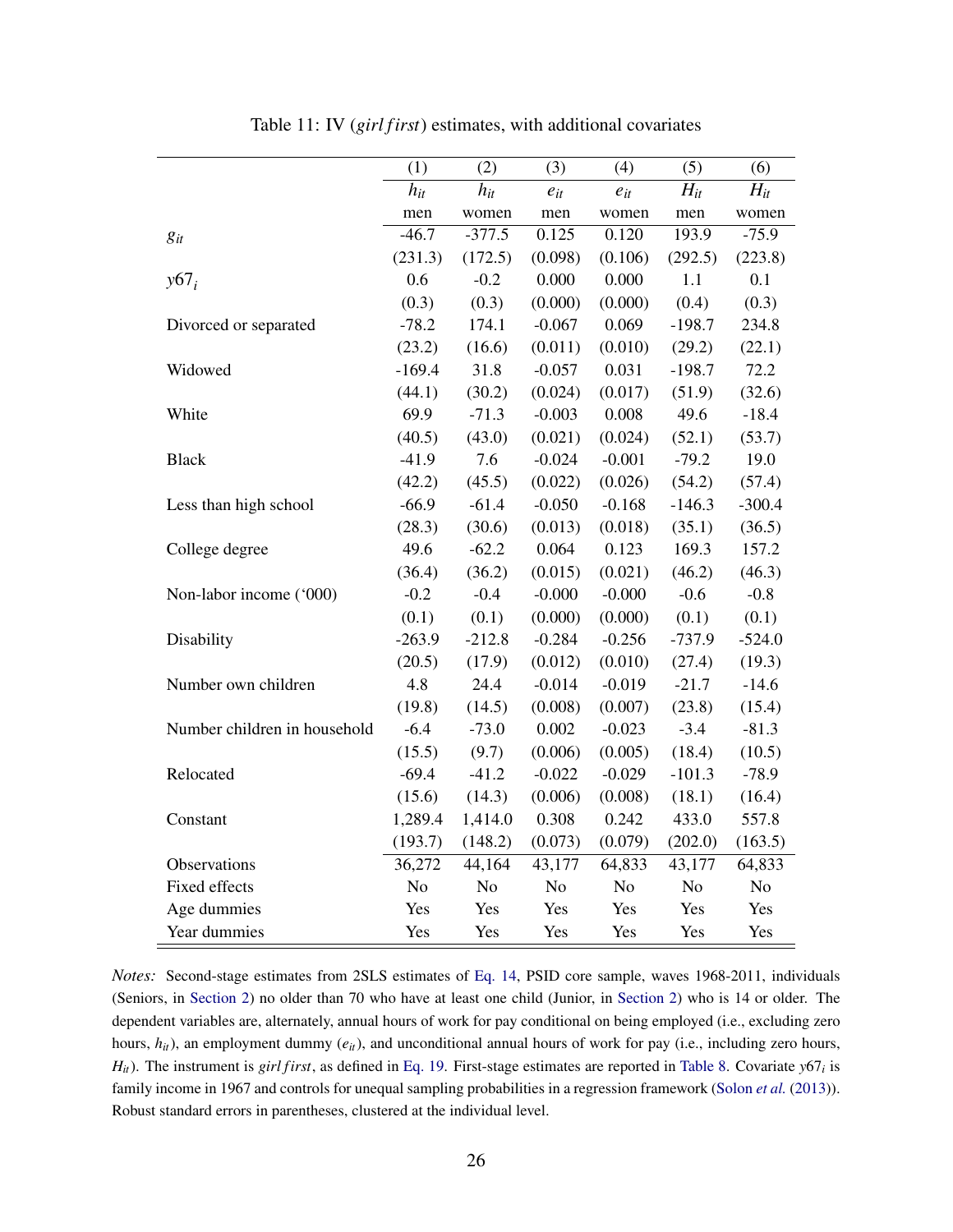the previous warning applies.<sup>[22](#page-26-0)</sup> We interact these distance indicators with the explanatory variable of interest, *git*, and we instrument the interacted variable with the analogous interaction with the instrument. For instance,  $g_{it} \times$ *samecounty*<sup>*it*</sup> is instrumented with *girl first*<sub>*i*</sub>  $\times$  *samecounty*<sup>*it*</sup>.

The results are reported in [Table 12.](#page-27-0) For employed women, there is a baseline negative effect of about 185 (about 90, in lower bound) hours, and an additional negative effect of about 205 (about 100, in lower bound) and 260 (about 130, in lower bound) hours for grandmothers living in the same county or Census tract of at least one grandchild, respectively. Therefore, the average effect identified in [section 3.3.2](#page-17-1) is mostly driven by these short-distance grandmothers. This goes in the direction one expects, i.e., prevalence of the "proximity effect" over a possible "traveling time effect". For employed men, instead, the point estimates (which are now a bit more precise) suggest that distance is irrelevant. Interestingly, the extensive margin effect for women is about +3 percentage points if living far away, but 2.2 percentage point less than this if living closer. Unfortunately, standard errors are again too large to draw any reliable conclusion about this margin.

## 4.2 Number of grandchildren

So far we have looked at the effect of being a grandparent vs. not being one. That is, we have focused on the "extensive margin" of grandparenting. An obvious question is whether there is an "intensive margin" effect. That is, conditional on being a grandparent, does the number of grandchildren play a role, too? The answer is again not obvious, because there are economies of scale in grandparenting: one can take care of, say, two, three, or four grandchildren employing roughly the same amount of time it takes to take care of one. On the other hand, the intensive margin may matter if one has several grandchildren living in different households.

To investigate this question, we interact *git* with the number of grandchildren individual *i* has in year *t* (*ngchildren<sub>it</sub>*), using *girl first<sub>i</sub>* × *ngchildren<sub>it</sub>* as an additional instrument. Therefore, the sum of the coefficients on *girl first<sub>i</sub>* and *girl first<sub>i</sub>*  $\times$  *ngchildren<sub>it</sub>* is the grandparenting "extensive margin" effect, and the coefficient on the latter is the "intensive margin" effect under the assumption that this is linear in the number of grandchildren. [Table 13](#page-28-0) reports the results. This table shows that, if anything, the grandparenting "intensive margin" is small and positive. Virtually all of the labor supply adjustment of working grandmothers occurs when they first have grandchildren. Taken at face values, these point estimates indicate, for these women, an average reduction of 475 (about 240, in lower bound) hours when they become grandmothers, which then become the 380 (190, in lower bound) hours of [Table 11](#page-25-0) when more grandchildren appear.

### 4.3 Years since becoming a grandparent and age

The previous result about the predominance of the grandparenting "extensive margin" suggests the importance of looking at how the labor supply effect we identify unfolds over time after one first becomes a grandparent. In other words, we ask the following question: how does such effect varies with the number of years since one first became a grandparent? This is also a convenient way of checking another margin of heterogeneity, namely having young vs. older grandchildren—

<span id="page-26-0"></span><sup>&</sup>lt;sup>22</sup> However, [Compton and Pollak](#page-36-8) [\(2014\)](#page-36-8) argue on the basis of exogenous shocks to distance between grandmothers and grandchildren generated by the relocation of "military households" that the bias from endogenous location is probably small.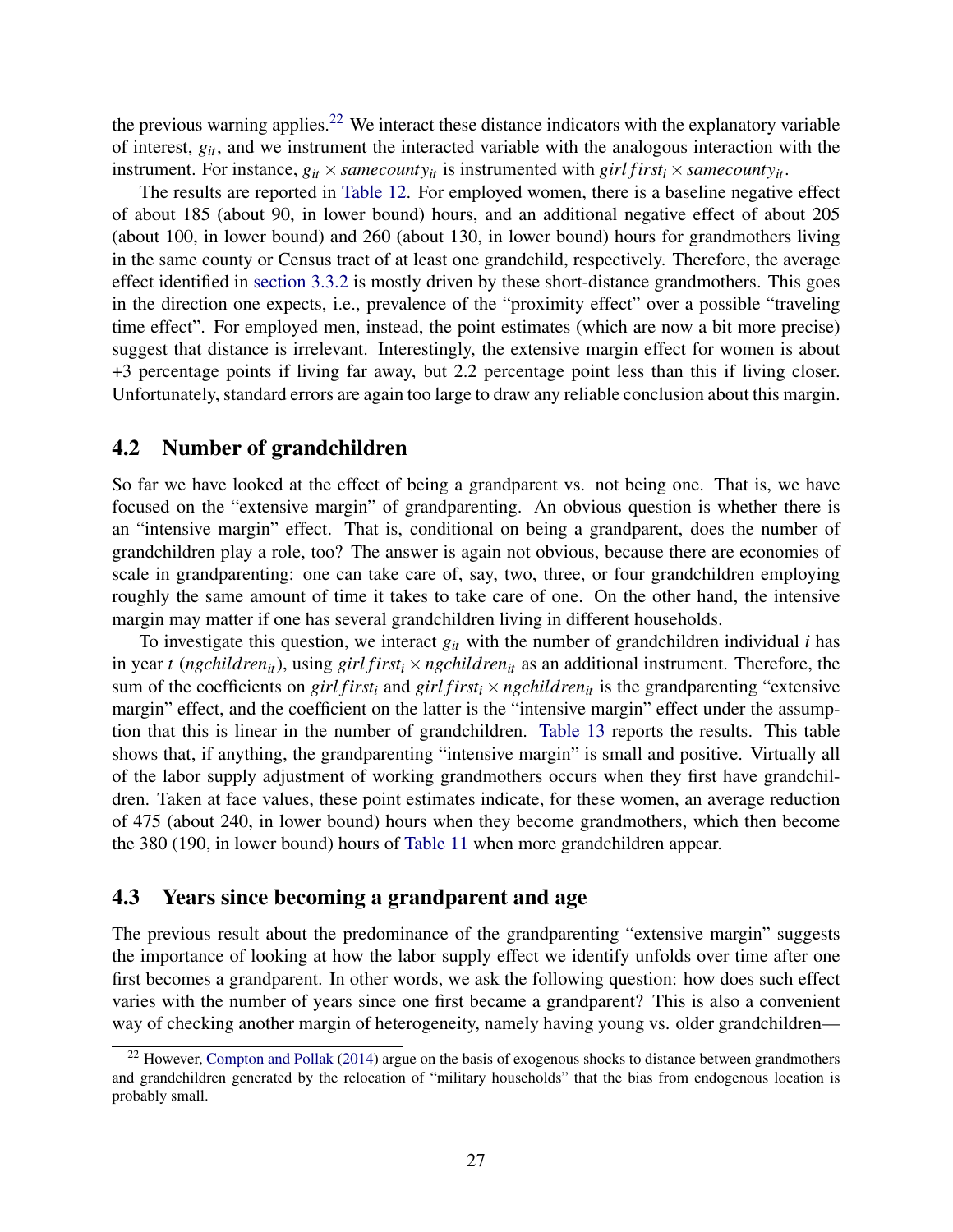|                                          | (1)            | (2)            | (3)            | (4)            | (5)                 | (6)            |
|------------------------------------------|----------------|----------------|----------------|----------------|---------------------|----------------|
|                                          | $h_{it}$       | $h_{it}$       | $e_{it}$       | $e_{it}$       | $H_{it}$            | $H_{it}$       |
|                                          | men            | women          | men            | women          | men                 | women          |
| $g_{it}$                                 | $-125.2$       | $-184.4$       | 0.033          | 0.034          | $-37.6$             | $-78.3$        |
|                                          | (109.9)        | (91.2)         | (0.062)        | (0.065)        | (169.9)             | (134.9)        |
| $g_{it} \times$ samecounty <sub>it</sub> | $-18.1$        | $-206.2$       | 0.073          | $-0.022$       | 143.6               | $-148.0$       |
|                                          | (137.5)        | (91.3)         | (0.063)        | (0.051)        | (182.6)             | (104.8)        |
| $y67_i$                                  | 1.4            | $-1.0$         | 0.001          | 0.001          | 3.2                 | 0.8            |
|                                          | (0.4)          | (0.4)          | (0.000)        | (0.000)        | (0.6)               | (0.6)          |
| Constant                                 | 1,408.7        | 937.2          | 0.181          | $-0.160$       | 239.5               | $-457.7$       |
|                                          | (242.9)        | (202.9)        | (0.110)        | (0.110)        | (308.0)             | (224.0)        |
|                                          |                |                |                |                |                     |                |
| Observations                             | 37,722         | 48,331         | 44,998         | 71,965         | 44,998              | 71,965         |
| <b>Fixed effects</b>                     | N <sub>o</sub> | N <sub>o</sub> | N <sub>o</sub> | N <sub>o</sub> | N <sub>o</sub>      | N <sub>0</sub> |
| Age dummies                              | Yes            | Yes            | Yes            | Yes            | Yes                 | Yes            |
| Year dummies                             | Yes            | Yes            | Yes            | Yes            | Yes                 | Yes            |
|                                          |                |                |                |                |                     |                |
|                                          | (7)            | (8)            | (9)            | (10)           | (11)                | (12)           |
|                                          | $h_{it}$       | $\bar{h}_{it}$ | $e_{it}$       | $e_{it}$       | $\overline{H_{it}}$ | $H_{it}$       |
|                                          | men            | women          | men            | women          | men                 | women          |
| $g_{it}$                                 | $-154.2$       | $-183.9$       | 0.033          | 0.029          | $-61.6$             | $-87.1$        |
|                                          | (101.2)        | (85.2)         | (0.055)        | (0.062)        | (153.9)             | (128.1)        |
| $g_{it} \times$ sametract <sub>it</sub>  | 16.3           | $-262.3$       | 0.089          | $-0.022$       | 205.4               | $-173.4$       |
|                                          | (181.3)        | (117.9)        | (0.082)        | (0.063)        | (236.9)             | (131.7)        |
| $y67_i$                                  | 1.4            | $-1.1$         | 0.001          | 0.001          | 3.2                 | 0.8            |
|                                          | (0.4)          | (0.4)          | (0.000)        | (0.000)        | (0.7)               | (0.6)          |
| Constant                                 | 1,417.5        | 923.5          | 0.190          | $-0.160$       | 268.1               | $-471.3$       |
|                                          | (227.8)        | (198.9)        | (0.101)        | (0.103)        | (280.9)             | (210.2)        |
|                                          |                |                |                |                |                     |                |
| Observations                             | 37,722         | 48,331         | 44,998         | 71,965         | 44,998              | 71,965         |
| <b>Fixed effects</b>                     | N <sub>o</sub> | N <sub>o</sub> | N <sub>o</sub> | N <sub>o</sub> | N <sub>o</sub>      | N <sub>o</sub> |
| Age dummies                              | Yes            | Yes            | Yes            | Yes            | Yes                 | Yes            |
| Year dummies                             | Yes            | Yes            | Yes            | Yes            | Yes                 | Yes            |

<span id="page-27-0"></span>Table 12: IV estimates. Effect of distance

*Notes:* 2SLS estimates, PSID core sample, waves 1968-2011, individuals (Seniors, in [Section 2\)](#page-4-1) no older than 70 who have at least one child (Junior, in [Section 2\)](#page-4-1) who is 14 or older. The dependent variables are, alternately, annual hours of work for pay conditional on being employed (i.e., excluding zero hours, *hit*), an employment dummy (*eit*), and unconditional annual hours of work for pay (i.e., including zero hours,  $H_i$ ); *samecounty*<sub>it</sub> is a dummy that assume value 1 if individual *i* lives, in year *t*, in the same county of at least one grandchild, and zero otherwise, and similarly for *sametract<sub>it</sub>* at the Census tract level. The instruments are *girl first*, as defined in [Eq. 19,](#page-16-1) and *girl first<sub>i</sub>* × *samecounty<sub>it</sub>* and  $girlfirst_i \times sametract_{it}$ , respectively. Covariate  $y67_i$  is family income in 1967 and controls for unequal sampling probabilities in a regression framework [\(Solon](#page-37-9) *et al.* [\(2013\)](#page-37-9)). Robust standard errors in parentheses, clustered at the individual level.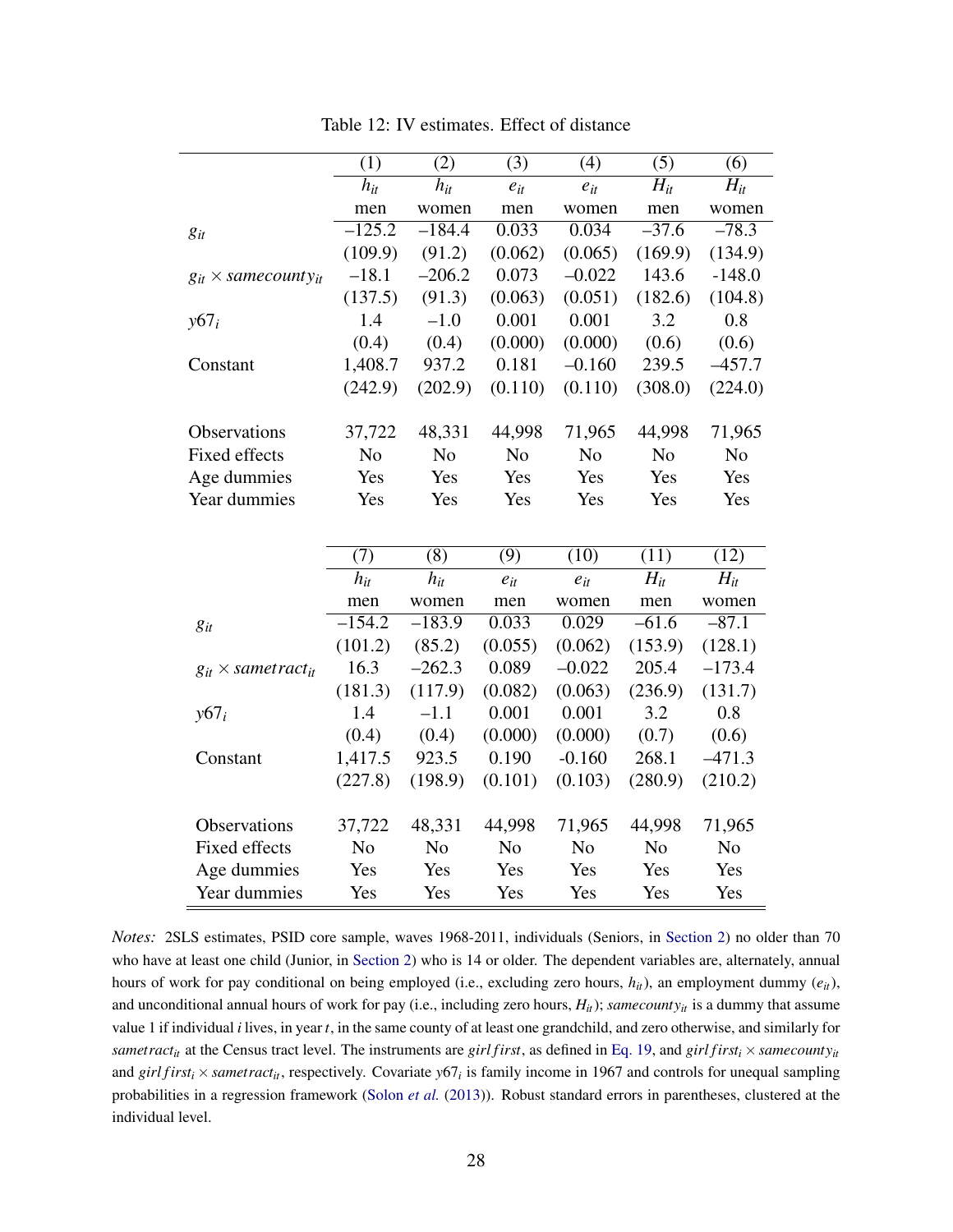|                                          | (1)            | (2)            | (3)            | (4)            | (5)            | (6)            |
|------------------------------------------|----------------|----------------|----------------|----------------|----------------|----------------|
|                                          | $h_{it}$       | $h_{it}$       | $e_{it}$       | $e_{it}$       | $H_{it}$       | $H_{it}$       |
|                                          | men            | women          | men            | women          | men            | women          |
| $g_{it}$                                 | $-178.3$       | $-525.6$       | 0.199          | 0.076          | 267.9          | $-192.7$       |
|                                          | (354.6)        | (256.3)        | (0.172)        | (0.148)        | (494.8)        | (310.3)        |
| $g_{it} \times$ ngchildren <sub>it</sub> | 14.3           | 50.5           | $-0.032$       | $-0.022$       | $-55.8$        | $-13.0$        |
|                                          | (51.1)         | (31.2)         | (0.019)        | (0.013)        | (53.9)         | (27.2)         |
| $y67_i$                                  | 1.5            | $-0.9$         | 0.001          | 0.001          | 3.1            | 0.7            |
|                                          | (0.3)          | (0.4)          | (0.000)        | (0.000)        | (0.6)          | (0.5)          |
| Constant                                 | 1,377.8        | 825.8          | 0.234          | $-0.077$       | 325.8          | $-359.4$       |
|                                          | (176.0)        | (149.5)        | (0.090)        | (0.088)        | (248.0)        | (176.6)        |
| Observations                             | 37,722         | 48,331         | 44,998         | 71,965         | 44,998         | 71,965         |
| Fixed effects                            | N <sub>o</sub> | N <sub>o</sub> | N <sub>o</sub> | N <sub>o</sub> | N <sub>0</sub> | N <sub>o</sub> |
| Age dummies                              | Yes            | Yes            | Yes            | Yes            | Yes            | Yes            |
| Year dummies                             | Yes            | Yes            | Yes            | Yes            | Yes            | Yes            |

<span id="page-28-0"></span>Table 13: IV estimates. Grandparenting "intensive" and "extensive" margins

*Notes:* 2SLS estimates, PSID core sample, waves 1968-2011, individuals (Seniors, in [Section 2\)](#page-4-1) no older than 70 who have at least one child (Junior, in [Section 2\)](#page-4-1) who is 14 or older. The dependent variables are, alternately, annual hours of work for pay conditional on being employed (i.e., excluding zero hours, *hit*), an employment dummy (*eit*), and unconditional annual hours of work for pay (i.e., including zero hours, *Hit*); *ngchildrenit* is the number of grandchildren individual *i* has in year *t*. The instruments are *girl first*, as defined in [Eq. 19,](#page-16-1) and *girl first*<sub>*i*</sub> × *ngchildren*<sub>*it*</sub>. Covariate *y*67*<sup>i</sup>* is family income in 1967 and controls for unequal sampling probabilities in a regression framework [\(Solon](#page-37-9) *et al.* [\(2013\)](#page-37-9)). Robust standard errors in parentheses, clustered at the individual level.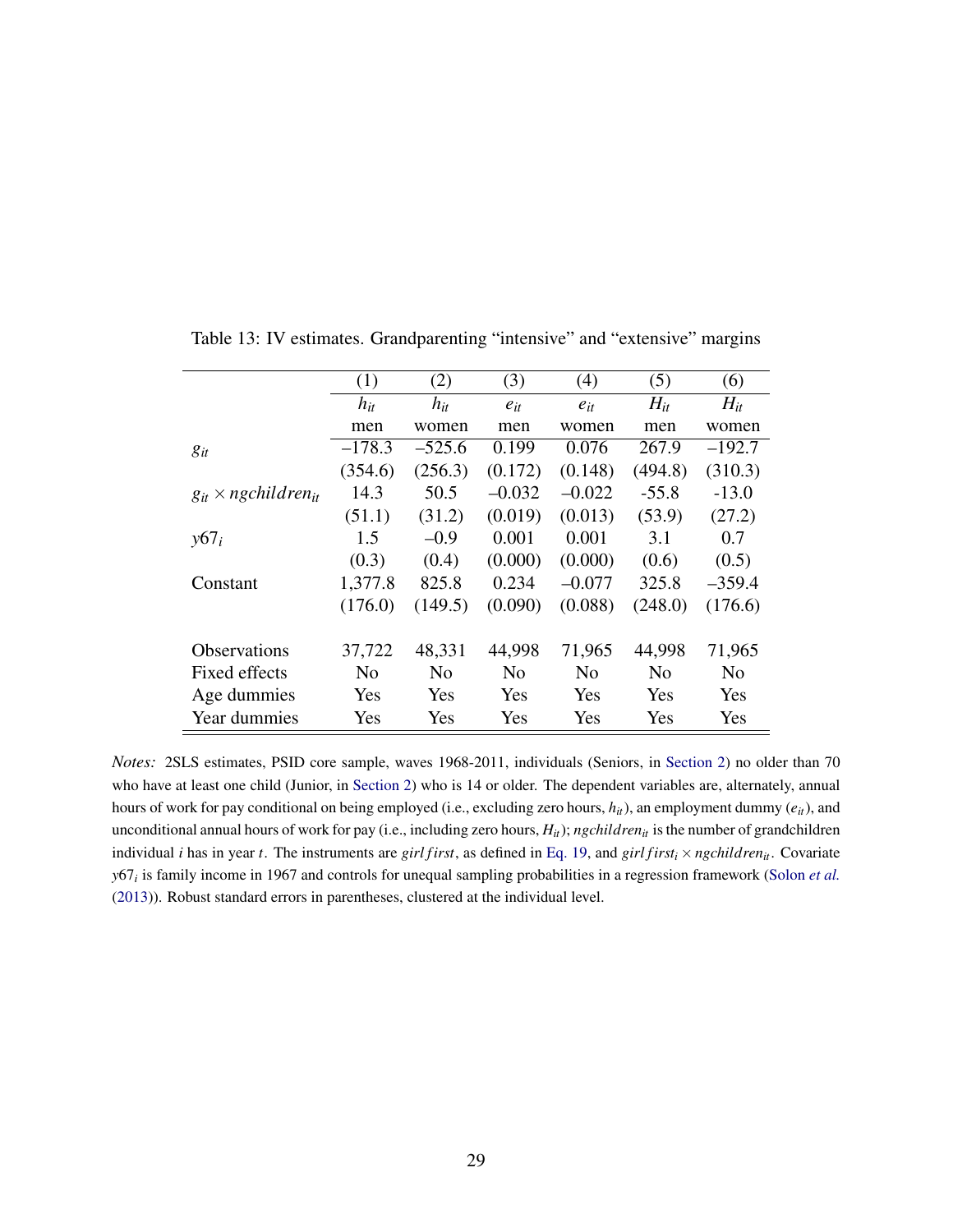presumably, the incidence of young grandchildren is higher during the first years since one first became a grandparent.

To perform this exercise, we modify the grandparent indicator *git* to reflect "grandparenting lags". That is, we define indicators  $g_{it\ell}$  for lags  $\ell = 1, ..., 13$ , where the lag is the number of years since one first became a grandparent. Indicator  $g_{it\ell}$  assumes value zero until (if ever) one becomes a grandparent, then assumes value 1 if in year *t* one has grandchildren but no more than *l* years elapsed since one became a grandparent, and then assumes value zero again. That is, contrary to  $g_{it}$ ,  $g_{it\ell}$  is not an absorbing indicator. [Figure 3](#page-29-0) illustrates how  $g_{it\ell}$  is constructed. We summarize in [Figure 4](#page-30-0) the results for hours of working grandparents.<sup>[23](#page-29-1)</sup> This picture shows that for working women hours drop substantially during the first years since becoming grandmothers, and then converge to the point estimate reported [Table 10,](#page-21-0) represented in the picture by a horizontal red line. For working men, if there is an effect, this materialized later on—the point estimate is effectively zero during the first few years since becoming a grandfather.

<span id="page-29-0"></span>Figure 3: Construction of indicator  $g_{it\ell}$ 

| Lag              | Years since <i>i</i> became a grandparent                                   |                                        |                                   |  |  |  |  |  |  |  |
|------------------|-----------------------------------------------------------------------------|----------------------------------------|-----------------------------------|--|--|--|--|--|--|--|
| $\ell$           |                                                                             |                                        | $\cdots$ -2 -1 0 1 2 3 4 $\cdots$ |  |  |  |  |  |  |  |
|                  | 1 $g_{it1} =$                                                               | $0 \t 0 \t 0 \t 0 \t 1 \t 0 \t 0 \t 0$ |                                   |  |  |  |  |  |  |  |
|                  | $g_{it2} = 0 0 0 0 1 1 0 0 0$                                               |                                        |                                   |  |  |  |  |  |  |  |
| 3 <sup>7</sup>   | $g_{it3} = \begin{bmatrix} 0 & 0 & 0 & 0 & 1 & 1 & 1 & 0 & 0 \end{bmatrix}$ |                                        |                                   |  |  |  |  |  |  |  |
|                  | $g_{it4} = 0 0 0 0 1 1 1 1 0$                                               |                                        |                                   |  |  |  |  |  |  |  |
| $\mathbb{R}^{n}$ | $g_{it\ell} =$                                                              | $0 \t 0 \t 0 \t 0 \t 1 \t 1 \t 1 \t 1$ |                                   |  |  |  |  |  |  |  |

*Notes:* The figure illustrates the construction of indicator  $g_{it\ell}$ . For given year *t* and given that individual *i* becomes a grandparent in year  $\tau$ ,  $g_{i\ell}$  assumes value 0 until year  $\tau$ , and then assumes value 1 for as many years as the lag  $\ell$ indicates.

A related but distinct question is how the effect of interest varies with grandparents' age. To gauge this margin of heterogeneity we replace  $g_{it}$  with the interaction between  $g_{it}$  and age ( $g_{it}$  ×  $age<sub>it</sub>$ ), using *girl first<sub>i</sub>* ×  $age<sub>it</sub>$  as an instrument. As reported in [Table 14,](#page-30-1) the negative effect is stronger, for working grandparents, the older they are. For employed women, in particular, the average reduction increases by about 100 hours (50 hours, in lower bound) every 10 years. We employed alternative specifications where  $g_{it}$  is interacted with polynomials in age, but these do not produce evidence of nonlinearities in age, and so are not reported here.

#### 4.4 Quantiles of the hours distribution

Another interesting question is whether there are different effects at different quantiles of the distribution of hours conditional on employment. This is also a convenient way of checking how, in practice, employed grandparents adjust labor supply in response to the appearance of grandchildren. We answer this question by employing the instrumental variable quantile regression method developed by [Chernozhukov and Hansen](#page-36-16) [\(2006\)](#page-36-16).<sup>[24](#page-29-2)</sup>

<span id="page-29-1"></span> $23$ The analogous estimates for the extensive margin turn out to be too noisy to allow any reliable speculation

<span id="page-29-2"></span><sup>&</sup>lt;sup>24</sup> We implement this regression with the ivqreg Stata code written by [Kwak](#page-37-14) [\(2010\)](#page-37-14).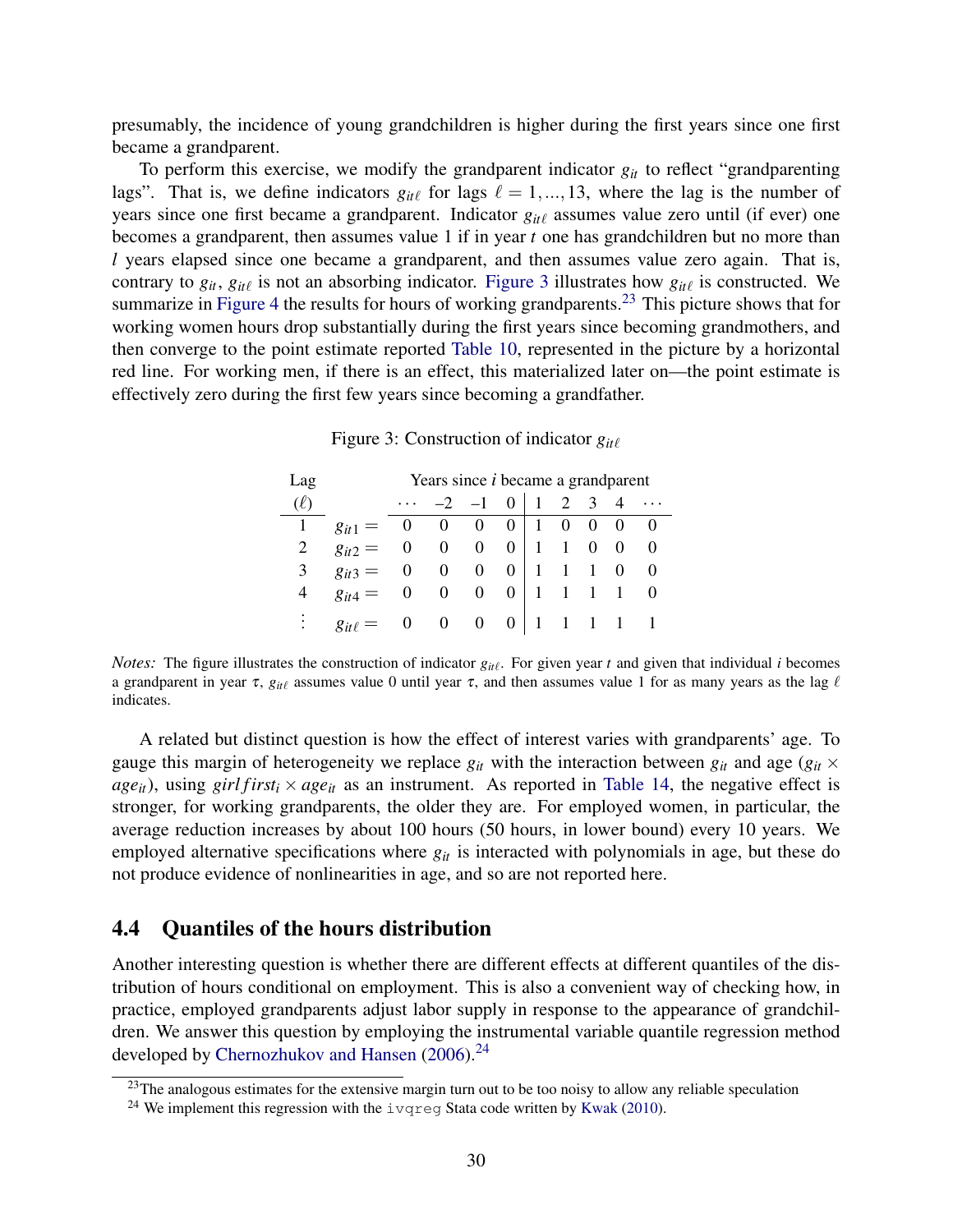<span id="page-30-0"></span>



*Notes:* The figure illustrates IV point estimates of the effect of  $g_{it\ell}$  on hours of working grandparents. The instrument is *girl first*. Only individuals who have been grandparents for less than  $\ell$  years are included in the regression. The red, horizontal lines are the point estimates reported in [Table 10](#page-21-0) and the associated 95% confidence intervals.

|                          | (1)            | (2)            | (3)            | (4)            | (5)            | (6)            |
|--------------------------|----------------|----------------|----------------|----------------|----------------|----------------|
|                          | $h_{it}$       | $h_{it}$       | $e_{it}$       | $e_{it}$       | $H_{it}$       | $H_{it}$       |
|                          | men            | women          | men            | women          | men            | women          |
| $g_{it} \times age_{it}$ | $-4.0$         | $-10.1$        | 0.002          | 0.000          | 0.9            | $-5.7$         |
|                          | (5.0)          | (4.2)          | (0.003)        | (0.003)        | (7.5)          | (5.7)          |
| $y67_i$                  | 1.3            | $-1.2$         | 0.001          | 0.001          | 3.1            | 0.7            |
|                          | (0.5)          | (0.5)          | (0.000)        | (0.000)        | (0.7)          | (0.7)          |
| Constant                 | 1543.9         | 1318.0         | 0.127          | $-0.169$       | 235.0          | $-243.2$       |
|                          | (370.4)        | (336.7)        | (0.195)        | (0.203)        | (532.0)        | (412.5)        |
| <b>Observations</b>      | 37,722         | 48,331         | 44,998         | 71,965         | 44,998         | 71,965         |
| Fixed effects            | N <sub>0</sub> | N <sub>o</sub> | N <sub>0</sub> | N <sub>0</sub> | N <sub>0</sub> | N <sub>0</sub> |
| Age dummies              | Yes            | Yes            | Yes            | Yes            | Yes            | Yes            |
| Year dummies             | Yes            | Yes            | <b>Yes</b>     | Yes            | Yes            | Yes            |

<span id="page-30-1"></span>Table 14: IV estimates. Interaction with age

*Notes:* 2SLS estimates, PSID core sample, waves 1968-2011, individuals (Seniors, in [Section 2\)](#page-4-1) no older than 70 who have at least one child (Junior, in [Section 2\)](#page-4-1) who is 14 or older. The dependent variables are, alternately, annual hours of work for pay conditional on being employed (i.e., excluding zero hours, *hit*), an employment dummy (*eit*), and unconditional annual hours of work for pay (i.e., including zero hours, *Hit*); *ngchildrenit* is the number of grandchildren individual *i* has in year *t*. The instrument is *girl first<sup>i</sup>* ×*ageit*. Covariate *y*67*<sup>i</sup>* is family income in 1967 and controls for unequal sampling probabilities in a regression framework [\(Solon](#page-37-9) *et al.* [\(2013\)](#page-37-9)). Robust standard errors in parentheses, clustered at the individual level.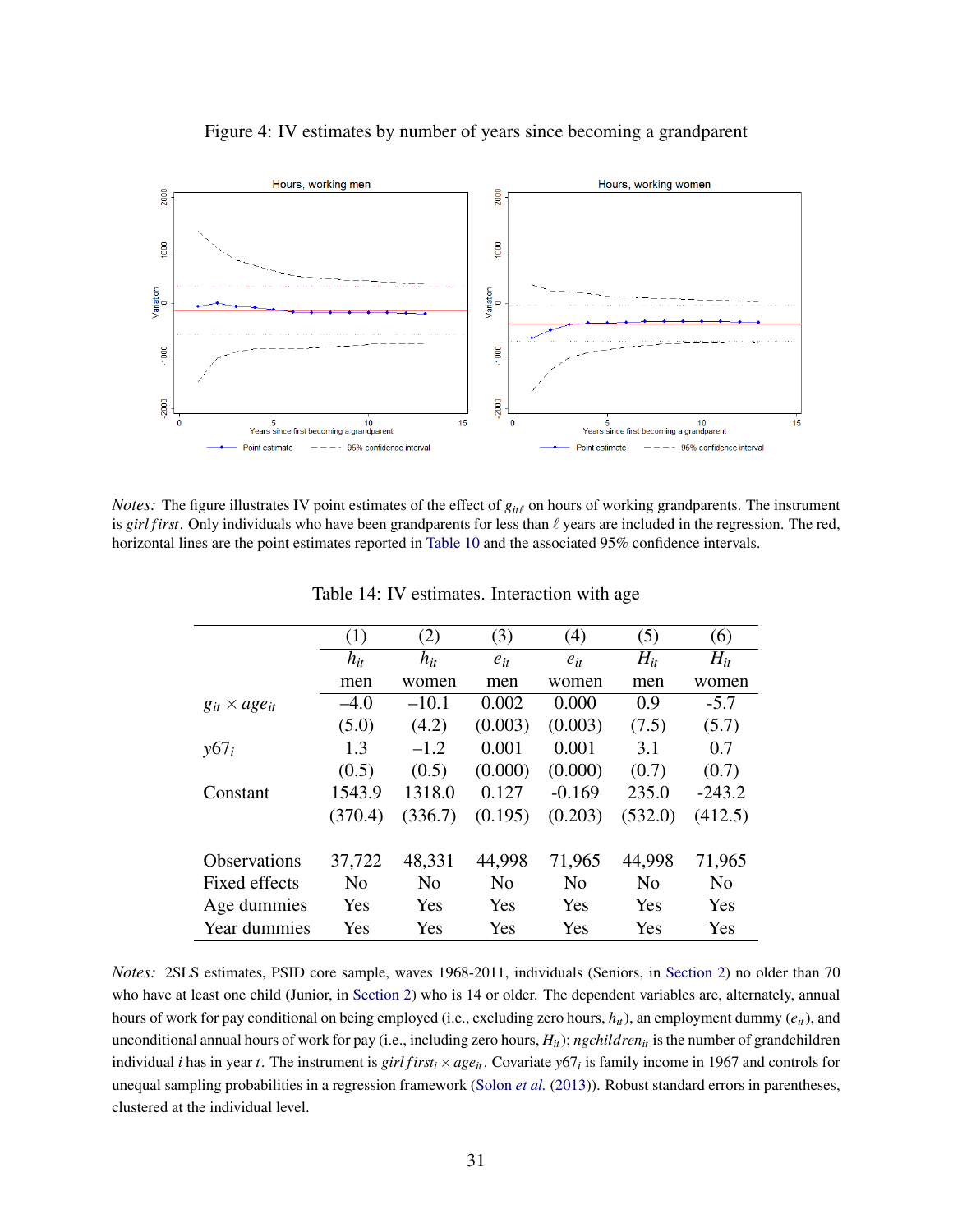The coefficients from this regression, at the  $25<sup>th</sup>$  and  $75<sup>th</sup>$  quantiles, are reported in [Table 15.](#page-31-0) This table shows an interesting pattern. While the bulk of the adjustment for employed men, if any, takes place at the top of the distribution–where overtime work is substantial–employed women adjust their labor supply mostly at the bottom of distribution–where part-time and more discontinuous jobs prevail. This pattern suggests that it is working women less attached to the labor market that reduce labor supply in response to the appearance of grandchildren. Instead, those women who hold full time, continuous jobs do not seem to adjust their labor supply much. For working men, on the contrary, if there is any reduction in hours when they become grandparents, this comes from reducing overtime work.

|                     | (1)              | (2)              | (3)              | (4)              |
|---------------------|------------------|------------------|------------------|------------------|
|                     | $h_{it}$         | $h_{it}$         | $h_{it}$         | $h_{it}$         |
|                     | men              | women            | men              | women            |
| $g_{it}$            | $-6.8$           | $-837.6$         | $-192.2$         | $-75.7$          |
| $y67_i$             | $-153.6$         | 115.2            | 31.1             | $-42.3$          |
| Constant            | 2110.5           | 805.3            | 2518.9           | 114.0            |
|                     |                  |                  |                  |                  |
| <b>Observations</b> | 37,722           | 48,331           | 37,722           | 48,331           |
| Quantile            | 25 <sup>th</sup> | 25 <sup>th</sup> | 75 <sup>th</sup> | 75 <sup>th</sup> |
| Fixed effects       | $\rm No$         | N <sub>0</sub>   | $\rm No$         | No               |
| Age dummies         | Yes              | Yes              | Yes              | Yes              |
| Year dummies        | Yes              | Yes              | Yes              | Yes              |

<span id="page-31-0"></span>Table 15: IV estimates at  $25<sup>th</sup>$  and  $75<sup>th</sup>$  quantiles

*Notes:* Instrumental variable quantile regression (IVQR) at the  $25<sup>th</sup>$ ,  $50<sup>th</sup>$ , and  $75<sup>th</sup>$  quantiles of the distribution of hours conditional on employment. PSID core sample, waves 1968-2011, individuals (Seniors, in [Section 2\)](#page-4-1) no older than 70 who have at least one child (Junior, in [Section 2\)](#page-4-1) who is 14 or older. The dependent variable is annual hours of work for pay conditional on being employed (i.e., excluding zero hours, *hit*). The instrument is *girl first*, as defined in [Eq. 19.](#page-16-1) Covariate *y*67*<sup>i</sup>* is family income in 1967 and controls for unequal sampling probabilities in a regression framework [\(Solon](#page-37-9) *et al.* [\(2013\)](#page-37-9)). Standard errors are not estimated.

### 4.5 Ethnicity and education

Finally, we explore heterogeneity along ethnicity and education. We do so by splitting the sample according to the two main ethnic categories in our sample (White non-Hispanic and Black non-Hispanic) and according to three categories of highest educational attainment (less than high school, high school degree, at least some college). The results are reported in [Table 16](#page-32-0) and [Ta](#page-33-0)[ble 17.](#page-33-0)

If we focus on the coefficients (standard errors are such that there are no statistically significant difference across the various groups) then we see in these tables that the negative effect on working grandparents is stronger for whites and for intermediate levels of education. These results may sound counterintuitive, but it is important to keep in mind the meaning of these coefficients. They do *not* mean that white grandparents with intermediate levels of education are doing more child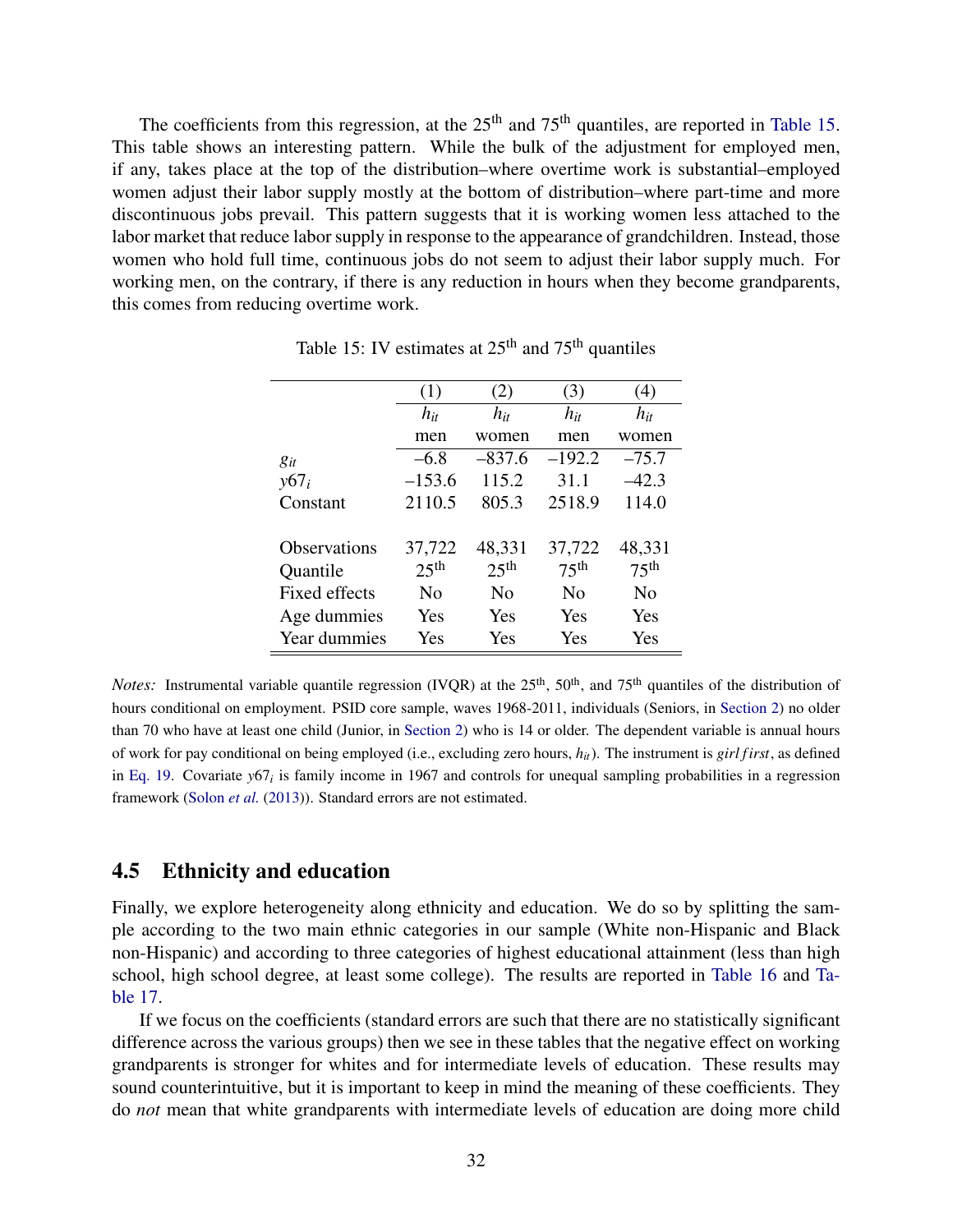|                      | (1)             | (2)             | (3)             | (4)             | (5)                | (6)             |
|----------------------|-----------------|-----------------|-----------------|-----------------|--------------------|-----------------|
|                      | $h_{it}$        | $h_{it}$        | $e_{it}$        | $e_{it}$        | $H_{it}$           | $H_{it}$        |
|                      | men             | women           | men             | women           | men                | women           |
| $g_{it}$             | $-15.5$         | $-686.4$        | 0.107           | 0.263           | $\overline{206.5}$ | $-72.1$         |
|                      | (408.7)         | (408.3)         | (0.188)         | (0.275)         | (564.4)            | (573.4)         |
| $y67_i$              | 1.1             | $-1.2$          | 0.001           | 0.001           | 2.4                | 0.6             |
|                      | (0.6)           | (0.6)           | (0.000)         | (0.000)         | (0.8)              | (0.9)           |
| Constant             | 1230.4          | 1613.4          | 0.185           | $-0.284$        | 169.1              | $-139.4$        |
|                      | (432.0)         | (472.7)         | (0.192)         | (0.294)         | (571.6)            | (610.1)         |
| Ethnicity            | White NH        | White NH        | White NH        | White NH        | White NH           | White NH        |
| Observations         | 26,113          | 22,113          | 30,731          | 30,958          | 30,731             | 30,958          |
| Fixed effects        | N <sub>o</sub>  | N <sub>o</sub>  | N <sub>o</sub>  | N <sub>o</sub>  | N <sub>o</sub>     | N <sub>o</sub>  |
| Age dummies          | Yes             | Yes             | Yes             | Yes             | Yes                | Yes             |
| Year dummies         | Yes             | Yes             | Yes             | Yes             | Yes                | Yes             |
|                      |                 |                 |                 |                 |                    |                 |
|                      | (7)             | (8)             | (9)             | (10)            | (11)               | (12)            |
|                      | $h_{it}$        | $h_{it}$        | $e_{it}$        | $e_{it}$        | $H_{it}$           | $H_{it}$        |
|                      | men             | women           | men             | women           | men                | women           |
| $g_{it}$             | $-131.0$        | $-312.2$        | 0.133           | $-0.124$        | 174.7              | $-432.3$        |
|                      | (259.3)         | (153.2)         | (0.169)         | (0.112)         | (449.5)            | (235.3)         |
| $y67_i$              | 1.5             | 0.9             | 0.001           | 0.001           | 3.2                | 3.0             |
|                      | (0.9)           | (0.6)           | (0.001)         | (0.000)         | (1.5)              | (0.9)           |
| Constant             | 2,546.4         | 1,221.6         | 0.054           | 0.167           | 228.3              | 97.9            |
|                      | (453.5)         | (312.8)         | (0.197)         | (0.139)         | (529.0)            | (282.4)         |
| Ethnicity            | <b>Black NH</b> | <b>Black NH</b> | <b>Black NH</b> | <b>Black NH</b> | <b>Black NH</b>    | <b>Black NH</b> |
| Observations         | 9,897           | 16,213          | 12,205          | 24,267          | 12,205             | 24,267          |
| <b>Fixed effects</b> | N <sub>o</sub>  | N <sub>o</sub>  | N <sub>o</sub>  | N <sub>o</sub>  | N <sub>o</sub>     | N <sub>o</sub>  |
| Age dummies          | Yes             | Yes             | Yes             | Yes             | Yes                | Yes             |
| Year dummies         | Yes             | Yes             | Yes             | Yes             | Yes                | Yes             |

<span id="page-32-0"></span>Table 16: IV estimates by ethnic group

*Notes:* 2SLS estimates, PSID core sample, waves 1968-2011, individuals (Seniors, in [Section 2\)](#page-4-1) no older than 70 who have at least one child (Junior, in [Section 2\)](#page-4-1) who is 14 or older. The dependent variables are, alternately, annual hours of work for pay conditional on being employed (i.e., excluding zero hours, *hit*), an employment dummy (*eit*), and unconditional annual hours of work for pay (i.e., including zero hours,  $H_{it}$ ). Ethnic groups: 'White NH' are individuals reporting white, non-hispanic ethnicity; 'Black NH' are individuals reporting black, non-hispanic ethnicity. The instrument is *girl first*, as defined in [Eq. 19.](#page-16-1) Covariate *y*67*<sup>i</sup>* is family income in 1967 and controls for unequal sampling probabilities in a regression framework [\(Solon](#page-37-9) *et al.* [\(2013\)](#page-37-9)). Robust standard errors in parentheses, clustered at the individual level.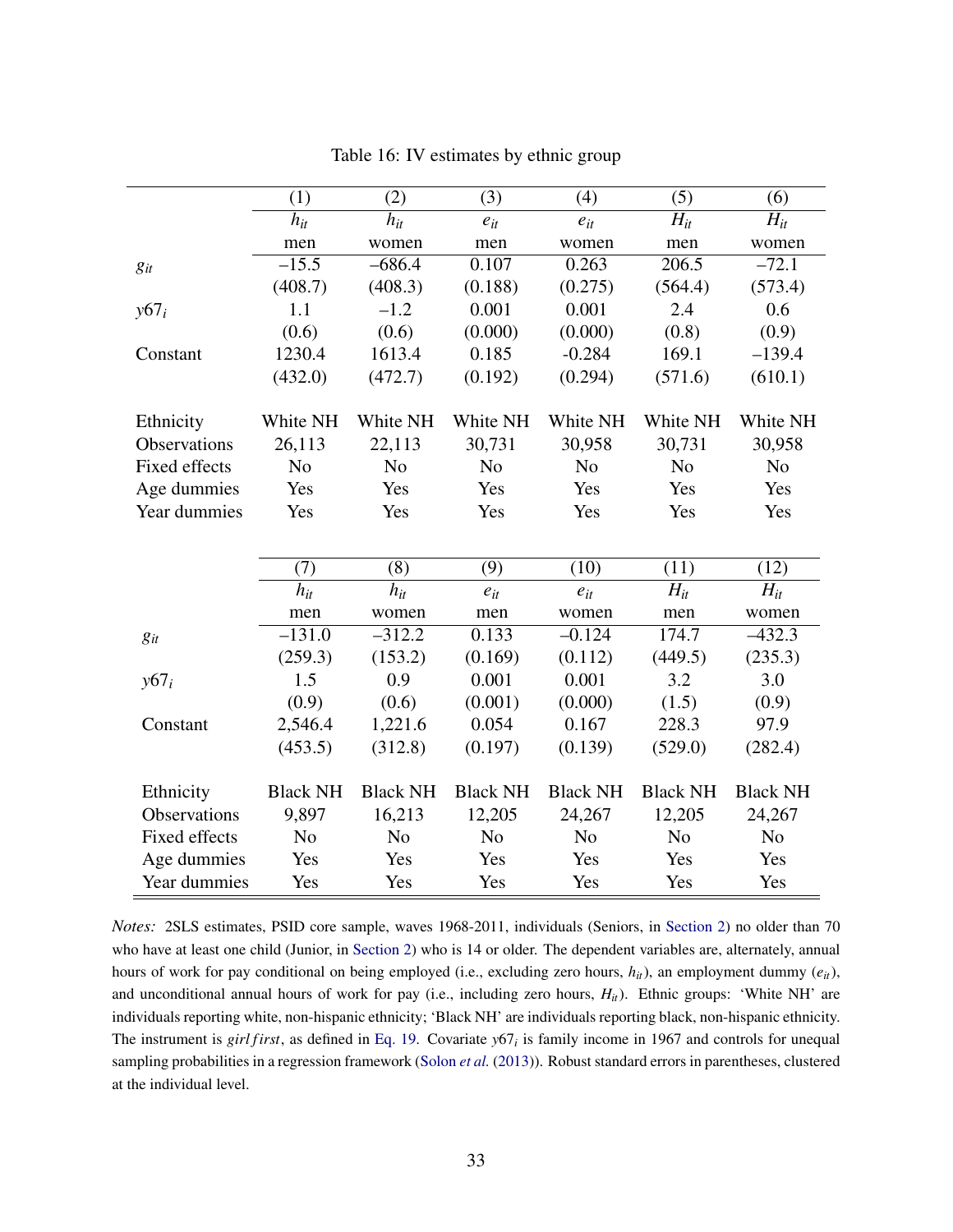<span id="page-33-0"></span>Table 17: IV estimates by education

|                      | (1)             | (2)             | (3)             | (4)             | (5)             | (6)             |
|----------------------|-----------------|-----------------|-----------------|-----------------|-----------------|-----------------|
|                      | $\bar{h}_{it}$  | $h_{it}$        | $e_{it}$        | $e_{it}$        | $H_{it}$        | $H_{it}$        |
|                      | men             | women           | men             | women           | men             | women           |
| g <sub>it</sub>      | 234.5           | $-211.5$        | 0.103           | $-0.009$        | 435.4           | $-103.6$        |
|                      | (266.6)         | (228.2)         | (0.177)         | (0.154)         | (453.3)         | (291.0)         |
| Education            | <b>Below HS</b> | <b>Below HS</b> | <b>Below HS</b> | <b>Below HS</b> | <b>Below HS</b> | <b>Below HS</b> |
| Observations         | 8,441           | 9,751           | 10,880          | 19,373          | 10,880          | 19,373          |
|                      |                 |                 |                 |                 |                 |                 |
|                      | (7)             | (8)             | (9)             | (10)            | (11)            | (12)            |
|                      | $h_{it}$        | $h_{it}$        | $e_{it}$        | $e_{it}$        | $H_{it}$        | $H_{it}$        |
|                      | men             | women           | men             | women           | men             | women           |
| $g_{it}$             | $-704.6$        | $-529.6$        | 0.236           | 0.291           | $-80.1$         | 24.7            |
|                      | (562.1)         | (276.6)         | (0.257)         | (0.215)         | (724.0)         | (445.5)         |
| Education            | HS degree       | HS degree       | HS degree       | HS degree       | HS degree       | HS degree       |
| Observations         | 13,548          | 21,668          | 16,231          | 31,178          | 16,231          | 31,178          |
|                      |                 |                 |                 |                 |                 |                 |
|                      | (13)            | (14)            | (15)            | (16)            | (17)            | (18)            |
|                      | $h_{it}$        | $h_{it}$        | $e_{it}$        | $e_{it}$        | $H_{it}$        | $H_{it}$        |
|                      | men             | women           | men             | women           | men             | women           |
| $g_{it}$             | $-80.0$         | $-377.5$        | 0.135           | 0.074           | 151.6           | $-93.4$         |
|                      | (556.9)         | (563.0)         | (0.255)         | (0.276)         | (822.5)         | (658.2)         |
| Education            | College         | College         | College         | College         | College         | College         |
| Observations         | 15,559          | 16,568          | 17,674          | 20,931          | 17,674          | 20,931          |
|                      |                 |                 |                 |                 |                 |                 |
| <b>Fixed effects</b> | N <sub>o</sub>  | N <sub>o</sub>  | N <sub>o</sub>  | N <sub>o</sub>  | N <sub>o</sub>  | N <sub>o</sub>  |
| Age dummies          | Yes             | Yes             | Yes             | Yes             | Yes             | Yes             |
| Year dummies         | Yes             | Yes             | Yes             | Yes             | Yes             | Yes             |

*Notes:* 2SLS estimates, PSID core sample, waves 1968-2011, individuals (Seniors, in [Section 2\)](#page-4-1) no older than 70 who have at least one child (Junior, in [Section 2\)](#page-4-1) who is 14 or older. The dependent variables are, alternately, annual hours of work for pay conditional on being employed (i.e., excluding zero hours, *hit*), an employment dummy (*eit*), and unconditional annual hours of work for pay (i.e., including zero hours, *Hit*). Highest educational attainment groups: 'Below HS' are individuals who did not attend or did not complete high school; 'HS degree' are individuals who obtained a high school degree (or equivalent degree) but did not attend college; 'College' are individuals who attended college (regardless of whether they graduated or not). The instrument is *girl first*, as defined in [Eq. 19.](#page-16-1) A constant and covariate *y*67*<sup>i</sup>* (family income in 1967, to controls for unequal sampling probabilities in a regression framework, [Solon](#page-37-9) *et al.* [\(2013\)](#page-37-9)) are included but not reported. Robust standard errors in parentheses, clustered at the individual level.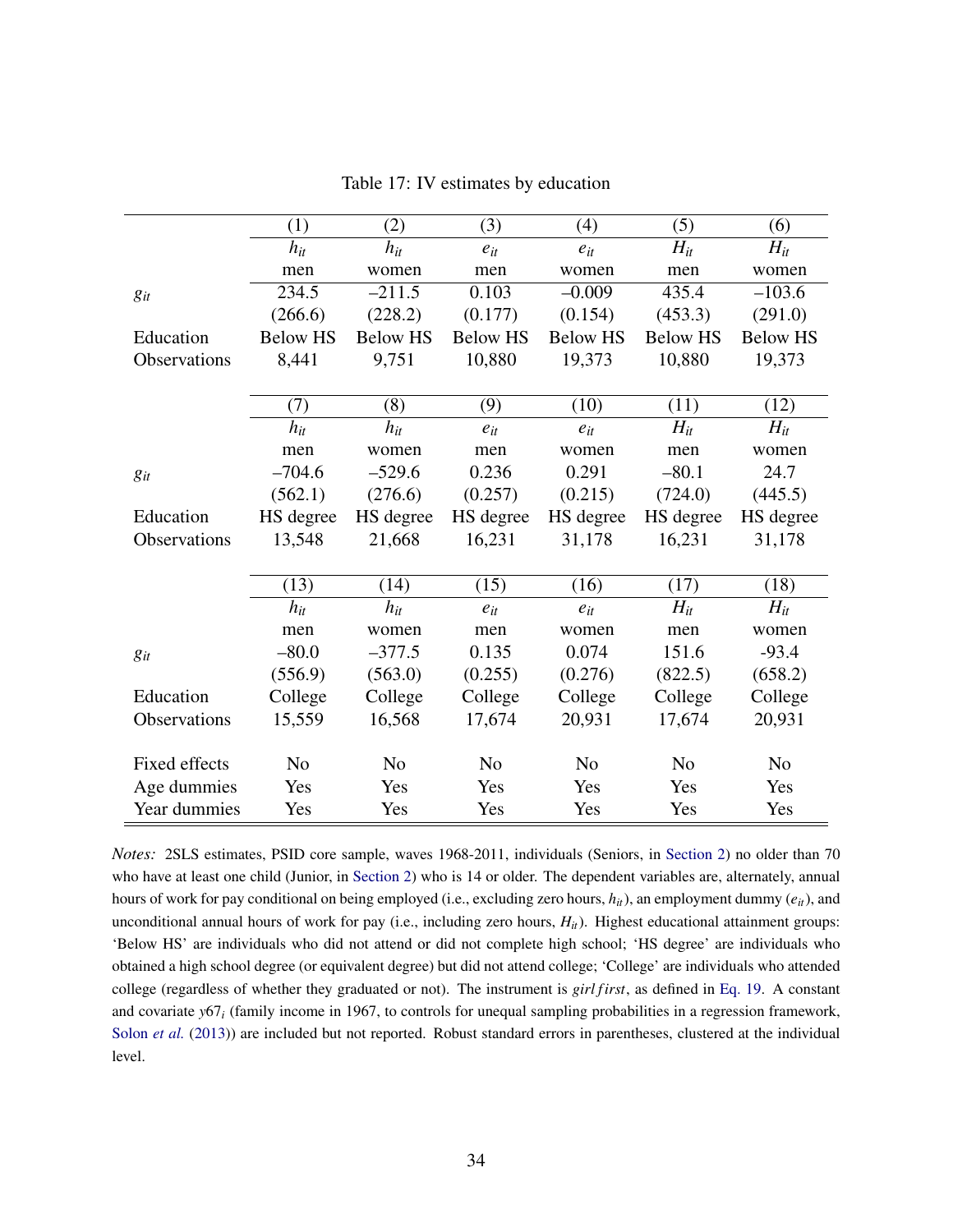care than the rest of the population. They mean that working individuals in this group are reducing their labor supply more than other groups in response to becoming a grandparent. Of course, the baseline levels of employment and hours—as well as the extent to which individuals in different groups reallocate differently leisure and market work when grandchildren appear—matter in this respect. We can gain some intuition into this process by looking at average hours, employment, and time spent taking care of children across such groups.

[Table 18](#page-34-0) reports these statistics, computed using the PSID and the ATUS, for the population between 40 and 70 years old. This table shows, for instance, that the group that provides more child care in this population—black women—is also the group with the lowest employment rate. When these non-employed women become grandmothers, of course, their time transfer may only come at the expense of other forms of "leisure", not labor supply.

|                       | Work   |                | Primary child care |            | Secondary child care |            | Total child care |            |
|-----------------------|--------|----------------|--------------------|------------|----------------------|------------|------------------|------------|
| Group                 | Hours  | Employed       | Min                | Frac. $>0$ | Min                  | Frac. $>0$ | Min              | Frac. $>0$ |
| Black men             | 2062.4 | 0.745          | 17.1               | 0.155      | 66.7                 | 0.179      | 83.8             | 0.237      |
| Black women           | 1721.2 | 0.641          | 26.5               | 0.234      | 90.0                 | 0.243      | 116.5            | 0.320      |
| White men             | 2180.7 | 0.829          | 18.7               | 0.178      | 61.9                 | 0.188      | 80.6             | 0.249      |
| White women           | 1659.3 | 0.678          | 33.1               | 0.249      | 76.3                 | 0.215      | 109.4            | 0.297      |
| Less than high school | 1823.4 | 0.589          | 23.1               | 0.182      | 80.9                 | 0.210      | 104              | 0.279      |
| High school degree    | 1852.9 | 0.708          | 21.4               | 0.188      | 67.9                 | 0.199      | 89.3             | 0.262      |
| At least come college | 1960.3 | 0.817          | 29.7               | 0.246      | 79.5                 | 0.231      | 109.2            | 0.308      |
| Employed              | 1900.6 |                | 23.6               | 0.225      | 75.0                 | 0.229      | 98.6             | 0.303      |
| Not employed          | 0      | $\overline{0}$ | 31.9               | 0.209      | 77.8                 | 0.194      | 109.7            | 0.261      |

<span id="page-34-0"></span>Table 18: Labor supply and child care by ethnicity, gender, and education

*Notes:* The table reports, for various demographic and socioeconomic groups and for individuals between 40 and 70 years old, labor supply measures from the PSID (1967-2010) and child care measures from the ATUS (2008-2012). Sampling weights are applied. The labor supply measures are hours conditional on employment and the fraction employed. The child care measures are average daily minutes (including zeros) of primary and secondary child care (caring for and helping, and activities related to children's education and health, and associated travel time), and the fraction reporting a strictly positive amount of minutes. The last column is the sum of average of the products of minutes and such fraction across primary and secondary child care time. Both children living in the household and those living in another household are considered. 'White' and 'Black' do not include Hispanic origin. The education labels refer to highest educational attainment. 'Less than HS' are individuals who did not attend or did not complete high school; 'HS degree' are individuals who obtained a high school degree (or equivalent degree) but did not attend college; 'College' are individuals who attended college, regardless of whether they graduated or not.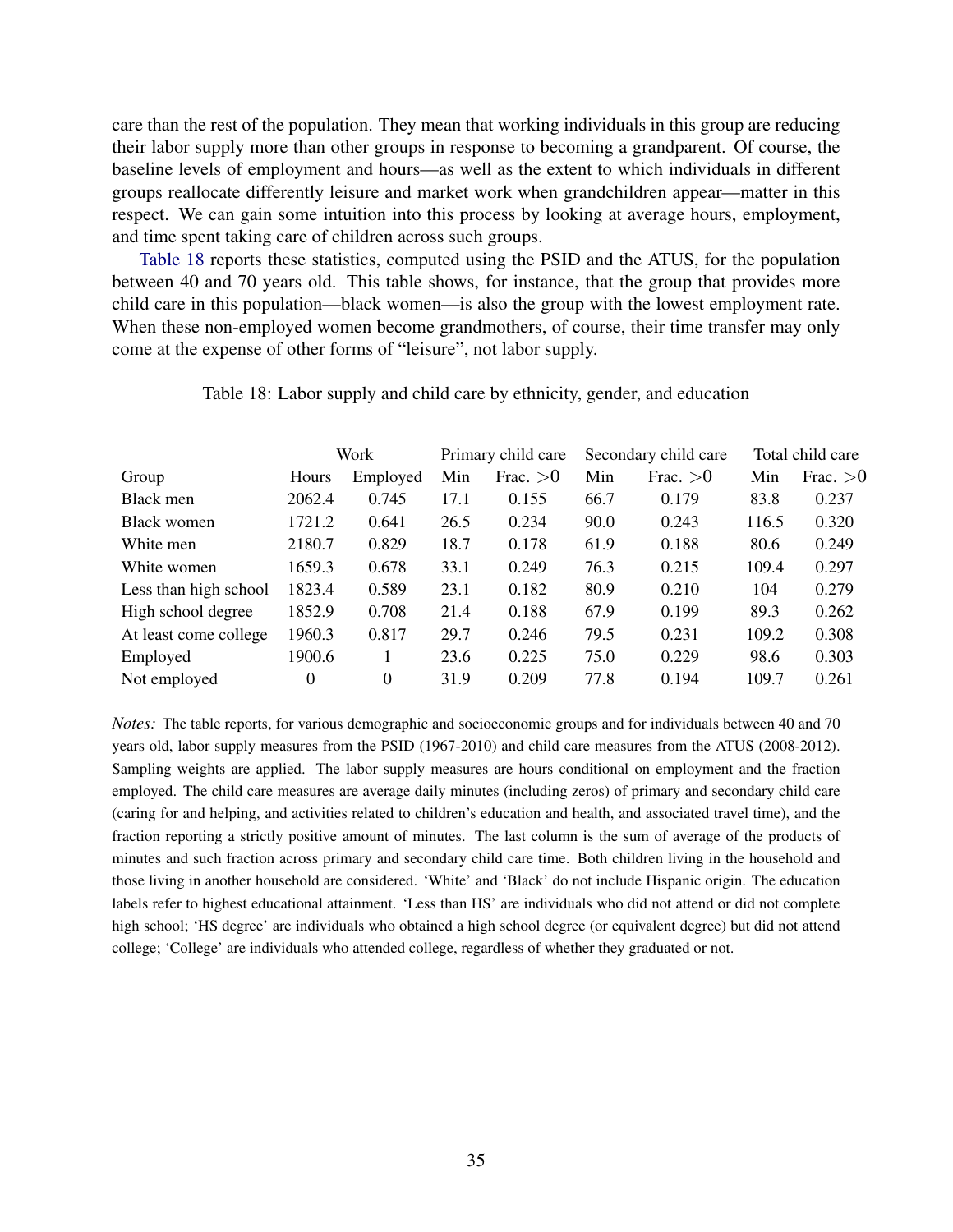## <span id="page-35-0"></span>5 Conclusions

While there is a large literature on the labor supply effect of becoming a parent, time use data show that many older workers make large time transfers in the form of grandparent-provided child care. In this paper we have investigated the consequences of such transfers for senior workers' labor supply. Estimation is hampered by the fact that even though the decision to have a child is made by the parents, the knowledge of grandparents' willingness to contribute hours, money, or both toward child care may have influences on the decision of the parent. Therefore, we have employed instruments to overcome the ensuing endogeneity of the grandparent status.

The estimation provides evidence on the causal effect of becoming a grandparent on labor supply late in the working life. The baseline evidence indicates that working grandmothers in the U.S. reduce their labor supply by at least 190 hours every year relative to their counterparts who are not grandmothers. For men the number is lower, about 70 hours per year, but with a large standard error and a possible upward bias which suggests much caution.

We have also found that the reduction in hours for grandmothers occurs towards the bottom of the hours distribution, is larger in the first year or two of becoming a grandmother, and falls as the grandchild ages. For men, the effect originates towards the top of the distribution, is not as pronounced, and occurs somewhat later than that for grandmothers. Moreover, distance from the grandchild matters. For women, the reduction in hours of work increases with proximity to grandchildren, roughly an additional 100 hours if living in the same county and 130 if living in the same census tract. However, it appears that for men, the entire effect is driven by those living far away from the grandchildren, but again with large standard errors.

How large is the baseline effect we have identified? We have reported in [Section 1](#page-1-1) that conditional on strictly positive transfers, women and men spend on average 820 and 440 hours, after age 50, taking care of their grandchildren. Our baseline lower bounds account for about 23% and 16% of these time transfers, respectively. This is the answer to the question we ask in the Introduction, namely how much grandparenting comes at the expense of other forms of "leisure" and how much comes at the expense of market labor supply?

Furthermore, we can use our estimates to perform a back-of-the-envelope calculation of the role of grandparenting in contributing to the large reductions in senior workers' labor supply along the intensive margin we have documented in [Rupert and Zanella](#page-37-15) [\(2012\)](#page-37-15). In that paper we show that in the PSID working women reduce labor supply by about 400 hours between the age of 50 and 64. The corresponding reduction for men is much larger, about 720 hours. Because about 85% of individuals in our sample become parents and because, of these, about 90% become grandparents at some point in life, then this channel accounts for  $0.85 \times 0.9 \times 190/400 \approx 36\%$  for women and  $0.85 \times 0.9 \times 70/720 \simeq 8\%$  for men. These magnitudes are non-negligible, especially for women, and point at the importance of the question we have investigated in this paper. Increasing life expectancy in advanced countries offers parents an inexpensive, flexible, and reliable source of child care—grandparents. However, a prolonged and healthy mature age also requires a longer attachment to the labor market during the late stages of the life cycle. There is a possible trade-off between these two desiderata.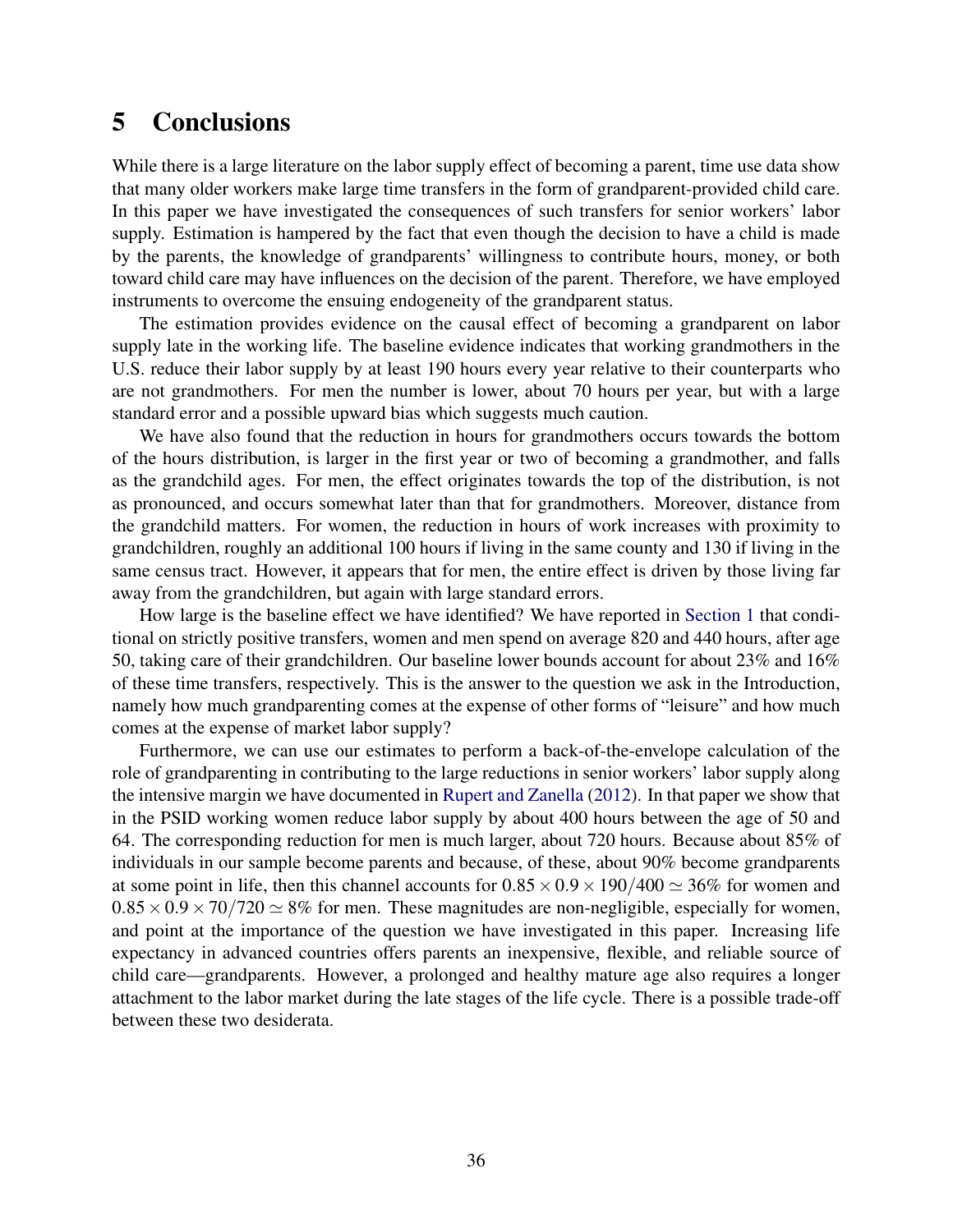## References

- <span id="page-36-9"></span>Aguero, J. M., Marks, M. S., 2008, Motherhood and female labor force participation: Evidence from infertility shocks, American Economic Review 98, 500–504.
- <span id="page-36-1"></span>Angrist, J. D., Evans, W. N., 1998, Children and their parents' labor supply: Evidence from exogenous variation in family size, American Economic Review 88, 450–77.
- <span id="page-36-4"></span>Bailey, M. J., 2006, More power to the pill: The impact of contraceptive freedom on women's life cycle labor supply, The Quarterly Journal of Economics 121, 289–320.
- <span id="page-36-10"></span>Becker, G. S., 1965, A theory of the allocation of time, The Economic Journal 75, 493–517.
- <span id="page-36-13"></span>Bedard, K., Deschenes, O., 2005, Sex preferences, marital dissolution, and the economic status of women, Journal of Human Resources 40, 411–434.
- <span id="page-36-5"></span>Bloom, D., Canning, D., Fink, G., Finlay, J., 2009, Fertility, female labor force participation, and the demographic dividend, Journal of Economic Growth 14, 79–101.
- <span id="page-36-0"></span>Bronars, S. G., Grogger, J., 1994, The economic consequences of unwed motherhood: Using twin births as a natural experiment, American Economic Review 84, 1141–56.
- <span id="page-36-6"></span>Cardia, E., Ng, S., 2003, Intergenerational time transfers and childcare, Review of Economic Dynamics 6, 431–454.
- <span id="page-36-16"></span>Chernozhukov, V., Hansen, C., 2006, Instrumental quantile regression inference for structural and treatment effect models, Journal of Econometrics 132, 491–525.
- <span id="page-36-14"></span>Choi, H., 2009, Proximity to mother: Cross-sectional and life-course aspects, Mimeo .
- <span id="page-36-3"></span>Chun, H., Oh, J., 2002, An instrumental variable estimate of the effect of fertility on the labour force participation of married women, Applied Economics Letters 9, 631–634.
- <span id="page-36-15"></span>Compton, J., Pollak, R., 2013, Proximity and coresidence of adult children and their parents in the united states: Description and correlates, IZA Discussion Papers 7431, Institute for the Study of Labor (IZA).
- <span id="page-36-8"></span>Compton, J., Pollak, R. A., 2014, Family proximity, childcare, and womens labor force attachment, Journal of Urban Economics 79, 72 – 90, spatial Dimensions of Labor Markets.
- <span id="page-36-2"></span>Cruces, G., Galiani, S., 2007, Fertility and female labor supply in latin america: New causal evidence, Labour Economics 14, 565–573.
- <span id="page-36-12"></span>Dahl, G. B., Moretti, E., 2008, The demand for sons, Review of Economic Studies 75, 1085–1120.
- <span id="page-36-7"></span>Dimova, R., Wolff, F.-C., 2011, Do downward private transfers enhance maternal labor supply? evidence from around europe, Journal of Population Economics 24, 911–933.
- <span id="page-36-11"></span>Fiorito, R., Zanella, G., 2012, The anatomy of the aggregate labor supply elasticity, Review of Economic Dynamics 15, 171–187.